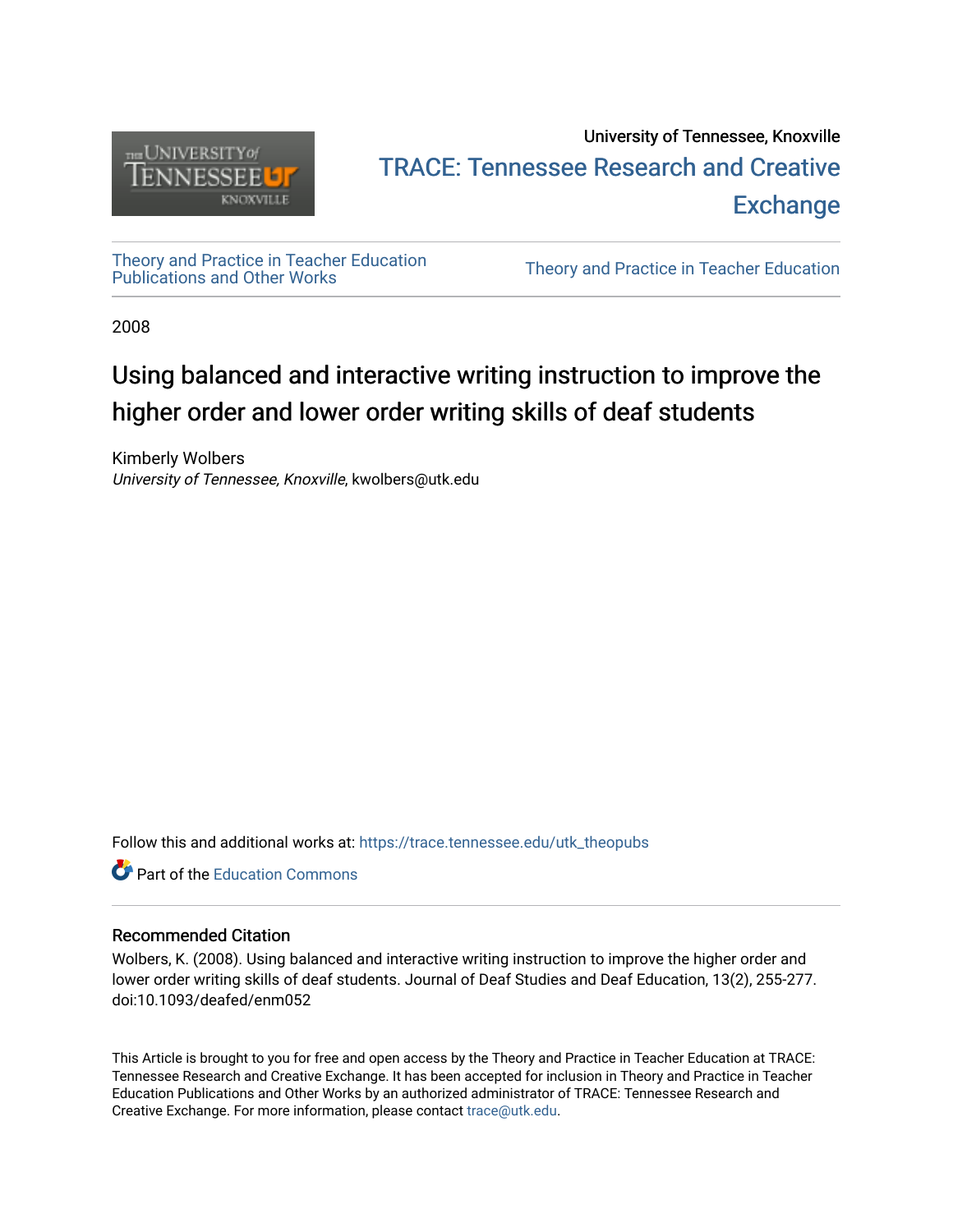## Running head: BALANCED AND INTERACTIVE WRITING INSTRUCTION

Using Balanced and Interactive Writing Instruction to Improve the Higher-order and

Lower-order Writing Skills of Deaf Students

Kimberly A. Wolbers, Ph.D.

University of Tennessee

An earlier version of this paper was presented at the meeting of the Association of College Educators of the Deaf and Hard of Hearing (ACE-D/HH) Denver, CO February, 2006

## Author Note

I am grateful to John Miller, who scored a portion of the data for reliability

purposes and who also assisted me in the initial conceptualization of the writing activity

within the context of deaf education classrooms.

Correspondence concerning this article should be addressed to:

Kimberly A. Wolbers, Ph.D.

Email: [kwolbers@utk.edu](mailto:kwolbers@utk.edu)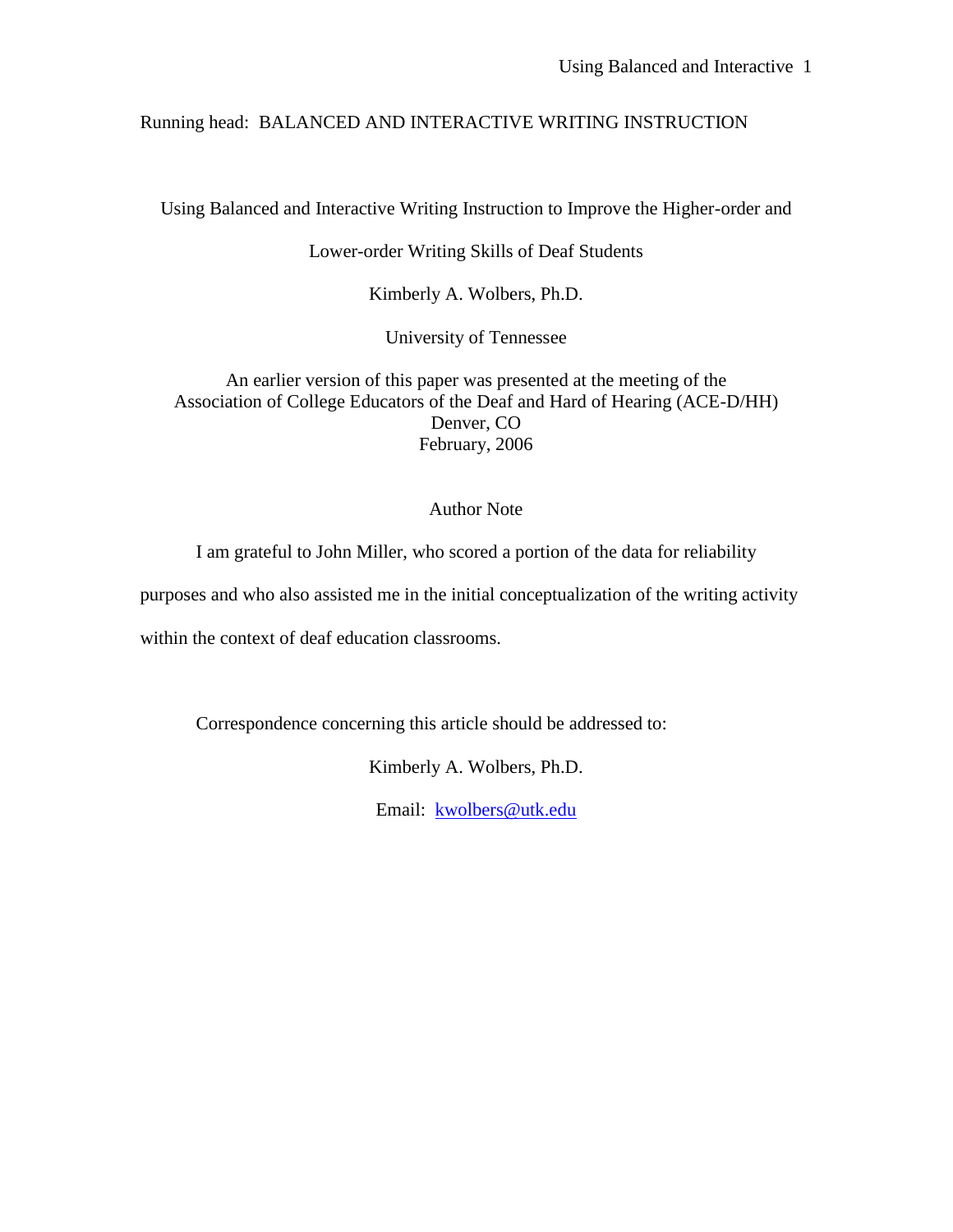### Abstract

The current study reports the findings of balanced and interactive writing instruction used with 16 deaf and hard of hearing students. Although the instruction has been used previously, this was the first time it had been modified to suit the specific needs of deaf children and the first time it had been implemented with this subpopulation of students. The intervention took place in two elementary classrooms (N=8) and one middle school classroom (N=8) for a total of 21 days. A comparison of pre and posttest scores on both writing and reading measures evidenced that students made significant gains with use of genre-specific traits, use of contextual language, editing/revising skills, and word identification. Students showed neither gains nor losses with conventions and total word count. In addition, a one-way MANOVA was used to detect any school-level effects. Elementary students made significantly greater gains with respect to conventions and word identification, and middle school students made significantly greater gains with editing and revising tasks.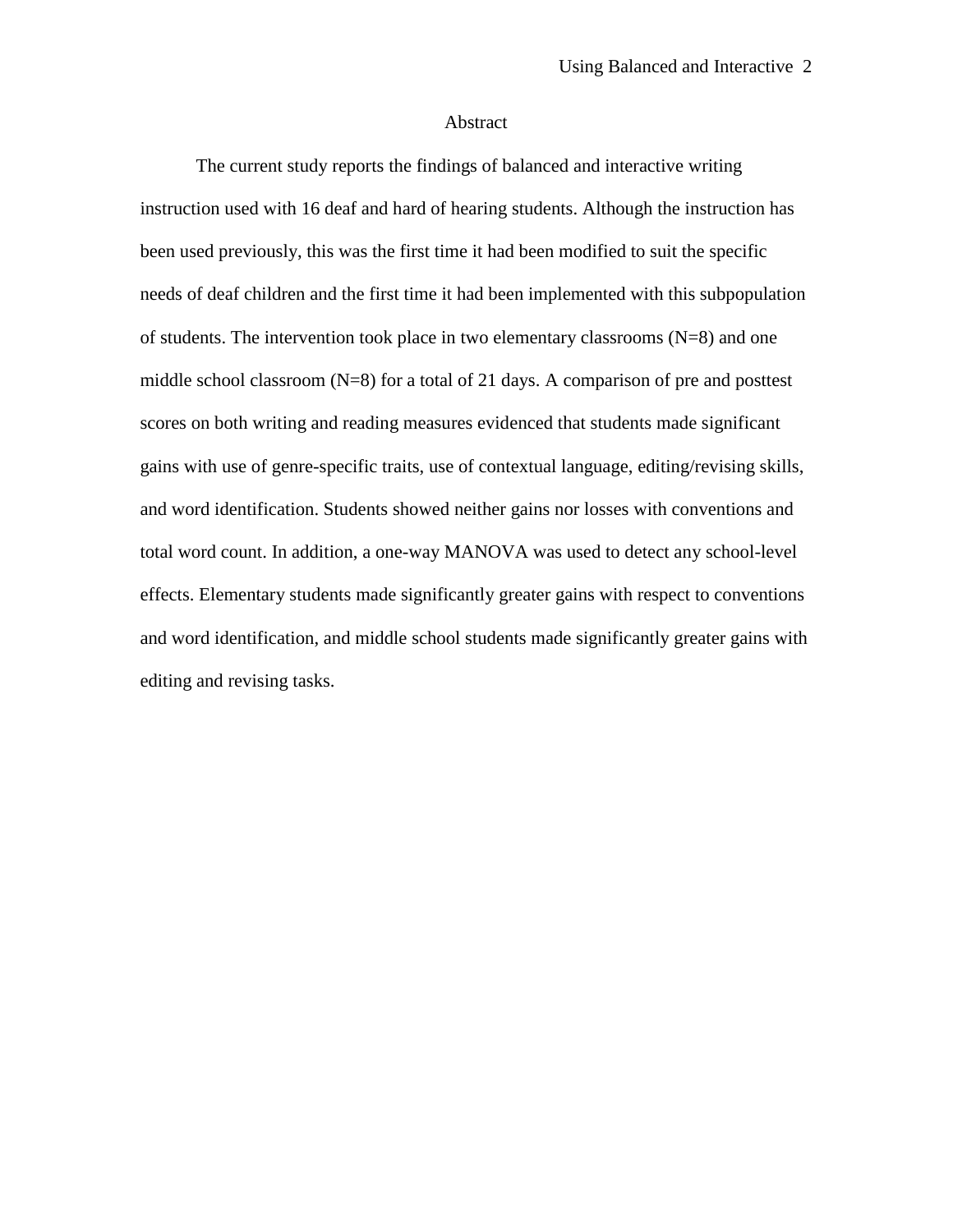Using Balanced and Interactive Writing Instruction to Improve the Higher-order and

Lower-order Writing Skills of Deaf Students

Deaf and hard of hearing students form a unique subpopulation of writers, one that exhibits great challenges in learning to write effectively and fluently. This study examines the effectiveness of writing instruction that is both balanced (i.e., attentive to development of both lower-order and higher-order writing skills) and interactive.

## *Development of Writing Skills Using Balanced Instruction*

Many times deaf students do not operate with automaticity of lower-order writing skills (Mayer, 1999; Powers & Wigus, 1983). Whereas there are typically no distinctions with use of conventions (Marschark, Lang & Albertini, 2002) in the writing of deaf and hearing students, there exist several lexical and syntactical differences (Gormely & Sarachan-Deily, 1987). Writing of deaf students can be characterized as having short sentences with simple verb forms, few subordinate clauses, and few conjoined independent clauses (Heider & Heider, 1941; Moores & Miller, 2001; Powers & Wigus, 1983; Yoshinaga-Itano, Snyder & Mayberry, 1996). Vocabulary levels are lower in comparison to their hearing peers (Heefner & Shaw,1996). Additionally, students experience difficulty with the use of pronouns, determiners, conjunctions, passive constructions and conditional verbs such as "could", "should", or "might" (Taeschner, 1988; Wilbur, 2000; Yoshinaga-Itano et al., 1996). Students with hearing loss do make progress with syntax and contextual language over the years; however, they rarely achieve a level commensurate with their hearing counterparts (Antia, Reed & Kreimeyer, 2005).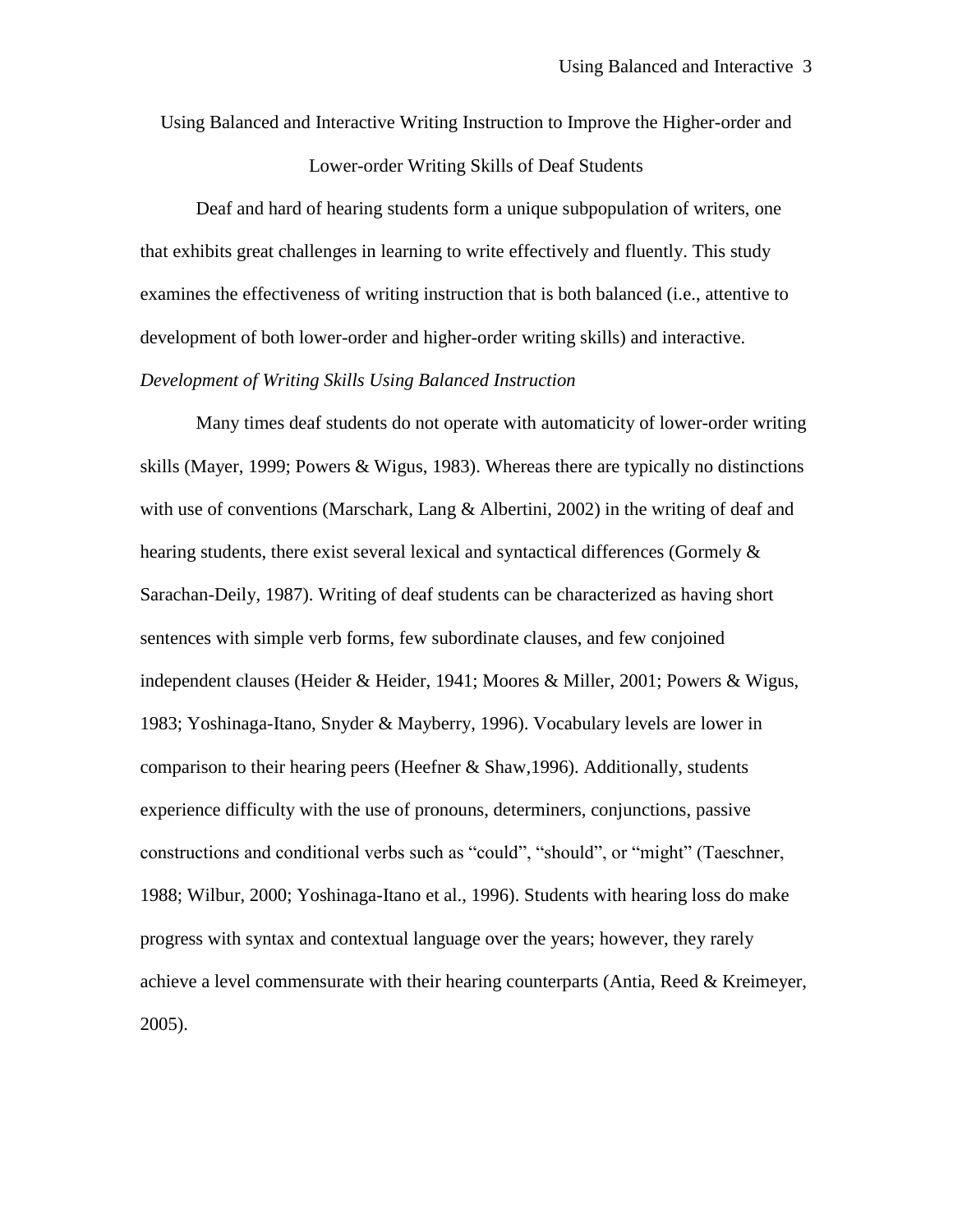There is also a need for deaf students to develop higher-order writing skills (e.g., introduce a topic, plan, organize ideas, and address an audience). Students should have knowledge of different writing styles or text structures such as expository, narrative or descriptive (Evans, 1998; Isaacson, 1996) and have an ability to apply the associated primary traits when writing. Also, there is a need for deaf students to develop cohesiveness in their writing (Antia et al., 2005; Klecan-Aker & Blondeau, 1990; McAnally, Rose & Quigley, 1999). Students have typically relied more on associative kinds of writing techniques by introducing several topics without elaboration (Yoshinaga-Itano et al., 1996). Each idea needs to be carefully woven together instead of existing as a complete piece of information that is independent of what was previously said. Lastly, engaging in the revision process as well as monitoring one's text has been known to be challenging for deaf writers (Paul, 1998, 1990).

Teachers of the deaf may acknowledge the need for attention to both lower-order and higher-order writing skills but express difficulty in providing a balance of instruction related to content as well as form. Because deaf students typically struggle more with form (e.g., English syntactical constructions), instructional efforts in this area of writing tend to dominate (Mayer, 1999). Yet, a model incorporating both holistic writing activities and skill-based instruction offers opportunity for students to build knowledge regarding both lower-order and higher-order skills (Delpit, 1986, 1988; Evans, 1998; Schirmer & Bailey, 2000; Schirmer, Bailey & Fitzgerald, 1999). One way to achieve this is to teach writing skills and processes (Paul, 1998) in the context of real writing activities for authentic audiences (French, 1999; McNaughton, 2002).

#### *Learning to Write as an Interactive Phenomenon*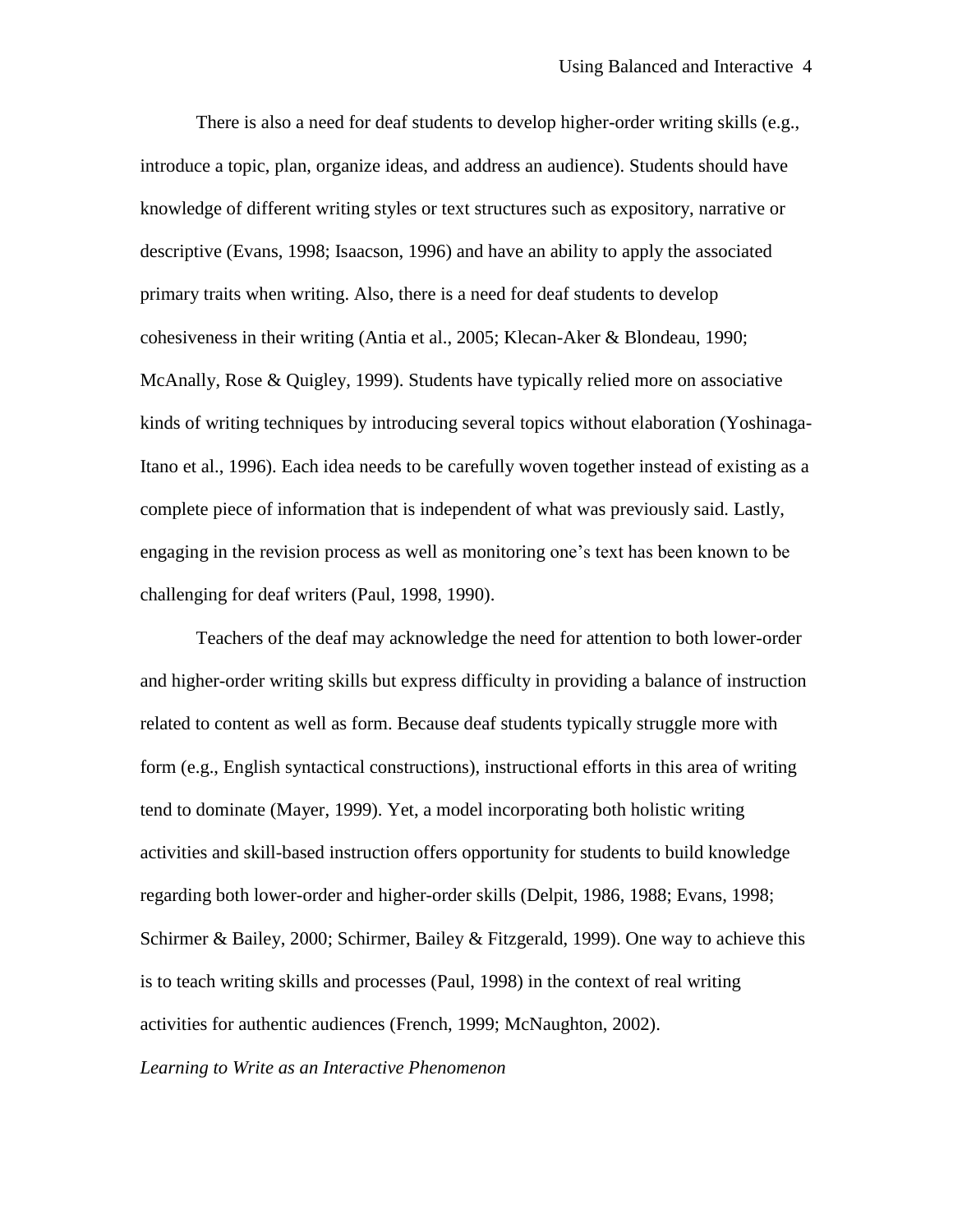Construction of meaning and understanding additionally happens through instruction whereby students inquire and interact with others. Research by Mayer, Akamatsu, and Stewart (2002) looked extensively into the dialogue used by teachers of the deaf across grade level and subject matter. They reported that exemplary teachers used discourse strategies that encouraged students to expand on their linguistic and cognitive efforts. Teachers responded to students' comments and queries in a constructive manner and asked meaningful questions, which helped students stimulate further thought and intellectual growth. Understanding occurred when participants actively worked together, sharing or exploring problems. In this process, referred to as dialogic inquiry (Wells, 2000), the teacher becomes a co-inquirer along with students in an effort to collaboratively investigate an important question. Teachers are involved participants or facilitators in the construction of knowledge and avoid simply providing or telling information (Harris, Graham & Mason, 2003).

Teachers wonder or talk aloud, which is an effective way of modeling learning strategies and discourse for students. When modeling the inner dialogue of expert writers during guided writing activities, teachers are exposing students to the kinds of thinking desired from them as developing writers (Baker, Gersten, & Scanlon, 2002; Baker, Gersten, & Graham, 2003). The use of discourse, over time, can have profound influence on the transformation a learner undergoes (Englert & Mariage, 1996) into independent and competent writers. Students learn metacognitive strategies for self-questioning and self-monitoring during writing (Schirmer, 1994). In the case of deaf learners, they may also be exposed to the metalinguistic strategies used when expressing, translating and working with two very different languages (Erting & Pfau, 1997). During instruction, a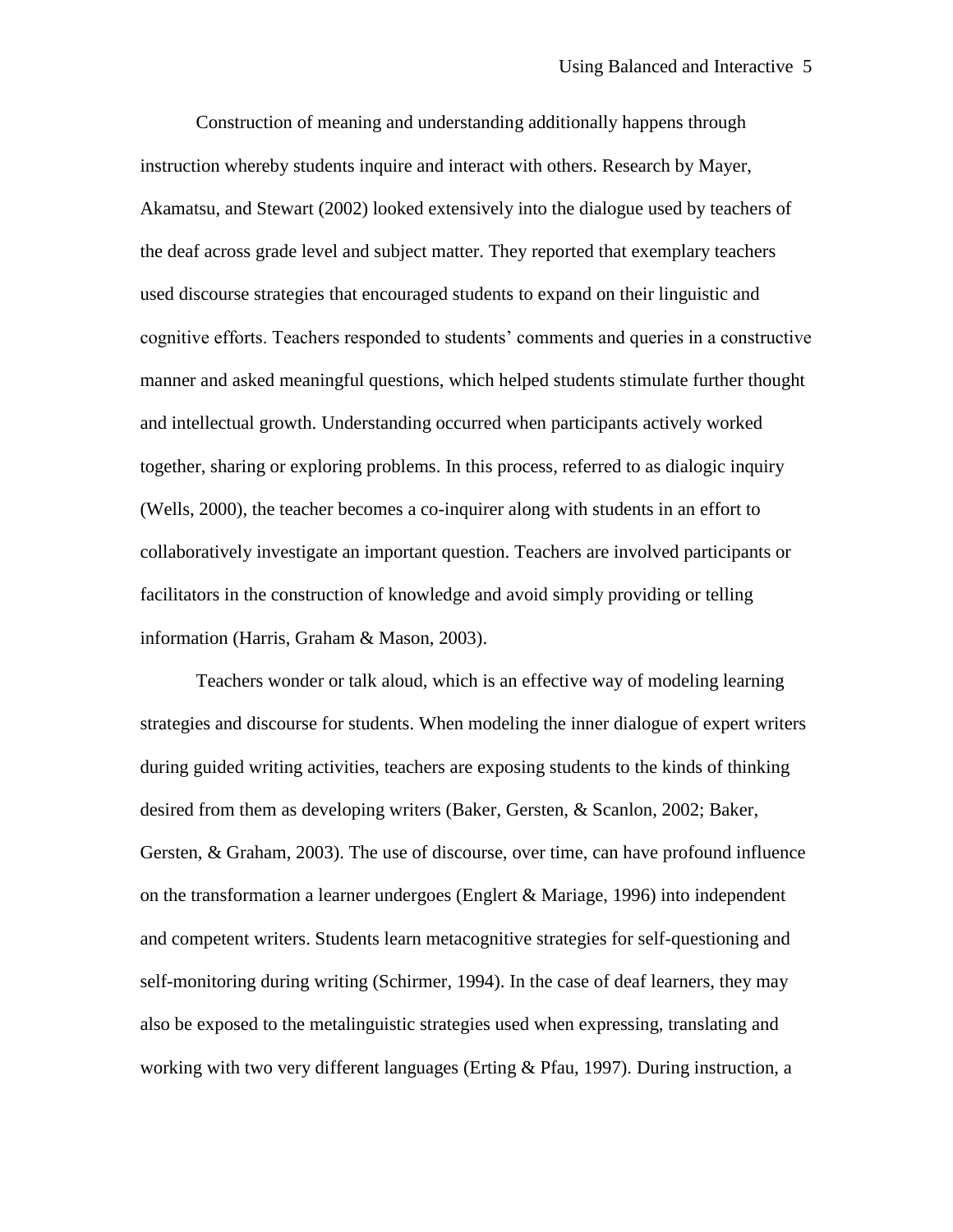carefully guided and responsive dialogue can allow for links between cognitive, linguistic and communicative realms (Miller & Luckner, 1992).

### *A Description of Morning Message*

 $\overline{a}$ 

Morning Message (Englert, Berry & Dunsmore, 2001; Englert & Dunsmore, 2002; Mariage, 1996, 2001) is an instructional activity that is both balanced and highly interactive. The activity incorporates skill-based instruction in the context of holistic and real writing experiences. Such an approach to writing instruction gives attention to higher-order and lower-order skills. Additionally, teachers using Morning Message view dialogue as a critical pedagogical tool. Writing strategies, practices and thinking are essentially made accessible through the teacher's and students' discourse, and students take over more control of the writing process as knowledge is appropriated.

Morning Message (MM) is generally a fifteen to thirty-minute, daily writing activity, during which teachers and students collaboratively construct a piece of text. When co-constructing papers of personal experience or personal narratives, one student will serve as the day's lead author by suggesting an idea or topic for the paper. Others will actively participate and work with the author in the generation and revision of text. When the group and author reach a consensus to add a phrase or a sentence to the text, the teacher writes the students' word-for-word expressions (including grammar and meaning errors as they are communicated) on a surface visible to all<sup>1</sup> such as an easel. Then, she opens the floor for further generation of ideas, or the beginning of a revising or editing component. The writing during MM is a recursive process, with participants

 $<sup>1</sup>$  The teacher writes so that students are not cognitively burdened by this task and can focus more on</sup> thinking, inquiring, suggesting and sharing.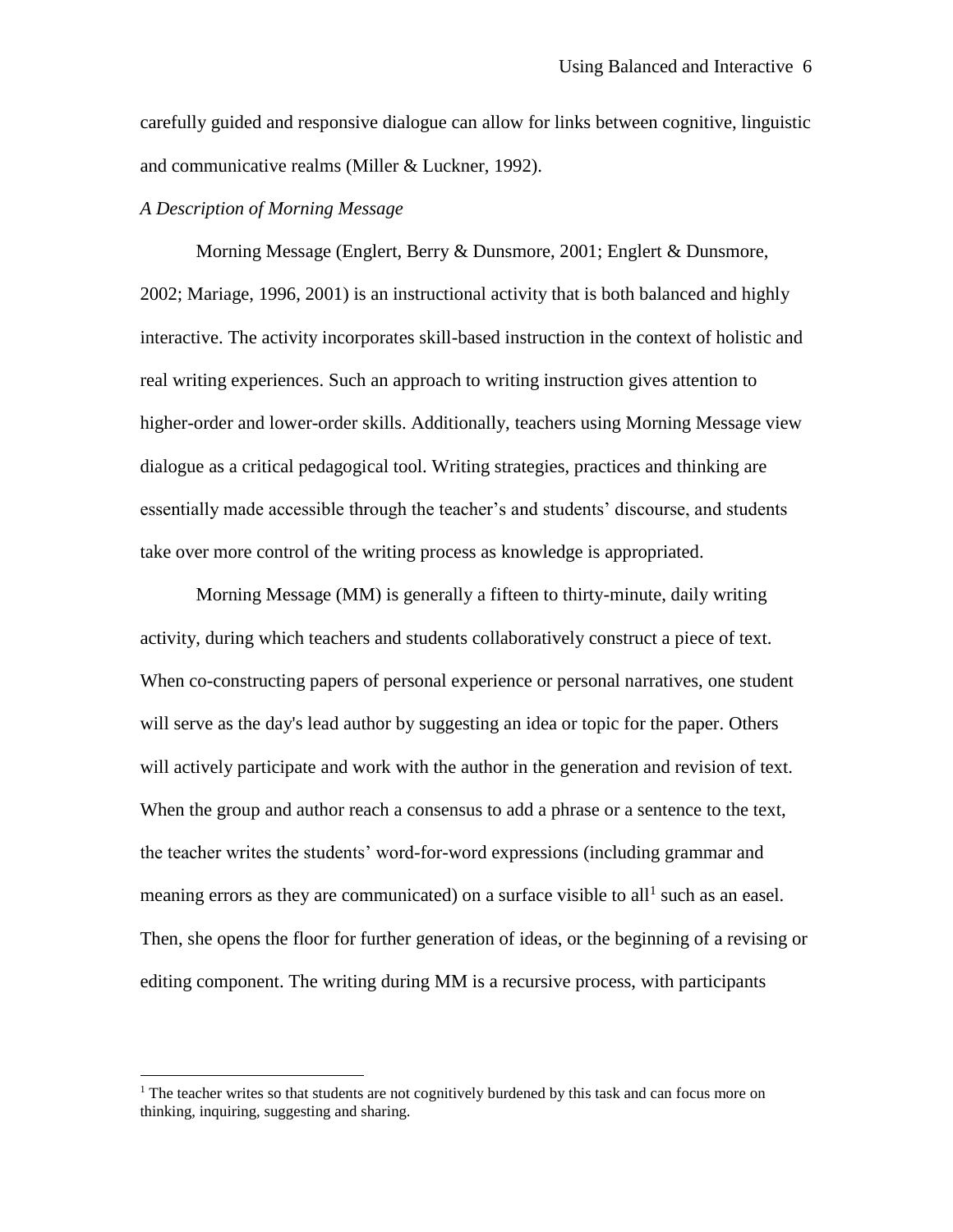fluidly moving back and forth between planning, idea/ text generation, revising and editing.

The students can ask the author questions (i.e., who, what, where, why, how) about his/her experience to gather more information for the paper and generate further text. These question words, in the case of personal narratives, serve as scaffolds for learning and producing the text structure. In addition to personal narratives, MM allows for the teaching and learning of a variety of other text structures such as comparison/contrast, persuasive, and expository papers. However, scaffolds for these other text structures may take the form of conceptual maps or organizing devices. In addition, the topic would be collaboratively determined, eliminating the need for a lead author.

Once any text is written on the easel, the teacher will repeatedly read it alone or in unison with the students to prompt awareness of any part that does not seem right. This serves to model the practice of self-monitoring. As the text is reread, participants offer suggestions for revising both lower-order (i.e., repairing language or convention mistakes) and higher-order constructions (e.g., organizing ideas effectively and coherently). Oftentimes, through metacognitive prompting (e.g., "How do we do that?"; "Why is that necessary?"; "When should we use such a method?") from the teacher, students explain their ideas and externalize their thinking. This pairs thinking with language and action, and other participants have the ability to deepen their own knowledge by having access to the thinking of others. Further, dialogue about the merits of suggested changes may also result, for students comment on each other's input by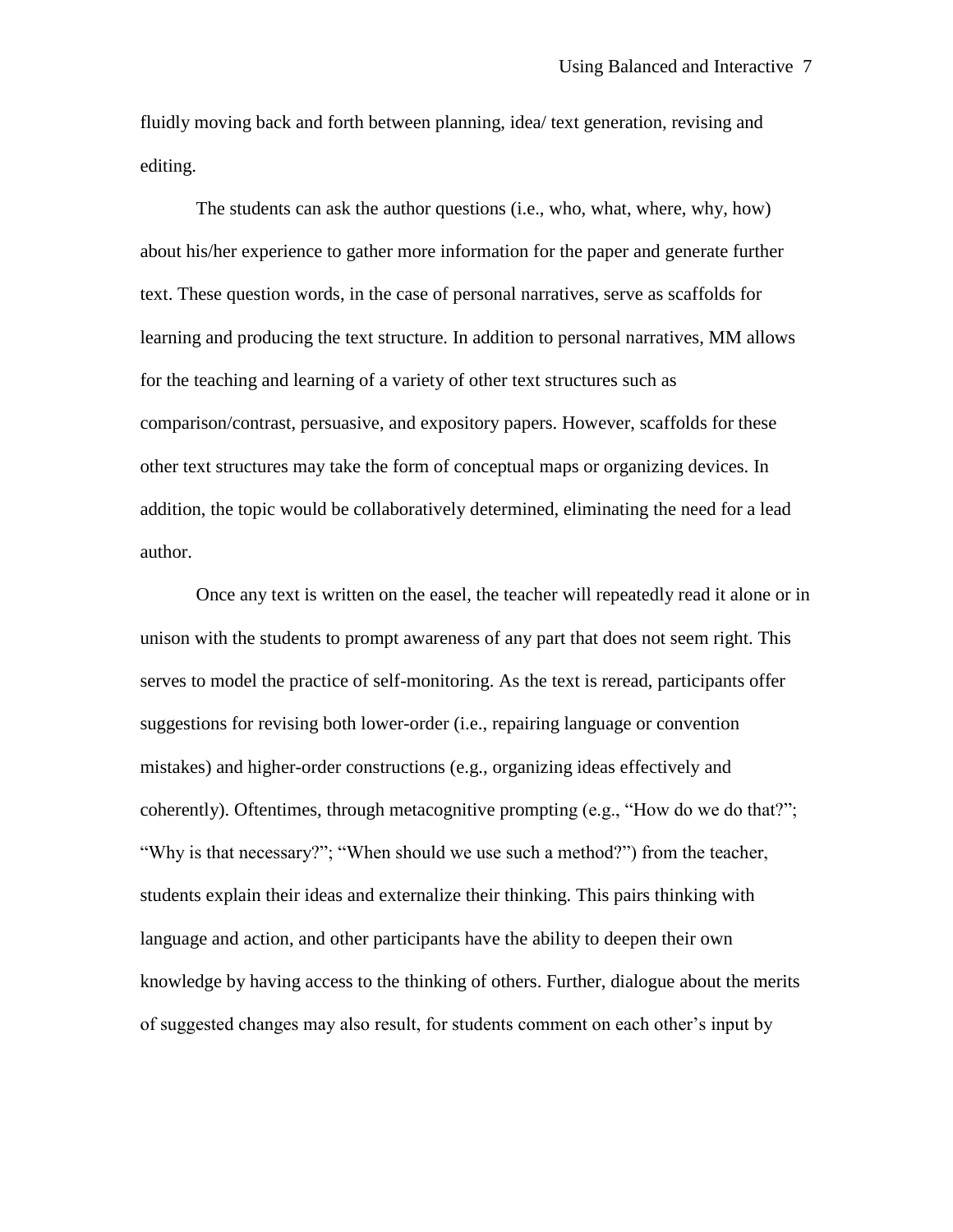defending or providing rationale for alternatives. In this manner, knowledge and understanding is socially constructed.

 Ultimately, MM provides a space for teachers to transfer the control of the writing process and strategies over to students. When first introducing MM, the teacher may use more time for direct instruction, prompting, modeling of language and thinking, or use of guided questions. Once students begin to appropriate the writing practices, thinking, and strategies of more-knowledgeable-others, the teacher gradually releases more of the writing responsibility over to the students. S/he uses a series of "step back" and "step in" moves to facilitate this transfer; stepping back to position the students as the expert decision-makers and evaluators of the quality of text, and stepping in to provide necessary supports or instructional guidance (Englert & Dunsmore, 2002). Increasingly, more "step-back" moves are used. The transfer of control to students demonstrates greater self-regulation, confidence and automaticity with writing.

The final co-constructed piece is then published and shared with an authentic audience. This may be a newsletter that is sent home and shared with parents or may be a school bulletin distributed to peers and staff. Publication of authentic pieces for real audiences shows that the writing has purpose of conveying information or ideas to others, and it is not just an activity done in school.

Previous research on Morning Message, through qualitative and interpretive kinds of analyses, has explored students' active involvement in interactive writing and the essential role of discourse in learning. Englert, Berry & Dunsmore (2001) emphasized that children need to play an active role in their writing development, and collaborative writing in situated contexts whereby students are involved in inquiry and problem-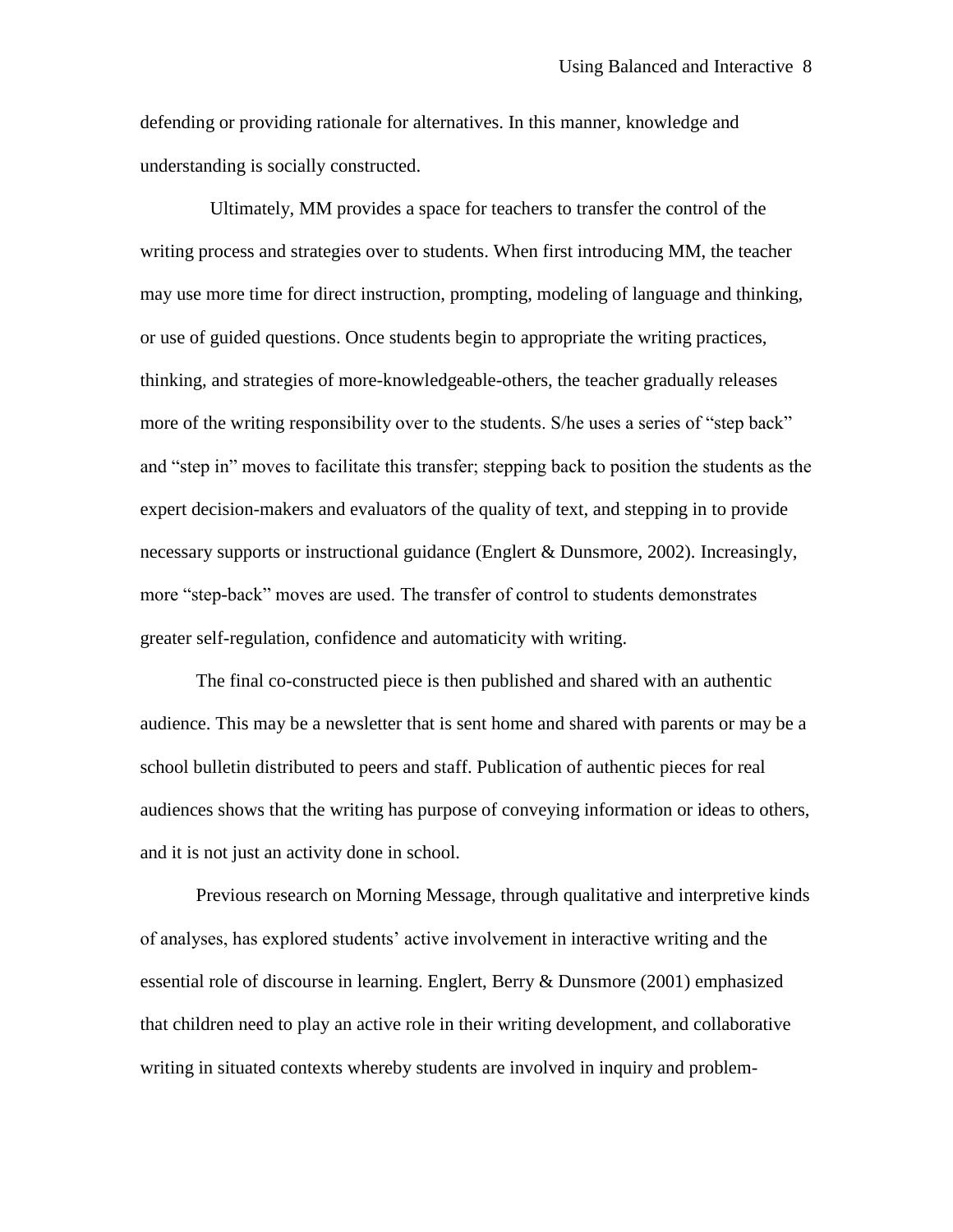solving activities is a method of fostering the construction of knowledge. Further, Mariage (1996, 2001) demonstrated that students learned strategies and practices from the dialogue used during MM. In his study, students at first "borrowed the voices" of others when completing independent writing projects or editing another's work. Later, however, they increasingly internalized these voices, and their writing became more automatic.

### Method

The current study takes a pre-test/post-test approach with investigating the effectiveness of MM in three classrooms for the deaf. Data was collected at both the elementary and middle school levels to determine if school level yields diverse results: particularly of interest is the middle school level since very little literacy progress is made at this age (Yoshinaga-Itano & Downey, 1996; Yoshinaga-Itano et al., 1996). Lastly, there are features of the writing activity (e.g., repetitive group readings of the text) that are suspected to also impact reading ability and, therefore, warrant investigation of student progress in this area as well. Research questions that are addressed in the study include: 1) Do students make significant gains in writing with both higher-level and lower-level skills when they receive instruction through the interactive environment of MM? Do students simultaneously make significant gains in word identification skills?; 2) Does school level (elementary vs. middle) have a differential effect on student writing achievement when students receive instruction through the interactive environment of MM?

*Participants and School Context*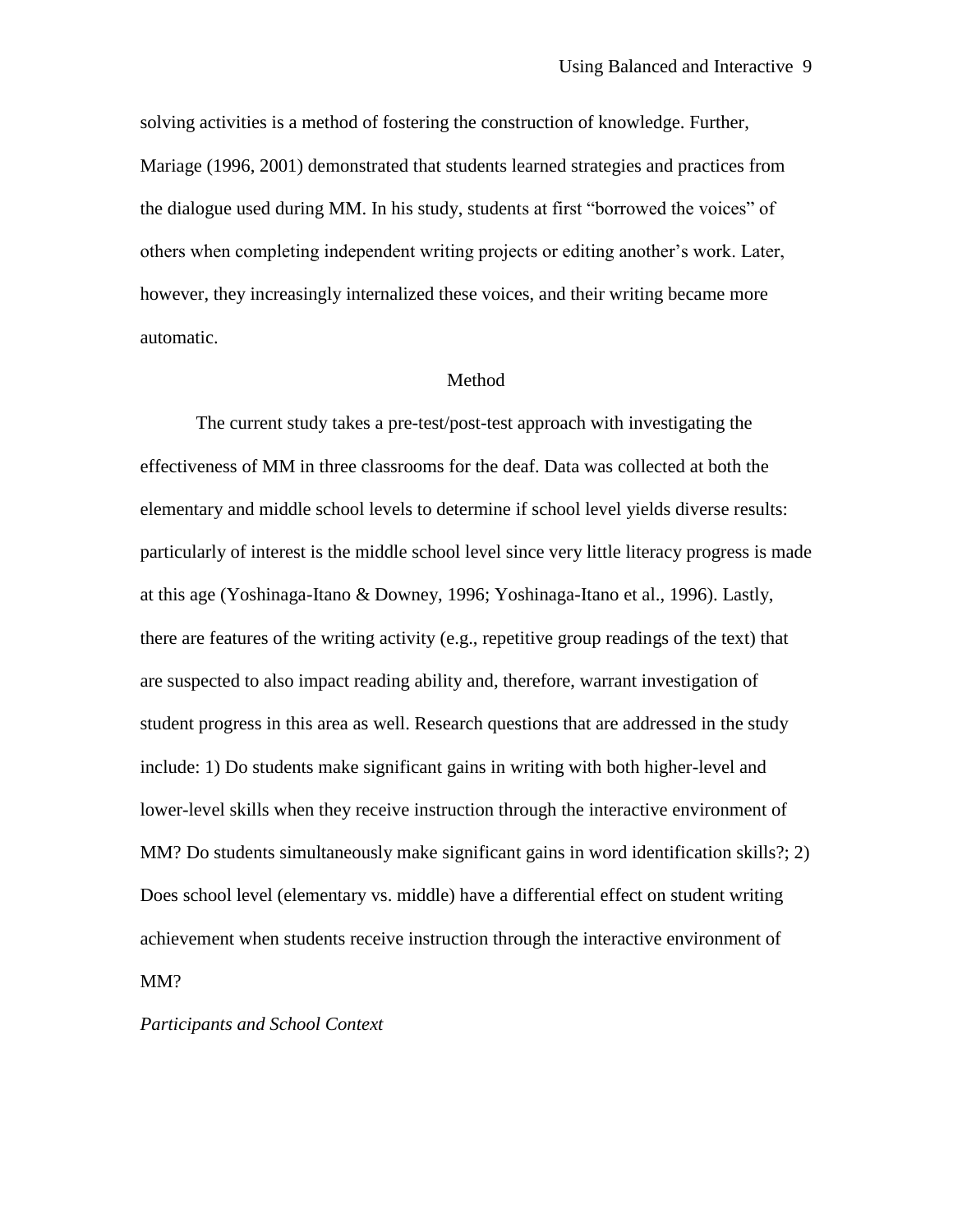Three female, hearing teachers and their respective students participated in the study. All teachers were certified teachers of the deaf and had been teaching in the field for four to six years. They were all enrolled in the same on-line course during the spring 2005 semester at a mid-western college. The three-credit course could be incorporated into the teachers' master's degree programs in Deaf Education. The course was optional to graduate students because it required teachers to be able and willing to implement a 21-day writing intervention with their students.

One of the women teaches middle school students at a residential school for the deaf. The other two women teach elementary students in center-based programs housed in public schools. The schools are all located in mid-size to large mid-western cities. The programs all espouse Total Communication as their method of communication with students; however, the teacher at the school for the deaf uses more productions of ASL in her daily communication with students than the other two teachers. This teacher has also received an advanced level on the Sign Communication Proficiency Interview whereas the other two did not have a current rating. Yet, all three teachers proficiently use English-based sign language and/or ASL and can carry out understandable and two-sided conversations with students. During observations of classroom interactions involving numerous interchanges, there was no indication of miscommunications or misunderstandings between teachers and students. Additionally, the few breakdowns in communication that did occur between teachers and students were quickly and easily repaired.

The student participants evidenced hearing levels ranging from mild to profound. Yet, the majority of hearing levels were at or below 65 dB in the better ear without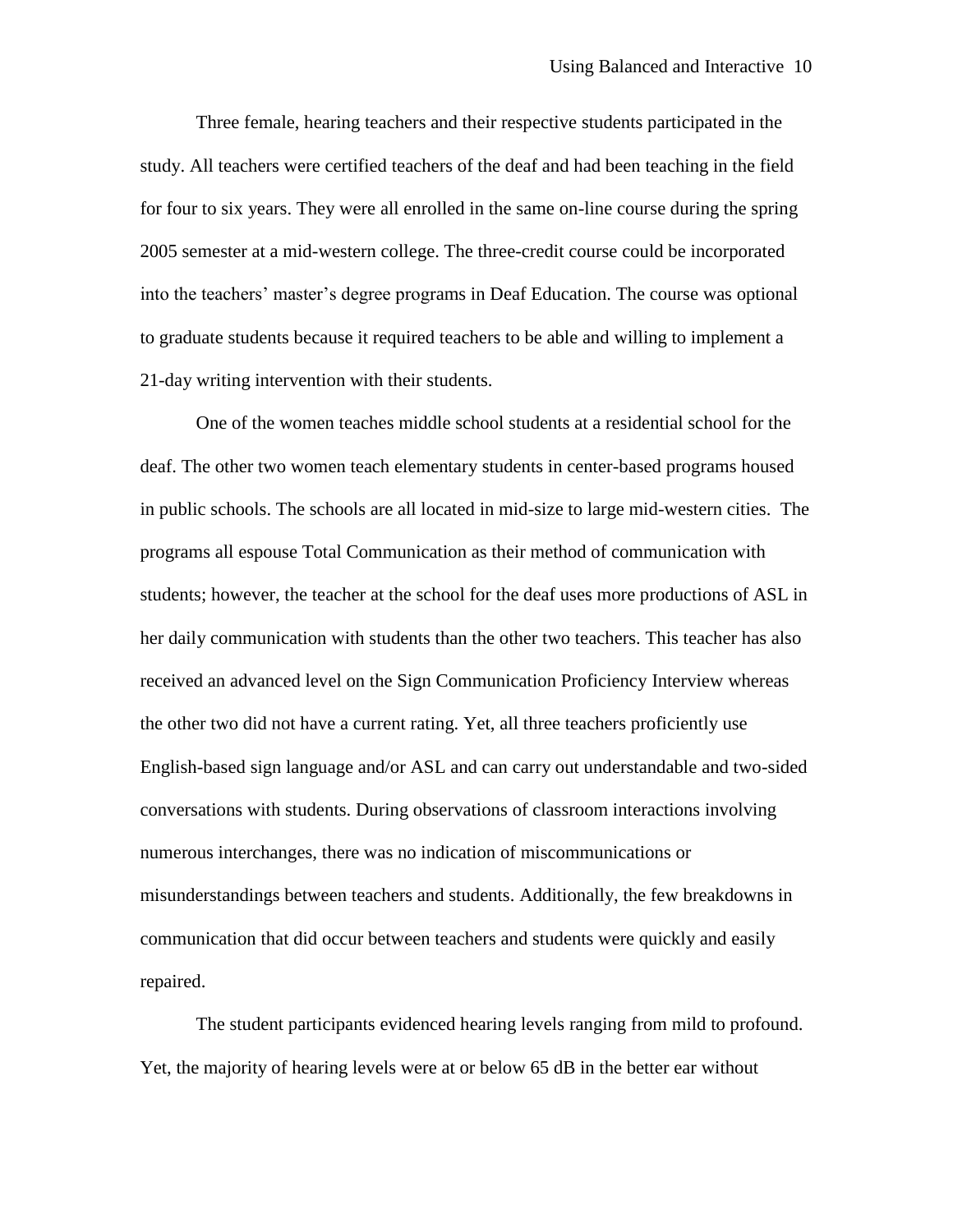amplification. There were 16 total student participants: eight middle school students and eight elementary. All students received literacy instruction in a self-contained setting with one of the aforementioned deaf education teachers. There were seven girls (44%) and nine boys (56%). In addition to hearing losses, four of the students have other disabilities. Additional student information is provided in Table 1.

[Insert Table 1 about here]

### *Procedure*

The graduate level course that teachers took was titled *Instructional Responsiveness: Writing and Students with Hearing Loss.* The course incorporated readings and discussion on the following topics: writing and the deaf student; using dialogue as an instructional tool; contingently-responsive instruction; the apprenticing and scaffolding of students. In addition, graduate students were introduced to MM (Englert & Dunsmore, 2002; Mariage, 1996, 2001). They were then expected to implement MM in their respective classrooms during the last weeks of the semester. Each teacher conducted the activity for a total of 21 times. Because of the difficulty of carrying out the activity on a daily basis at the end of the year when IEPs are generally held, the teachers were given approximately 8 weeks to complete all 21 times.

The teachers viewed two instructional videos during the fifth week of the course and then wrote their responses, questions, and ideas in an on-line threaded discussion. The first video was of Drs. Carol Sue Englert and Troy Mariage, the originators of the MM practice. In this video, the theoretical foundations and key principles that drive the activity were discussed. Teachers were also shown the basics of how MM is carried out in the classroom. The second video was of the author and the second course instructor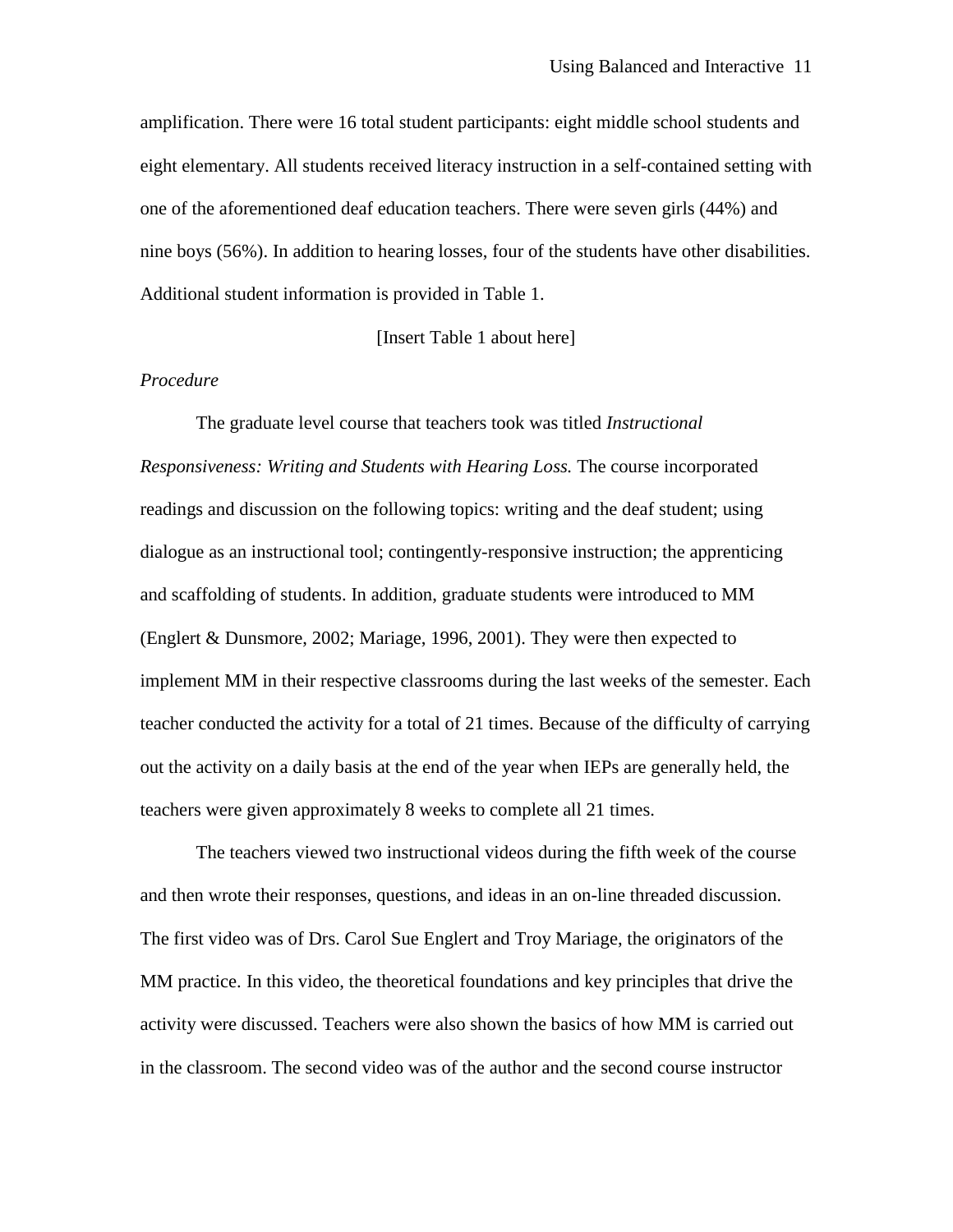who were discussing the possible challenges of using the activity with deaf students. Because the MM activity had never been used with deaf students, it was important to question and anticipate any special considerations regarding this population. Both of the course instructors have previously taught deaf students and could bring that knowledge to bear in this uncharted territory. During the video, the instructors described possible adaptations that teachers could make to address three particular challenges.

The first noted challenge of using MM with deaf students was the writing of the message itself. Typically, the teacher writes a student's expression on the easel when it is offered. Many deaf students, however, communicate using ASL, which has no formal written form. It was because of this difficulty that the course instructors proposed a "two easel" approach. When students offer an idea in ASL, an additional step becomes necessary. First students collaboratively discuss if an offered expression is ASL or English-based sign (capable of being written). If the expression is ASL, the teacher may use the "ASL easel" as a holding place for the idea by writing ASL gloss, symbols, pictures, or any other convention that may help students remember what is signed and how it is expressed. The class then discusses ways to translate the ASL concept into a written form. If necessary, the teacher may need to model or think-aloud the principles of each language and possible translation techniques until students begin to take up the approaches. The translated idea is then recorded word-for-word onto the "English" easel, which may not be grammatically correct yet but is a close enough approximation of English to be written. This ASL-to-English adaptation could be considered a challenge and a benefit at the same time. Although the process undoubtedly causes the MM to take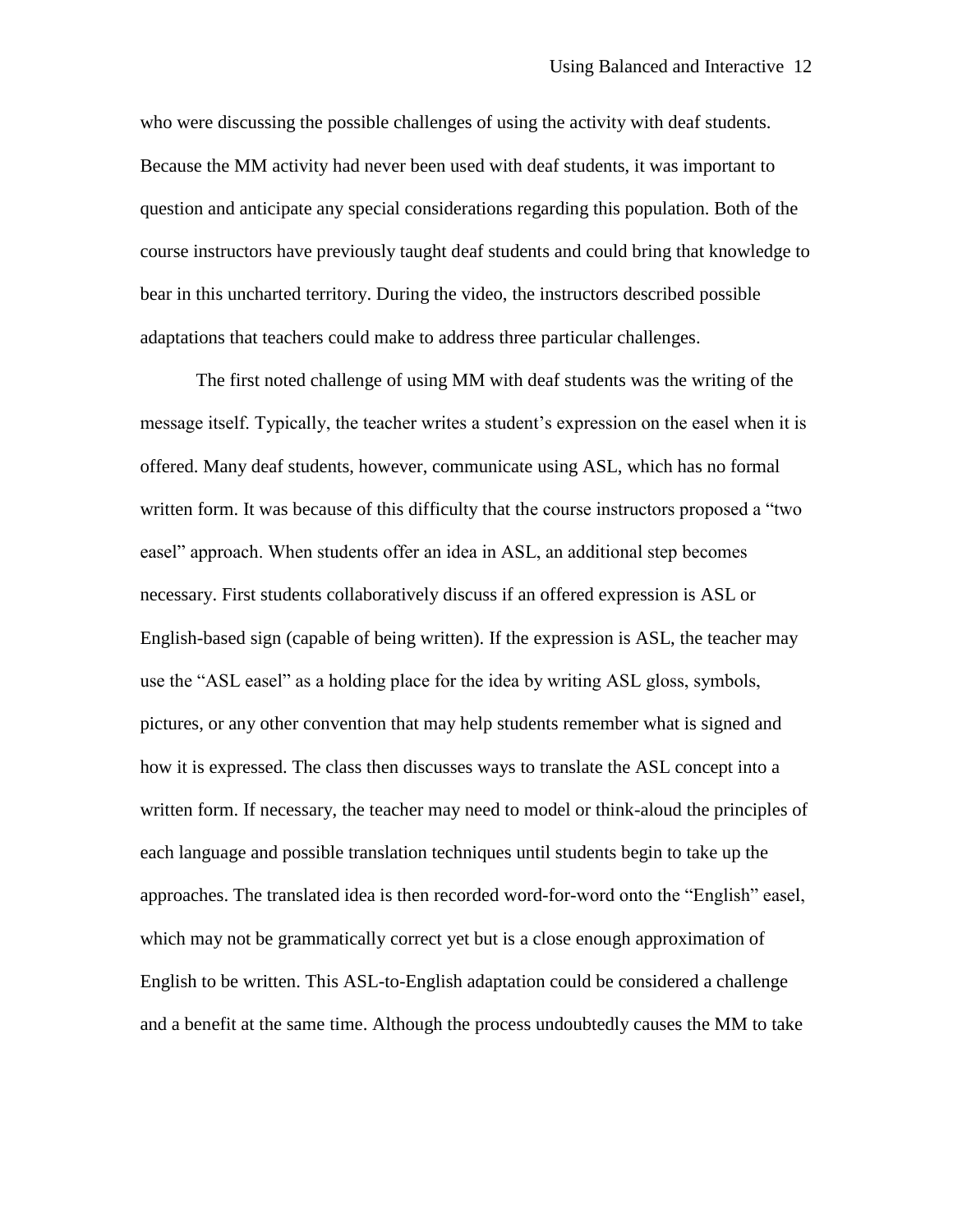longer than the traditional fifteen minutes, the activity may help build necessary metalinguistic awareness of both ASL and English by engaging students in the process.

The second challenge mentioned on the video was the rereading of the message. Typically, the teacher rereads the text while pointing word-by-word as she speaks. To do this while signing is difficult, if not impossible. However, it is critical that the text be repeated again and again to develop a rhythm and a pattern to the written language. Just as hearing students read along with their teacher, deaf children should also be signing (or fingerspelling if there is difficulty matching sign to the English constructions). This repetition is a vital step in teaching students to reread and monitor their texts. Thus, the instructors proposed a one-handed signing technique, where one hand is pointing at the print and the other is signing.

Thirdly, it was acknowledged that working with young deaf children to elicit experiences through language can be a daunting task. Students with language delays may encounter difficulties when taking on the role of the author and expressing their experiences. Therefore, the instructors suggested two possible adaptations. One way to counter this problem is to establish a common ground where the students and teacher can hold a discussion. It may be that the teacher has to create authentic events (e.g., a visit to the grocery store) involving all the students in the classroom and then encourage the students to use that event as the topic for their MM. Again the use of authentic events would ensure that all the children have background knowledge of the topic and have at least been exposed to some of the vocabulary. If, however, a student is given the opportunity to contribute her individual experience, it may be appropriate for the teacher, in conjunction with the parents, to devise a planning tool so MM topics can be better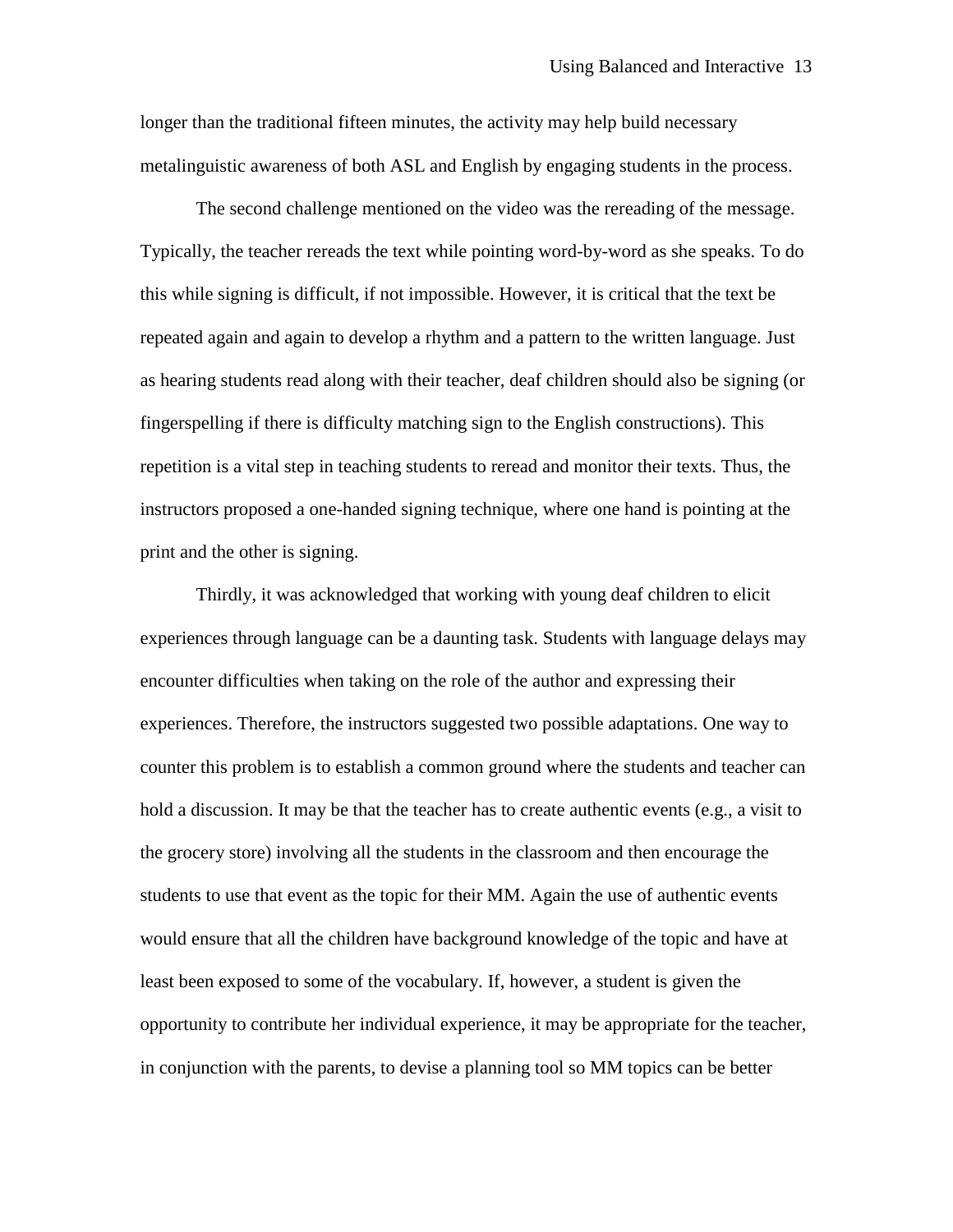understood and communicated. This may take the form of a journal or semantic map that is sent home to parents that will help guide a brief description of an event that the student recently experienced. Parents may record ideas in the journal or on the map in collaboration with their child, perhaps even reviewing vocabulary that will aid the student's expression of the message in class.

In the video, the instructors discussed these three difficulties and did offer some suggestions for possible adaptations to the activity; however, the teacher participants were mainly encouraged to make decisions in their own classrooms that would best accommodate their individual students' needs and varying profiles (i.e., form of communication used, the presence of language delays, the presence of additional disabilities, students' reading abilities, students' prior knowledge, etc.). It was expected, however, that they would remain faithful to the major underlying principles of MM (e.g., specify an authentic audience, scribe the exact ideas students offer, allow students to be active participants in the construction of the text). In order to ensure fidelity, the teachers submitted videotapes of themselves conducting the activity near the beginning, middle and end of the 21-day implementation phase—approximately 1 videotape for every 7 days of instruction. Teachers were often provided with feedback, both positive and constructive, regarding adherence to the key principles of  $MM^2$ . There was also a biweekly chat session that served as an outlet for sharing successes, tribulations, ideas, and creativity.

### *Sources of Data*

 $\overline{a}$ 

The same assessment measures were given to students prior to the intervention and after the intervention. The battery of assessments included a writing measure, a

 $2$  The researcher would frequently observe the classes on the day of videotaping.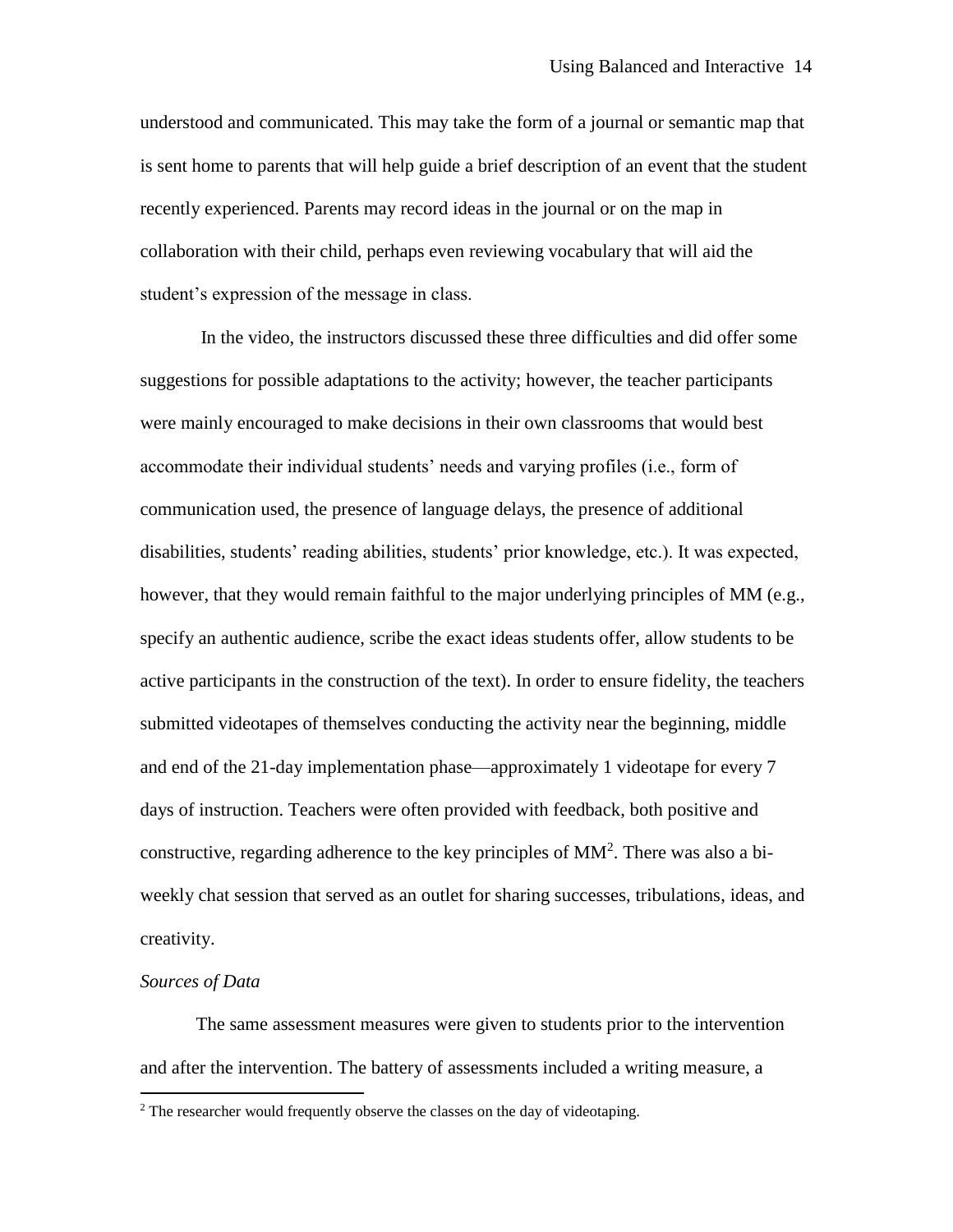reading measure and a revising/ editing measure. Teachers administered and collected the pre- and post-assessments. All students were present for both.

*Writing measure.* First, students were given a writing assessment. They were told to write about a personal event or experience that would be interesting to other people. They were asked to share a true life story about something that had happened to them. A few examples were provided such as going to the fair, sleeping over at a friend's house, or going someplace special. Students were reminded to think of any questions someone might have about their stories and to answer as many of those in their writing as possible. They were also told prior to writing to (a) explain the event by including as many details as possible, (b) reread their stories once they are finished to see if they make sense, (c) not worry about spelling words correctly, and (d) not be afraid of making the paper messy as they edit. Students wrote until they were satisfied, for there was no specified length or time. If students asked questions (i.e., about spelling, conventions, etc.) during the assessment, the teachers would respond by telling them to do the best they could. Typically, students completed the task in 10 to 30 minutes. When they were finished writing, students raised their hands so the teacher could pick up their papers. Illegible or non-interpretable words were dictated to the teacher so she could write the intended meaning underneath the students' attempts.

In order to detect progress with both higher-level and lower-level writing skills, an analytic rubric was designed. While developing this tool, there was consideration of other writing or language measures that have been used with deaf students such as the TOWL-3 (Hammill & Larsen, 1996) and the Test of Syntactic Abilities (Quigley, Steinkamp, Power & Jones, 1978). In addition, several articles with analytical scales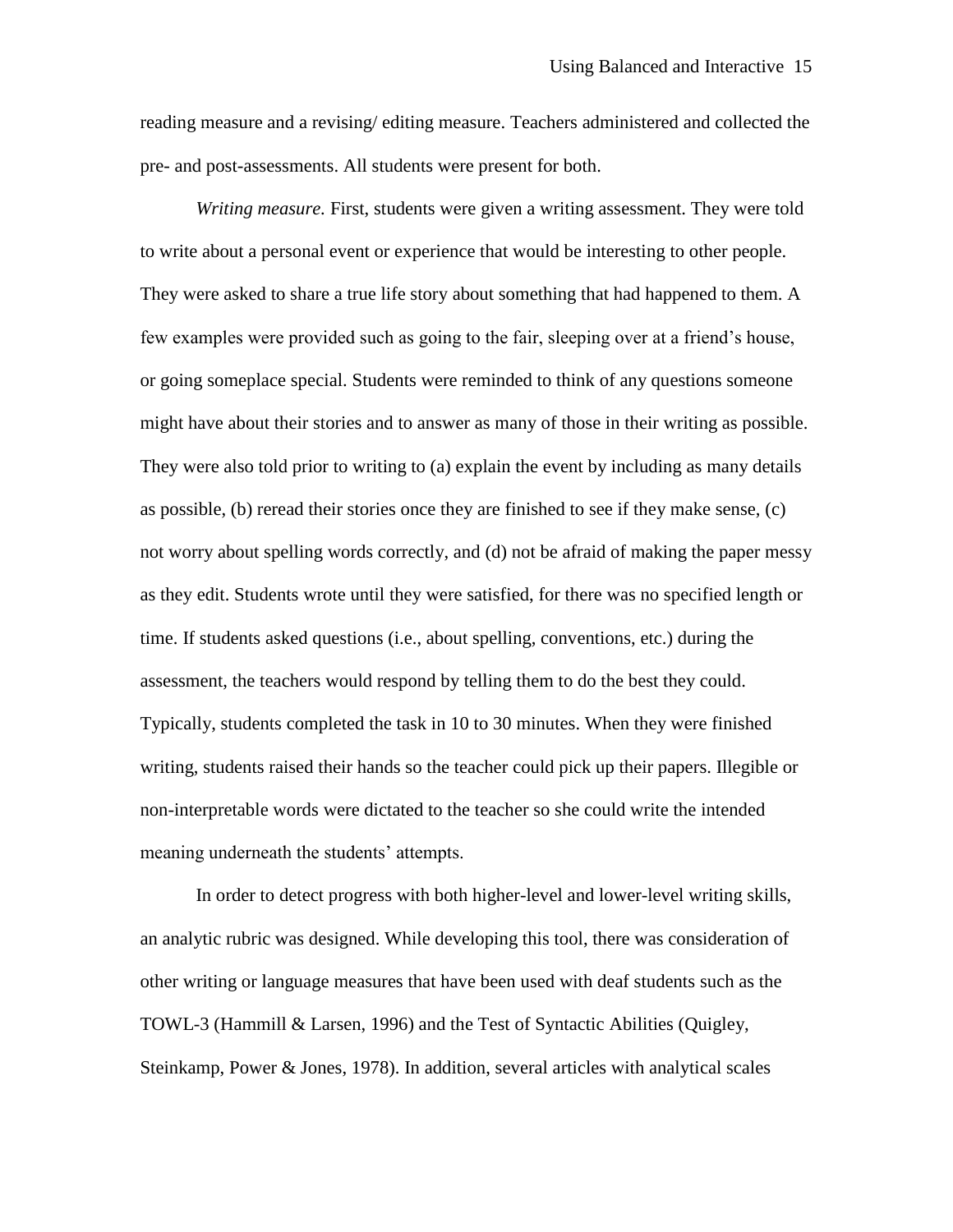(Englert, Conway, Gover, & Dunsmore, 2000; Heefner & Shaw, 1996; Isaacson, 1996; Schirmer & Bailey, 2000; Schirmer, Bailey & Fitzgerald, 1999) were reviewed. Not one was fully suited for the current research. Some were uni-dimensional, focusing solely on story propositions or syntactical abilities. In addition, some were not sensitive to the specific writing struggles of deaf students such as accurate use of prepositions or the use of embedded clauses. Therefore, the current study's measure is based in part on some of the aforementioned assessments and rubrics; however, the tool is lengthier, multidimensional, and more revealing of deaf students' writing weaknesses and progress. Prior to scoring, the rubrics were reviewed by four additional researchers to assess the face validity. In Table 2, it can be seen that the measure is comprised of four main components and several sub-components. The four main categories provide overall scores for high-level writing skills such as primary traits (cf., Englert et al., 2000) and low-level writing skills such as contextual language (cf., Hammill & Larsen, 1996; Quigley, Steinkamp, Power & Jones, 1978), contextual conventions, and total words.

### [Insert Table 2 about here.]

It should be noted that no students crafted statements using passive voice or perfect verb tense; therefore, these language forms were not included in the rubric. Most of the subcategories were judged on a 4-point rubric scale, 3 points indicating fluency in the skill or trait and 0 points indicating no emergence of the skill or trait at this time. A portion of the primary trait rubrics can be viewed in Appendix A and a portion of the contextual language rubrics can be viewed in Appendix B.

The students' papers were typed and given student ID's so that the rater would be blind to when the papers were written and by whom. Twenty percent of the pre- and post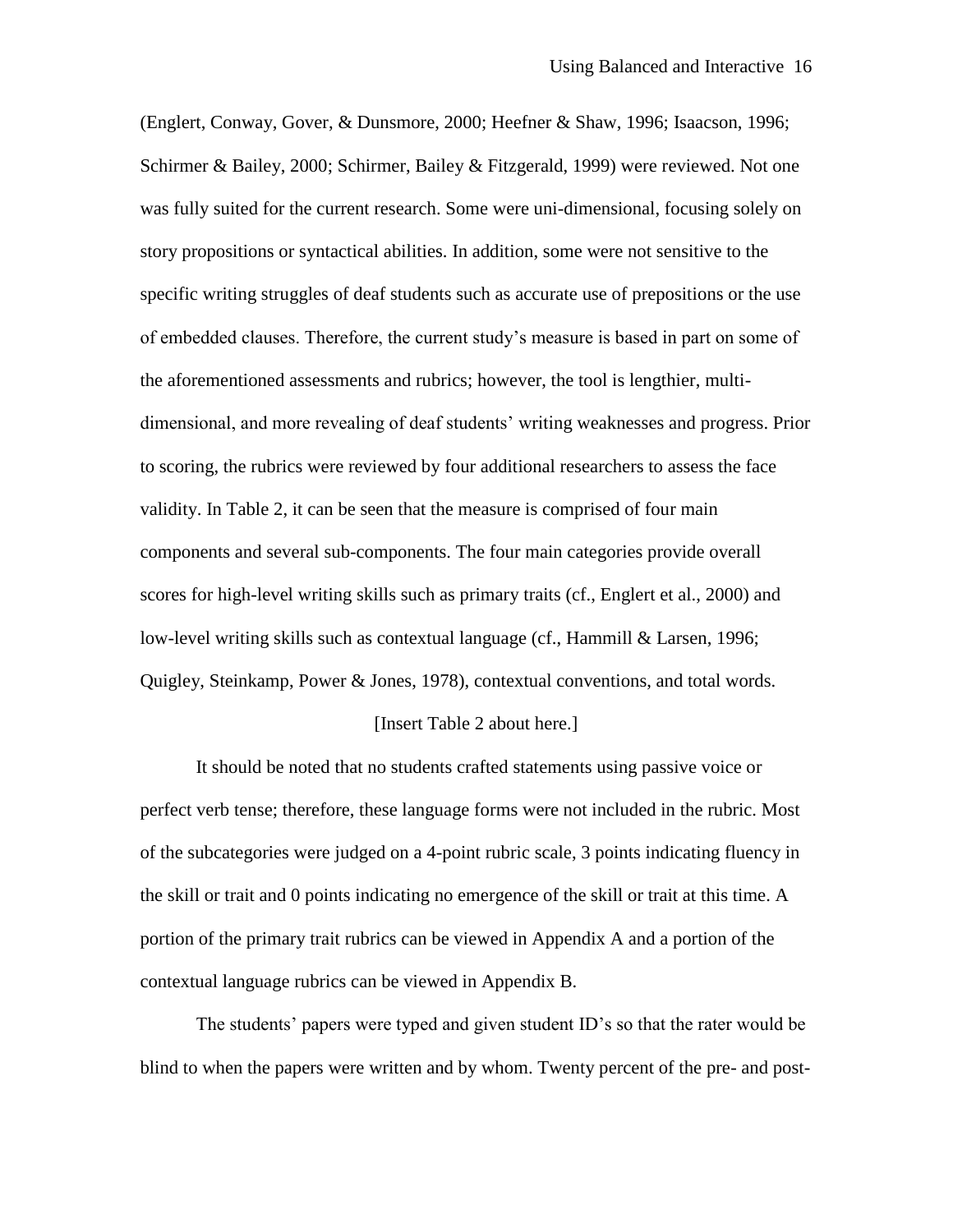tests were randomly selected and scored by a second rater. The interrater reliability was calculated for each of the subcomponents on a cell-by-cell basis across subjects. Reliability scores ranged from 0.83 to 1, with an average overall agreement of 0.97. The raters were accurate or within one point of each other 98% of the time.

*Reading measure.* The SORT-R or Slosson Oral Reading Test – Revised (Slosson & Nicholson, 1990) was used to obtain students' word identification abilities prior to and immediately after the intervention phase was complete. It contains 200 words that are arranged in order of increasing difficulty. Each group of 20 words approximates one grade level. Thus, a participant's raw score can be converted into a grade-equivalent score that is indicative of reading level.

The SORT-R is a norm-referenced test that has achieved high reliability ratings (e.g., test/retest and Kuder-Richardson was 0.98) and criterion validity scores (e.g., 0.83 correlation with Peabody Individual Achievement Test). It has not, however, been administered to deaf and hard of hearing students for the purpose of determining norms associated with this subpopulation of students. The assessment evaluates word identification skills, and deaf and hearing students may use different strategies for this task. For instance, hearing students may use more phonics and sound-based efforts whereas deaf students may rely more on contextual clues and the meaning of a passage. If true, the SORT-R would indicate a lower than actual reading level for deaf and hard of hearing students using these strategies because the assessment involves reading words in isolation. Therefore, the SORT-R data reported in this article is discussed in terms of students' gains/losses with identifying words, and word identification is viewed as one reading skill that has an impact on overall reading ability. Pre-test reading levels of the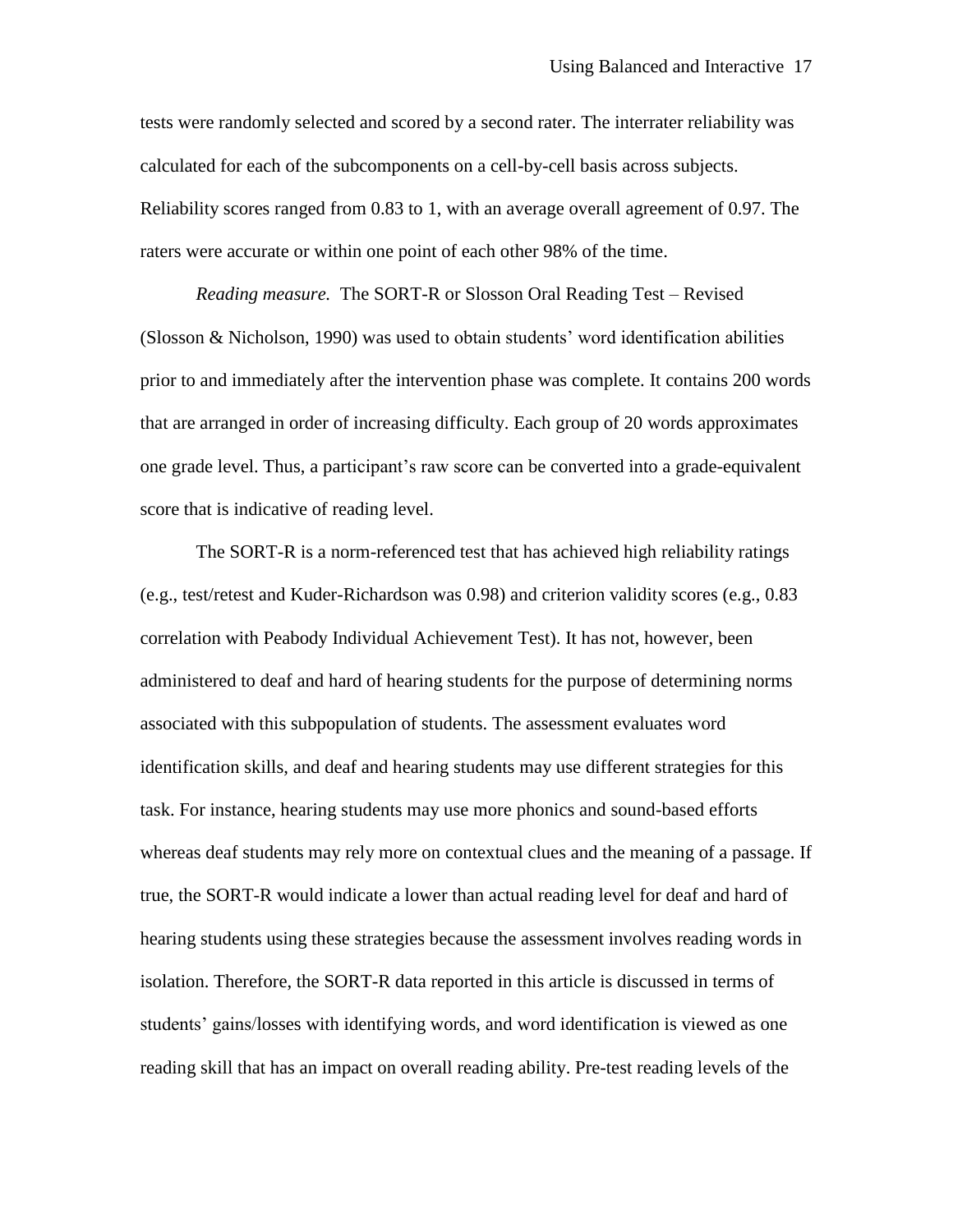participants are provided in Table 1 so readers can get a sense of the diversity of student participants. Yet, it should be re-emphasized that this level is indicative of students' word identification skills only, and students' actual reading levels may be higher.

During administration, the students were told to try and read all the words s/he can. The assessment allows hearing students to count words that are pronunciated accurately even when they do not know the associated meanings. To give deaf students the same opportunity to evidence word recognition and word expression, the test administrator accepted singed words, oral pronunciations and confident, fluid fingerspellings of the words.

*Revising/ editing measure.* Lastly, students were given an assessment called Shay's Newspaper Story (Mariage, 2001) which can be viewed in Appendix C. This is a fictitious MM story that is in need of revising and editing. The story contains mechanical errors<sup>3</sup> as well as coherence, text structure and sense-making problems. The students were given the following directions:

This is a story written for a school newspaper. This newspaper will go home to all the parents of children who go to the school. This story was written by a student named Shay, but he doesn't know if it makes sense or if he needs to make changes. He needs an editor's help so that his story makes sense, and the errors are corrected before the newspaper is printed. Do you know what an editor does? (discuss what an editor does if necessary).

You are going to be the editor for Shay. I'll read the story twice for you. Then, you will take a pencil and make your changes to the story directly on this copy. I'll compile the changes and send them to Shay.

Shay's newspaper story contained 30 possible revisions. There were a total of 22

 $\overline{a}$ 

mechanical errors; 16 were spelling mistakes and 6 were capitalization, punctuation, and

<sup>&</sup>lt;sup>3</sup> The spelling mistakes were largely phonetically-based errors because this assessment was previously used with hearing students and had not been administered to deaf students. To ensure that students could make sense of the words, the administrator read Shay's story to students twice and answered any questions about what the words were. The writing samples collected for this study were later used to examine the kinds of spelling errors deaf students make to then develop a new revising/ editing measure for future research.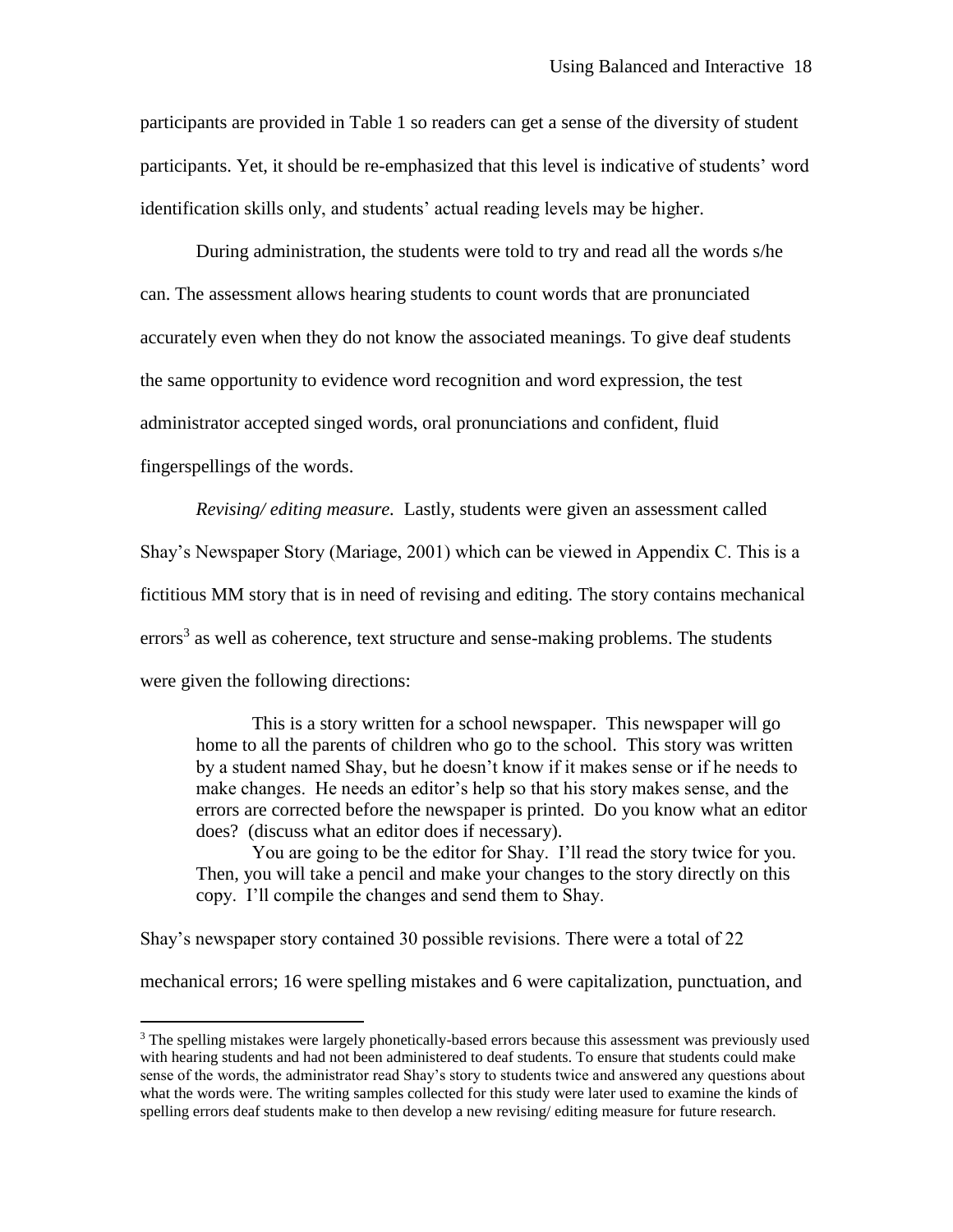verb tense mishaps. There were three coherence issues. For instance, the story mentions that "Joe like cookies". This is devoid of any real explanation about who Joe is and how he is related to the overall story. Three of the story's errors were tied to the text structure. The story's first sentence begins, "Thair are many steps you must follow to mak cukies". Because the introductory sentence is an indicator of the details to follow, the next few sentences should explicate the steps involved in making cookies. Lastly, there are two sentences that do not make logical sense, one being, "you mak them outside." If the student is reading for meaning, s/he will change the statement to something more reasonable. The scoring protocol for Shay's newspaper story allots one point for each surface-level correction (i.e., mechanics and conventions) and two to four points for what are considered higher-level corrections. Two points were given for each revision of nonsensical statements, three points for remedying each of the incoherent pieces of the text, and four points for fixing the text structure in the necessary parts. The scoring rubric can be viewed in Appendix D. Interrater reliability based on a random selection of 20% of the pre- and post-assessments was 0.98.

### Analyses and Findings

First, to assess whether the students made significant gains in their writing and reading scores during the intervention phases, a series of paired *t*-tests comparing pre-and post-tests were administered. There were a total of six *t*-tests, four were associated with the main categories of the writing measure (i.e., primary traits, contextual language, contextual conventions, total words) and one *t*-test each was associated with the reading measure and revising/editing measure. The descriptive data and results of these tests are presented in Table 3. Four of the six *t*-tests were considered significant having designated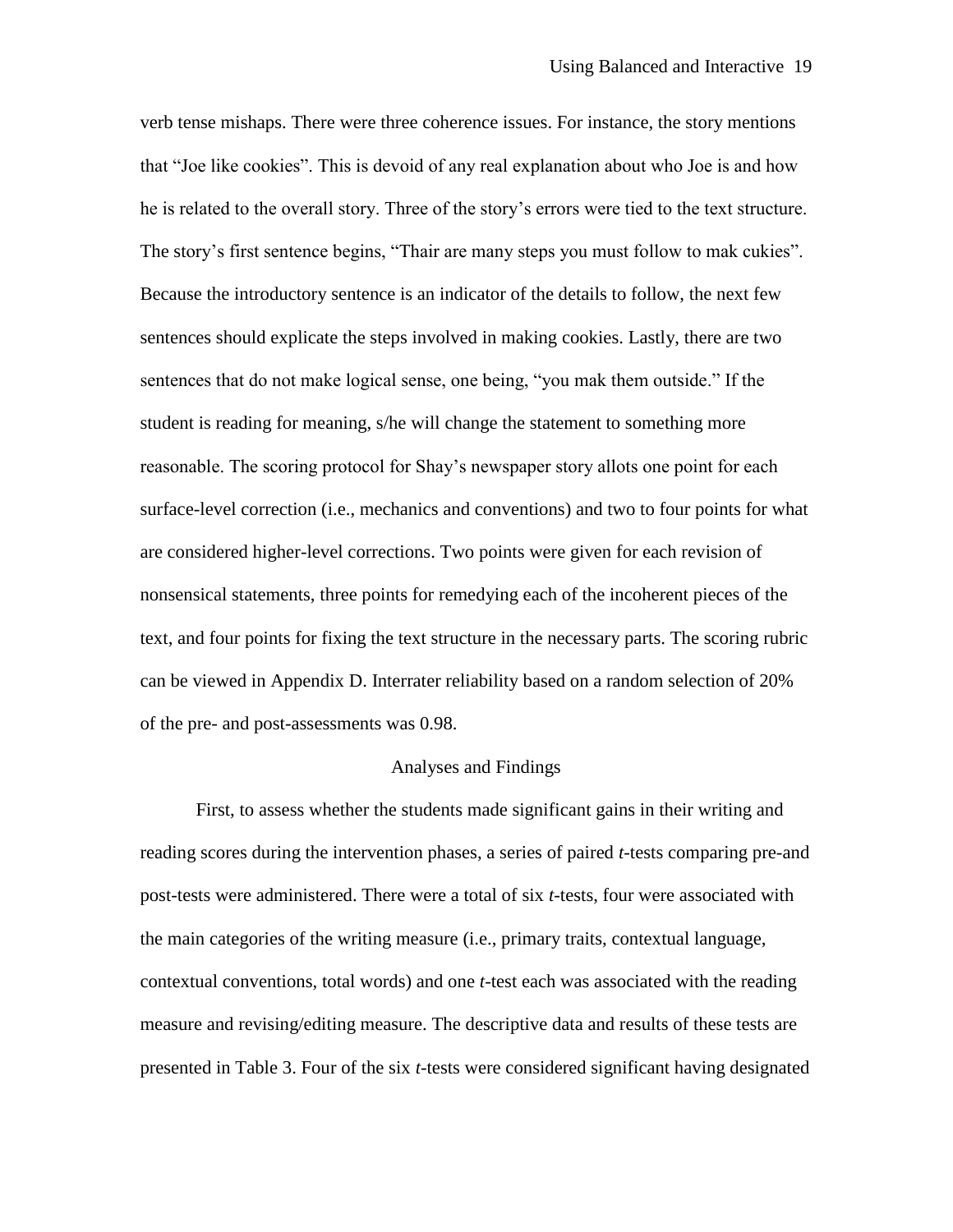an alpha level of .05. Those areas that showed significant gains from pre- to postassessment include primary traits ( $t = 8.53$ ,  $p < 0.000$ ), contextual language ( $t = 3.91$ ,  $p <$ 0.001), word identification ( $t = 6.69$ ,  $p < 0.000$ ), and Shay's newspaper story ( $t = 3.89$ , p  $0.001$ . Those areas that did not show significant gains (nor significant losses) during the intervention phase include contextual conventions ( $t = 1.85$ ,  $p < 0.085$ ), and total words  $(t = -1.80, p < 0.093)$ . According to Cohen's rule of thumb (Howell, 2002), the magnitude of the experimental results were large for the primary traits comparison  $(d =$ 0.82) and near-medium for contextual language  $(d = 0.41)$  and Shay's story  $(d = 0.46)$ .

### [Insert Table 3 about here]

Next, a one-way MANOVA was conducted to detect any significant discrepancies between elementary and middle school students on five dependent variables (i.e., differences between pre- and post-tests with respect to primary trait, contextual language, conventions, word identification skill, Shay's revising/editing). Because Wilks' Lambda was significant,  $F(5,10) = 22.30$ ,  $p < .000$ , the univariate statistics for each dependent variable were interpreted. These findings can be viewed in Table 4. The results indicated that there was a school-level effect for three of the five variables. The difference between pre- and post-test convention scores was significant,  $F(1,14) = 8.18$ ,  $p < .013$  as well as differences in word identification skill,  $F(1,14) = 62.45$ ,  $p < .000$  and Shay's story,  $F(1, 14) = 62.45$ 14) = 13.49, p < .003. The  $R^2$  for convention differences was high at .611 which signifies that approximately 61.1% of its variance can be explained by school level effects. The  $\mathbb{R}^2$ for reading level difference and Shay's story difference were .331 and .491 respectively.

[Insert Table 4 about here]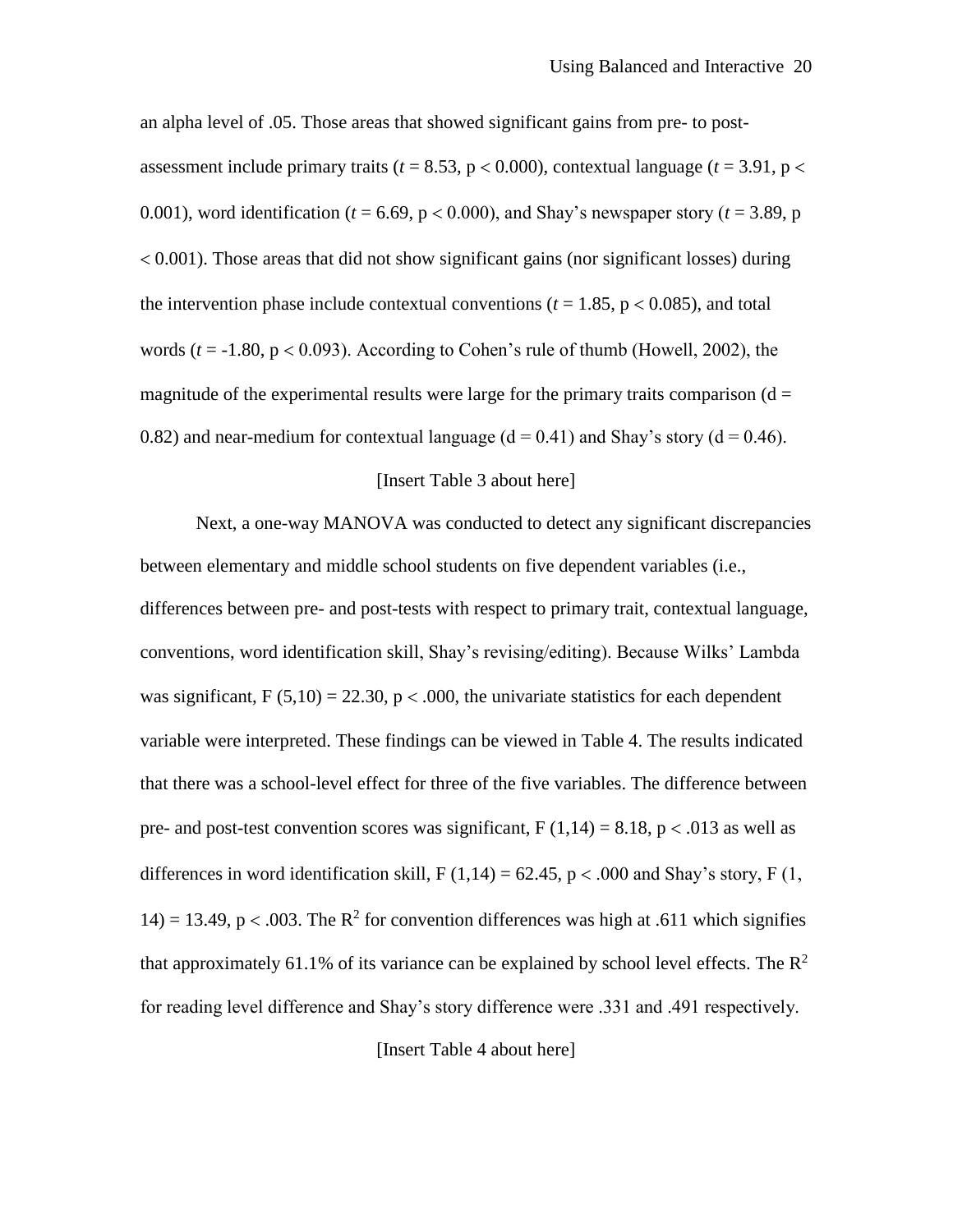An analysis of the means by level showed that elementary students outperformed middle students with respect to gains in conventions ( $\mu_{el}$  difference = 4.125, S.D. = 2.29;  $\mu_{\text{ms}}$  difference = -1, S.D. = 2) and gains in word identification skill ( $\mu_{el}$  difference = 0.38,  $S.D. = 0.18$ ;  $\mu_{\text{ms}}$  difference = 0.19, S.D. = 0.08). On the other hand, the middle school students made greater gains with respect to Shay's story ( $\mu_{\text{ms}}$  difference = 10.5, S.D. = 6.21;  $\mu_{el}$  difference = 1.88, S.D. = 2.36). Primary trait differences and contextual language differences did not show any significant school-level effects,  $F_{pt}$  (1, 14) = 1.26,  $p < .281$ ; F<sub>cl</sub> (1, 14) = 0.53,  $p < .479$ . Average gains and losses for each of the writing subcategories are offered in Table 5.

### [Insert Table 5 about here]

A combination of one's primary trait score, contextual language score and convention score yields a total score. As shown in Figure 1, all students evidenced gains in their total scores from pre- to post-test with the exception of student 9 who received a near-perfect score on both tests.

### [Insert Figure 1 about here]

Student 9 did, however, show tremendous progress on the revising/editing measure by doubling her score. Her pre- and post-tests along with the scoring sheets can be found in Appendices E and F to illustrate this. On the score sheets, a check indicates that the student resolved the issue and a bullet shows errors that were not identified by the student. At pre-test, the student corrected primarily spelling and punctuation errors; whereas, at post-test, she additionally attended to the meaning of the passage, the coherence and the text structure elements.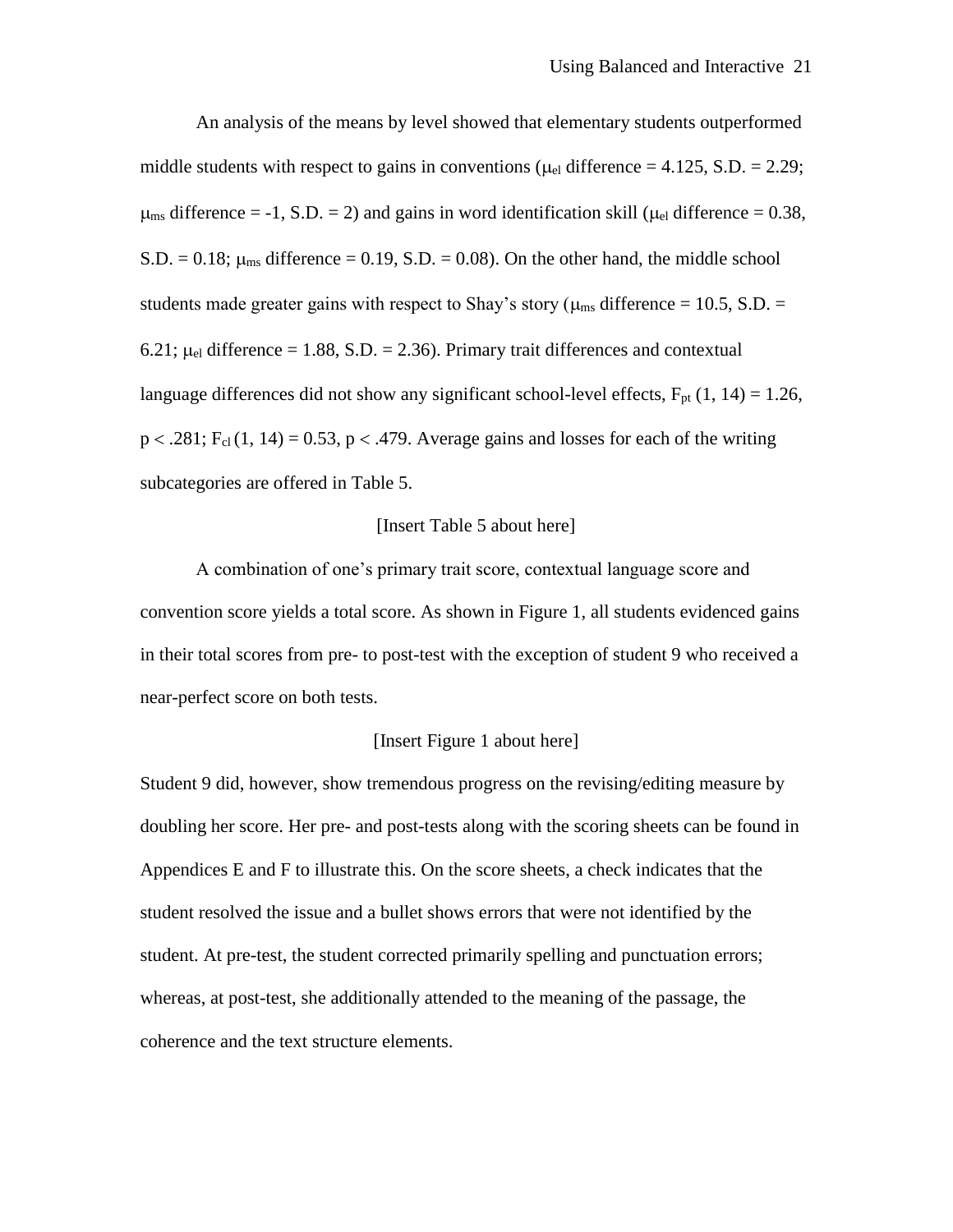Also, to demonstrate student performance and scoring procedures on the writing measure, the pre- and post-tests of student 3 can be viewed in Appendices G and H.

### Discussion

This research was undertaken to study the potential benefits of an interactive, guided and balanced writing activity on the writing performance of students with hearing loss. The findings suggest that students do benefit from MM and do make significant gains in their writing. First, students evidenced substantial growth with higher-order skills; that is, they attended more to the primary traits of the text structure. With respect to the three- and four- point scales used to assess primary traits, the average student progressed nearly a point on six different characteristics of writing: (a) giving precise information about who, where and when; (b) text coherence; (c) ending with a clear conclusion; (d) beginning with an introductory statement; (e) applying an appropriate title to the piece; (f) including specific and rich details that develop the topic. Improvement of higher-order skills rendered the largest effect of all components.

Another noteworthy finding is that students made significant gains with many lower-order writing skills in the contextual language component. There were marked improvements with respect to verb tense consistency, appropriate use of prepositions, subject/ verb agreement and run-on sentences. In fact, each of these areas showed improvement of nearly one point or more than one point. Three subcomponents showed, on average, growth of approximately a half point between pre- and post-tests: less use of fragmentary sentences; greater use of unique and non-frequent vocabulary; more correct use of the infinite verb form. Nominal gains or losses were also noted – the same amount or less of the following constructions were utilized in student post-test writing as in the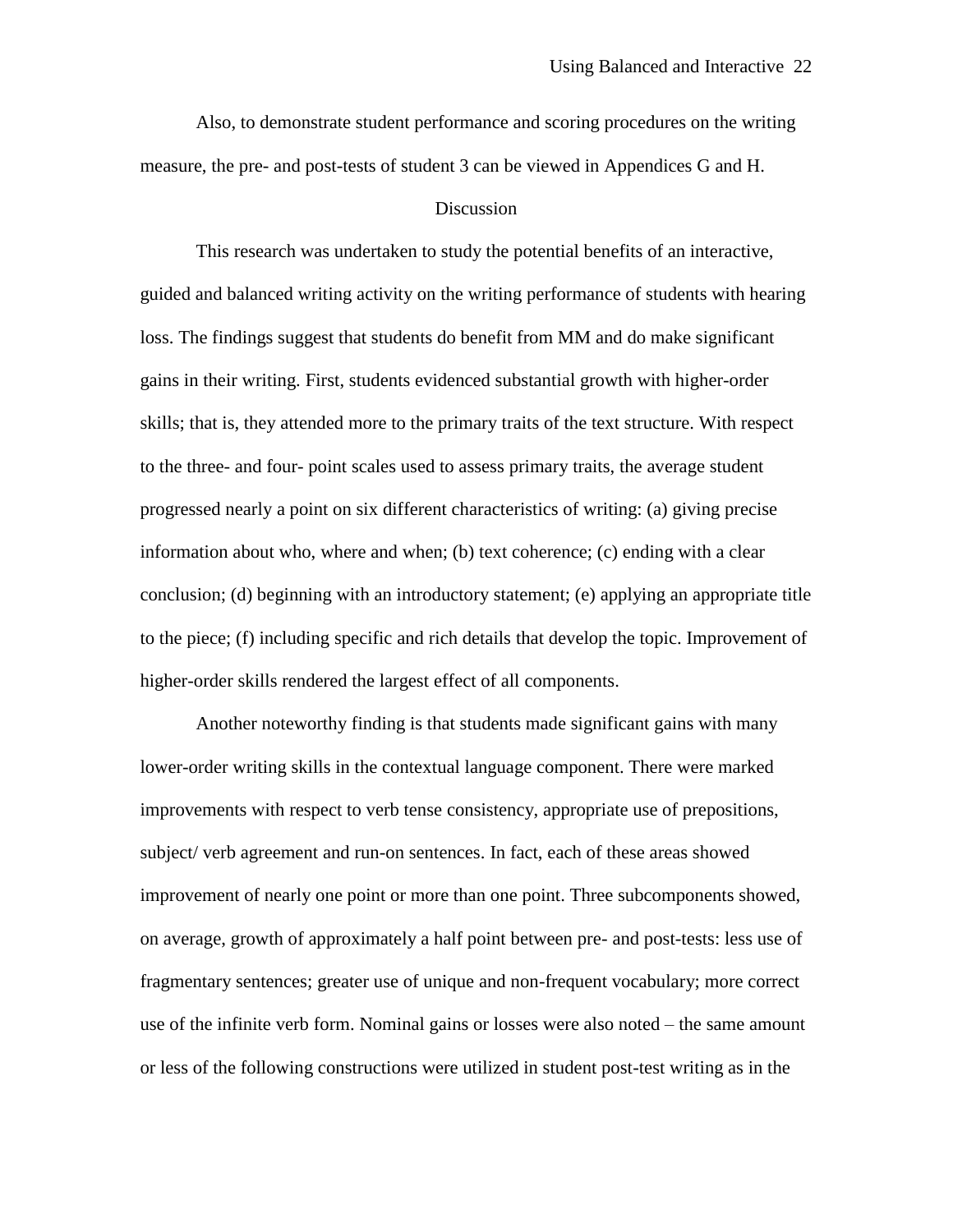pre-test writing: introductory phrases, various kinds of pronominalization, complex sentences, compound sentences, prepositional phrases, and negation. Furthermore, there were no differences detected relative to students' correct use of determiners. Although results of subcomponents within the contextual language category did vary, there was an overall significant difference between pre- and post-testing and a moderate effect size.

There is one plausible explanation that might account for the wide range of results within the contextual language category. First, the intervention period was relatively short (21 days) when considering the extensive list of language constructions that were being measured. Those subcomponents in which students showed the most growth were likely at the foreground of instruction and given more "floor time", as evidenced in the following example.

It is often a struggle for deaf students to select the proper preposition for a phrase because, for instance, "at" has a dictionary definition of "on", "in", "near", "by", or "through"; it is defined by other prepositions. Since usage of prepositions is typically governed by what sounds most contextually appropriate, there are oftentimes no clear-cut rules that a teacher can offer her deaf students. Two weeks into the intervention, participating teachers expressed their frustrations during a class chat session with teaching prepositions, and considerable time was given to sharing individuals' tribulations, experiences and insights. From that point, teachers made a concerted effort to model the use of prepositions in their writing, think-aloud any helpful explanations or reasons, create visual patterns in the text (i.e., repetition of similar sentence constructions) and encourage inquiry and discussion around prepositions during MM. It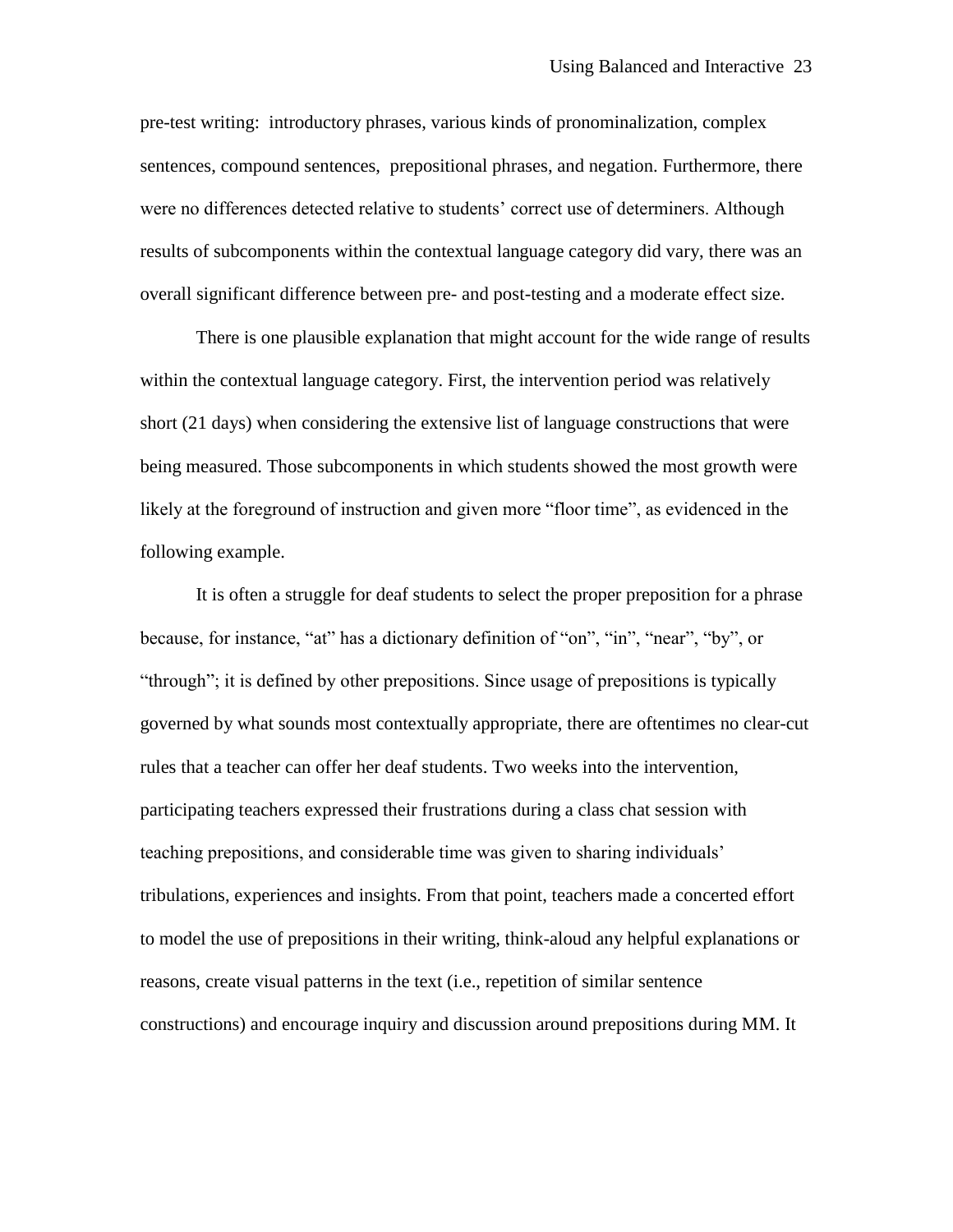is logical that students made gains with prepositions because teachers gave extensive thought to this topic, and prepositions were given instructional time during MM.

Students as a group showed little or no sizeable gain in the area of contextual conventions; however, there were differential school-level effects worth noting. Elementary students showed five times more growth with capitalization, punctuation, and spelling than middle school students. This may be attributed to middle school students already having a firm grasp of writing conventions at the time of the pre-test and having very few ways to show growth in this category. One area that middle school students did show substantial improvements was with the capitalization of proper nouns; scores, given on a four-point rubric scale, increased 1.38 points during the intervention phase.

Also at the elementary level, students made greater jumps in word identification skills as compared to students at the middle school level during the 8-week intervention period; however, both groups did evidence significant progress in this area. These results highlight the importance of the reading/writing connection. During MM, reading is an integral part of the writing process in that students are continually rereading for selfmonitoring and revising purposes. Students, especially the younger ones, were continually being exposed to new words through MM and then practicing the words within authentic contexts. And, with improvements in word recognition, students' overall reading abilities likely improved.

One last finding is that students significantly improved their ability to revise and edit a piece of writing. On Shay's editing/revising task, there was an approximate gain of 6 points and a moderate effect size. Upon deeper analysis, it was found that elementary and middle school students differed significantly. The younger students made a greater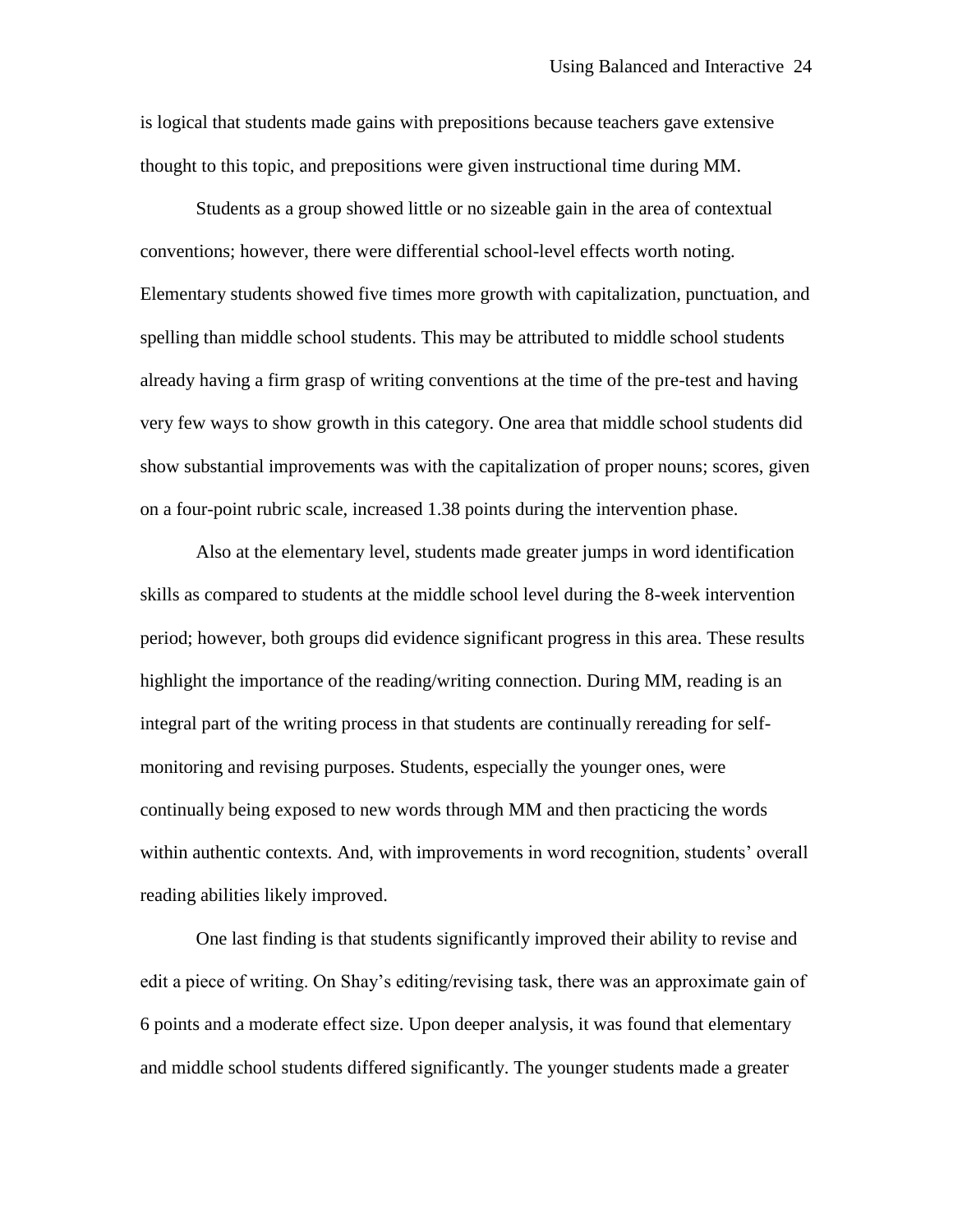number of necessary corrections on their post-tests than they did on their pre-tests; however, all revisions/edits were surface-level changes. That is, the elementary students focused primarily on fixing capitalization, spelling and punctuation errors. The middle school students, in contrast, made greater advances from pre- to post-tests. At pre-test, students were making surface-level changes, but at post-test, they were additionally making decisions about the text structure, coherence and overall meaning of the passage. This is illustrated using the post-test example of student 9 in Appendix F. The student is clearly reading for the intended purpose of communicating meaning. Because it says that there are many steps to follow, the student adds text that explains the steps for making cookies. She also adds text to explain the ways cookies are different from cakes. She further deletes or revises any information that is not important, is not accurate, or would not make sense to a reader (e.g., changes "make them outside" to "make them in the kitchen", deletes mention of eating cake before dinner). The different kinds of gains shown by elementary and middle school students demonstrates the wide-range of advantages offered by MM to younger and more mature writers.

### *Educational Implications*

These findings suggest that educators of the deaf should thoughtfully integrate guided-writing activities, such as MM, into the classroom. According to French (1999), guided writing should happen daily.

> "In these activities, students talk, think, question their way through text as readers or writers with the teacher's support. Students use written language themselves to extend inquiry. During these activities, an increasing amount of responsibility is placed on the student for what he or she learns, both in kind and amount." (p. 17)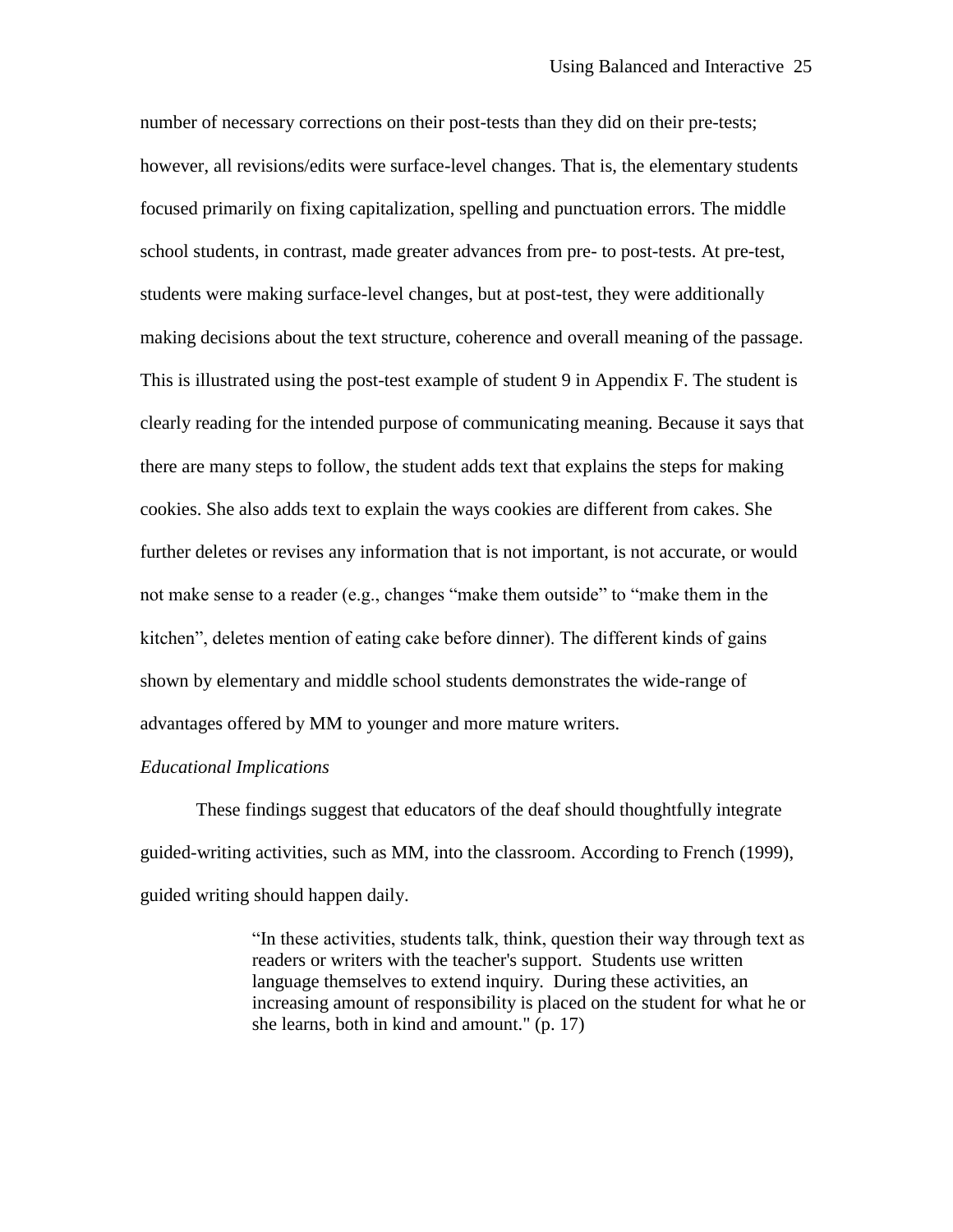Furthermore, guided writing can be a highly interactive, collaborative experience for students. The teacher's multidimensional role in successfully achieving this is crucial. For instance, MM requires an extraordinary amount from teachers. They should be skillful and responsive users of discourse by (a) revoicing or reformulating student comments (Mariage, 2001), (b) modeling thinking and writing strategies through thinkalouds, (c) providing verbal scaffolds as needed, (d) allowing a gradual transfer of control to students, (e) facilitating the active participation of all members, and (f) knowing when to inquire, explain, offer an opinion, confirm or listen. Indeed, using discourse as a pedagogical tool is a masterful art. Teachers, over time and with practice, grow in their ability to adeptly use a variety of discourse moves that can support learning (Englert and Dunsmore, 2002).

In addition, the adapted version of MM creates a space where conversation and inquiry about translation of ASL to English can take place; this can be particularly beneficial for deaf students and their metalinguistic development. One practice that is currently widespread in classrooms for the deaf is the Language Experience Approach (LaSasso & Mobley, 1997; McAnally et al., 1999; Schirmer, 1994). This approach typically entails having the child dictate, in his/her own language, an idea or recent experience. Oftentimes, students will also complete a drawing of the experience to support their telling of events. The teacher then records the child's expressed concepts in English. These records may be made into a book that is revisited by the student frequently for practice and rereading. This widely-used practice does give students exposure to their ideas in printed English which can improve reading and writing skills (Johnson & Roberson, 1988; Schirmer, 1994); however, it does not involve the student as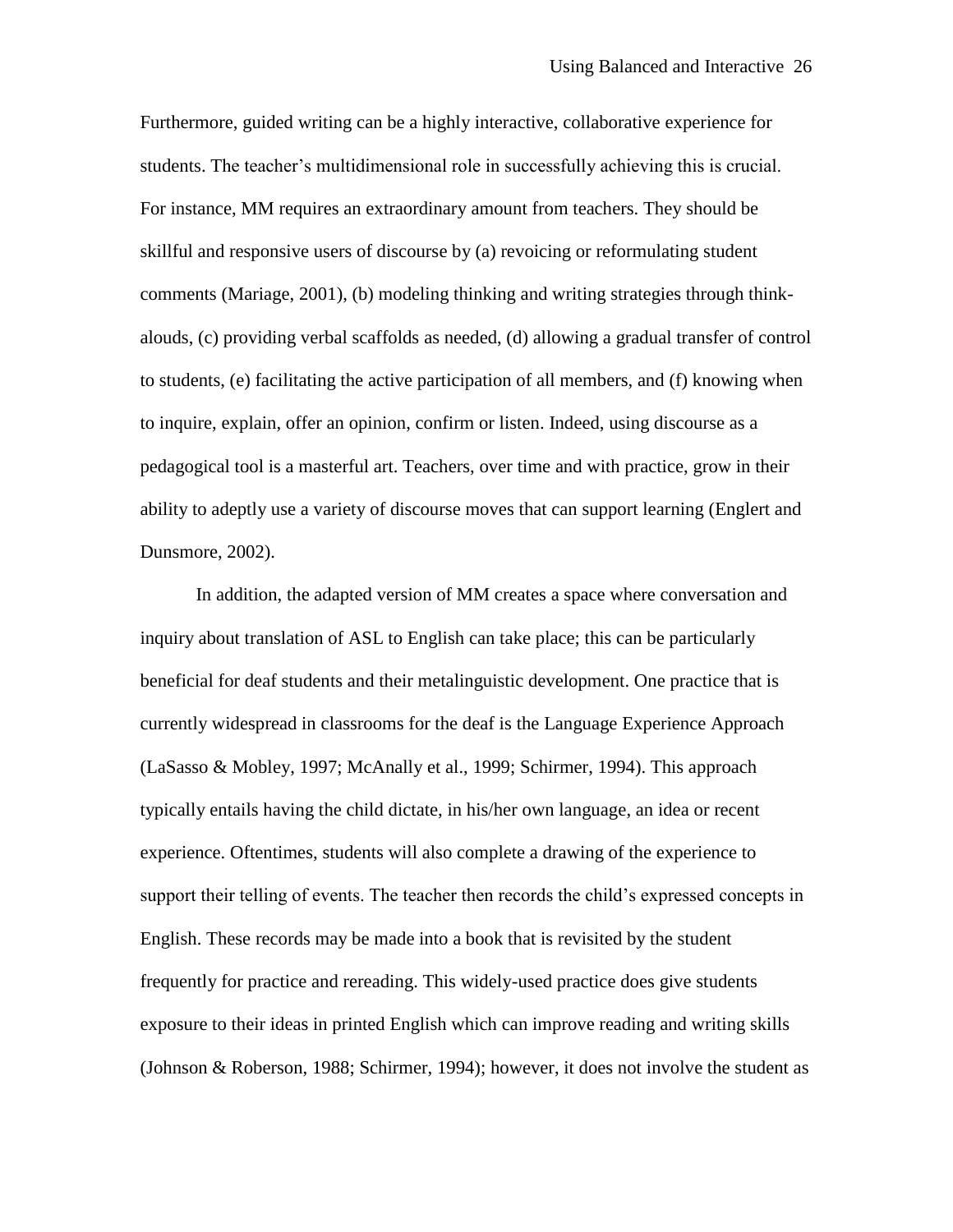a participant in the decision-making or translating processes. Furthermore, it does not provide any guidance or support to the student in acquiring this skill. In order for deaf students' writing skills to emerge, they need access to the strategies or rules one uses in linking visual communication to written text (Evans, 1998). When there is no classroom dialogue, no inquiry, no thinking aloud or no discussion about the strategies one uses to bridge the linguistic gap between two distinct ways of expression, we cannot expect our students to develop this skill. Therefore, students need to be actively thinking and actively involved in this work.

Lastly, a balanced approach to writing instruction as offered in MM cannot be underestimated. Teachers of the deaf have expressed difficulty in providing a balance of instruction related to the writing content as well as the form (e.g., English syntactical constructions, mechanics). Form continues to dominate the instructional time spent on writing (Mayer, 1999), likely because deaf students tend to struggle more with form or because teachers are unable to see past grammatical errors. During MM, the end objectives (i.e., co-constructing and publishing a piece of text for an authentic audience) require that attention be given to all writing skills and processes including text structure traits, language and conventional usage, and editing and revising tasks.

### *Limitations and Future Directions*

There are features of this research that warrant deeper investigation. One unexpected and surprising finding relates to length of student writing. Students wrote pretest pieces that were 43% longer than the post-tests. Even though the loss in total words was not found to be significant, it does raise some intriguing questions. Are the shorter pieces at post-test due to the fact that students are giving more thought to organization,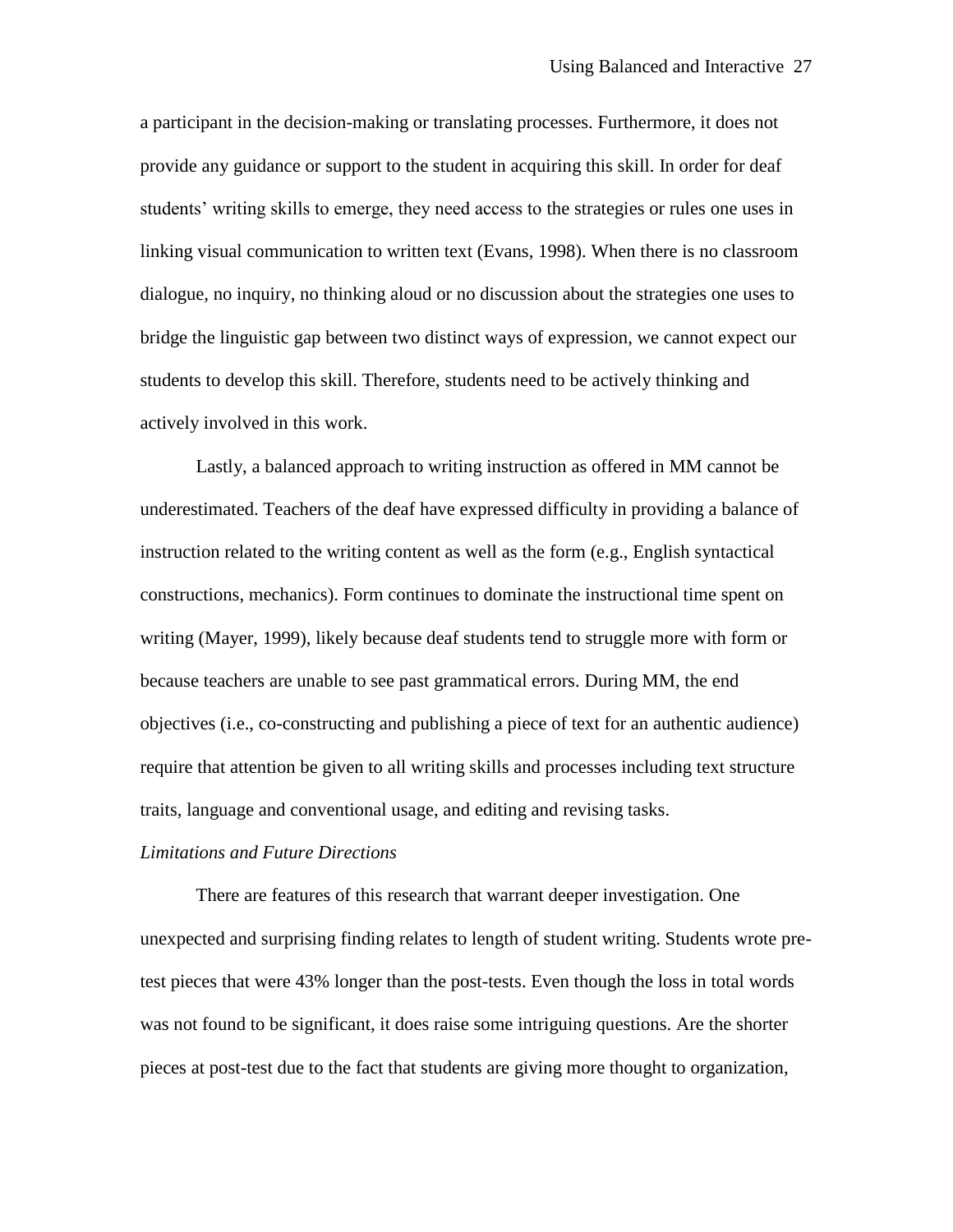coherence and written form? This could be one credible explanation because crafting a polished piece of writing does require extensive rereading and revisions as opposed to freely writing a message. Or, is the loss of words associated with the fact that the writing models constructed in class are also typically short? With only 15 to 30 minutes of time allotted to MM, teachers may unintentionally constrain ideas to a paragraph in order to complete the text in one day. Thus, it may be purposeful to reexamine student outcomes when the instructional model occurs for a lengthier time period or across two class periods.

There is a second limitation to the current research that relates to students' expressions and offerings during MM. During the activity, the teacher typically scribes those expressions offered by students onto an easel as a starting ground for further conversation and construction. If students are not making complex contributions independently and are only providing simple sentences, it can be difficult to capitalize on what is not offered. Rather a teacher must create opportunities for teaching about constructions like compound sentences, complex sentences or embedded clauses. In this study, it was found that students made no gains in these areas. At the same time, the author and the participating teachers did not foresee these needs. There is future potential for students to be exposed to more complex constructions if the teacher is cognizant of what student offerings are missing, and therefore, can create the occasion for suggesting or modeling the usage at opportune times. Additionally, it should be noted that MM is only one component of a writing curriculum. Explicit instruction on combining sentences, for example, could nicely support student growth in this area.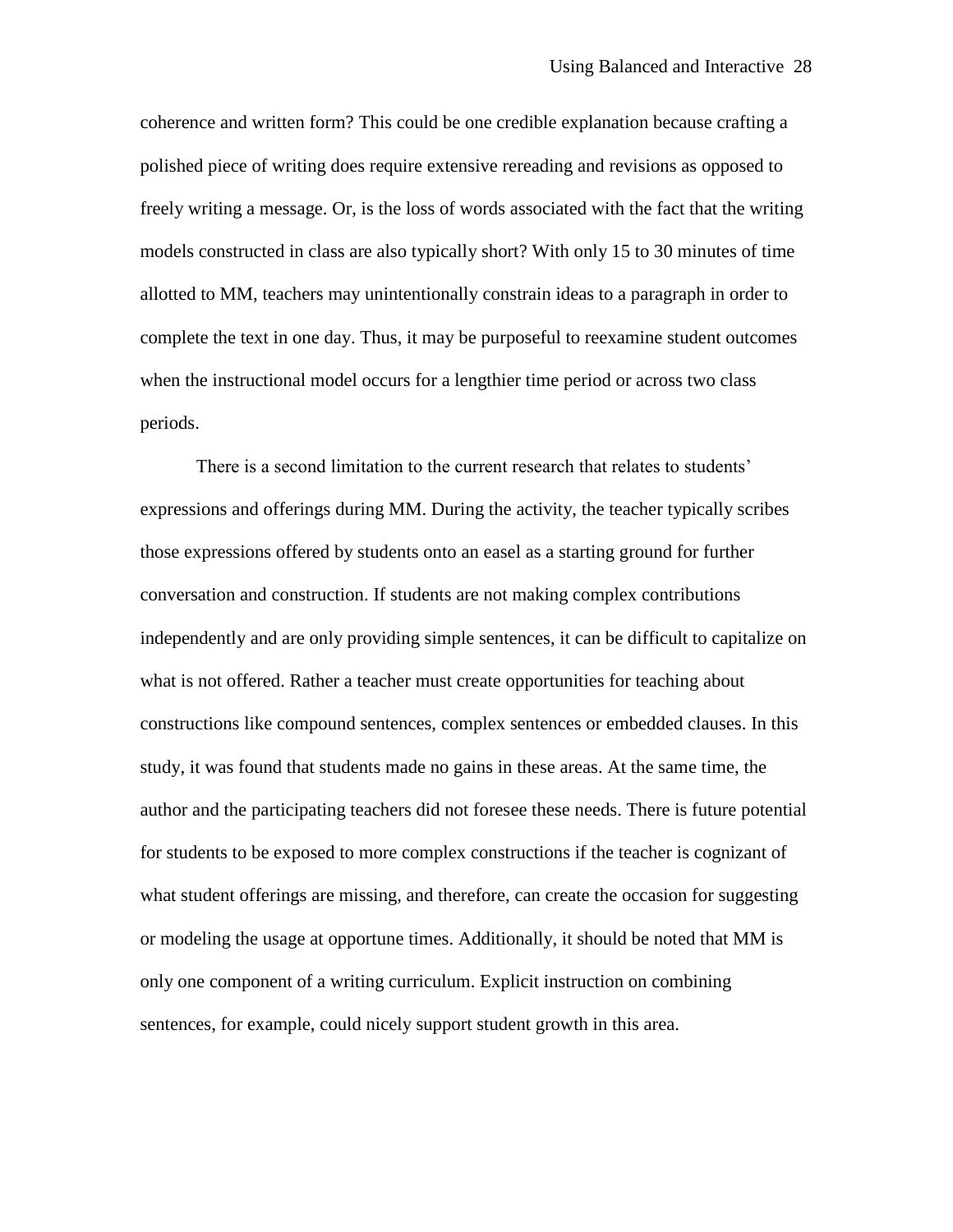Lastly, there are limitations in the current research design that provide opportunities for future investigations. Causal claims regarding the ability of MM to produce gains in student writing and reading achievement (and also sustain them) cannot be made on the basis of this study. Student growth was a measure of pre- and post-test differences and, therefore, may be attributed to other confounding factors. Future studies should be quasi-experimental or experimental designs and include a maintenance probe in order to eliminate these questions. Furthermore, future directions might consider investigations of other types of writing besides the personal narrative. For instance, what is the effect of using the MM space--a space that is interactive, balanced and collaborative--for the teaching of expository or informational kinds of writing?

### **Conclusion**

In closing, the importance of involving students as active participants in writing instruction cannot be overemphasized. It is through repeated collaboration and participation in dialogue about writing that students appropriate the thoughts, words and actions of more knowledgeable others. Deaf students involved in these opportunities can build on an internal repertoire of writing strategies and an internal representation of English that will increasingly support their transition into independent and competent writers. In this study, over a short 21-day intervention, students evidenced substantial growth in higher-level and lower-level writing skills, reading, and revising/editing skills. The results indicate a need for further research in this area and also point to Morning Message as a promising future practice in classrooms for the deaf.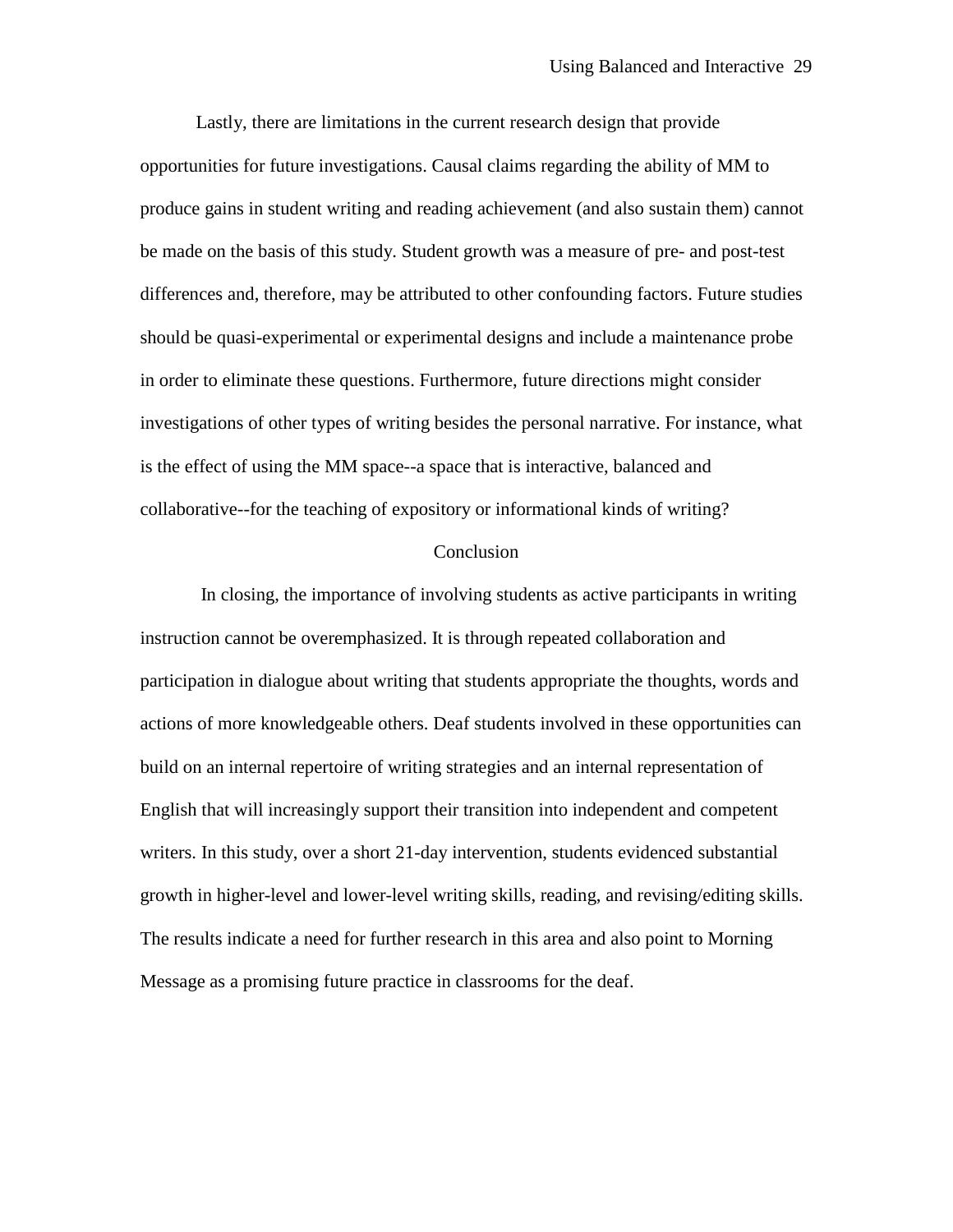#### References

- Antia, S. D., Reed, S., & Kreimeyer, K. H. (2005). Written language of deaf and hard-ofhearing students in public schools. *Journal of Deaf Studies and Deaf Education, 10*(3), 244-255.
- Baker, S., Gersten, R., & Graham, S. (2003). Teaching expressive writing to students with learning disabilities: Research-based applications and examples. *Journal of Learning Disabilities, 36*(2), 109-123.
- Baker, S., Gersten, R., & Scanlon, D. (2002). Procedural facilitators and cognitive strategies: Tool for unraveling the mysteries of comprehension and the writing process, and for providing meaningful access to the general curriculum. *Learning Disabilities: Research & Practice, 17*(1), 65-77.
- Delpit, L. (1986). Skills and other dilemmas of a progressive black educator. *Harvard Educational Review*, 56, 379-385.
- Delpit, L. (1988). The silenced dialogue: Power and pedagogy in educating other people's children. *Harvard Educational Review*, 58, 280-298.
- Englert, C. S.. Berry, R., & Dunsmore, K. (2001). A case study of the apprenticeship process: Another perspective on the apprentice and the scaffolding metaphor. *Journal of Learning Disabilities*, 34(2), 152-171.
- Englert, C. S., Conway, P., Gover, M., & Dunsmore, K. (2000). Rubric for scoring informational narrative writing. Unpublished report. East Lansing, MI: Michigan State University.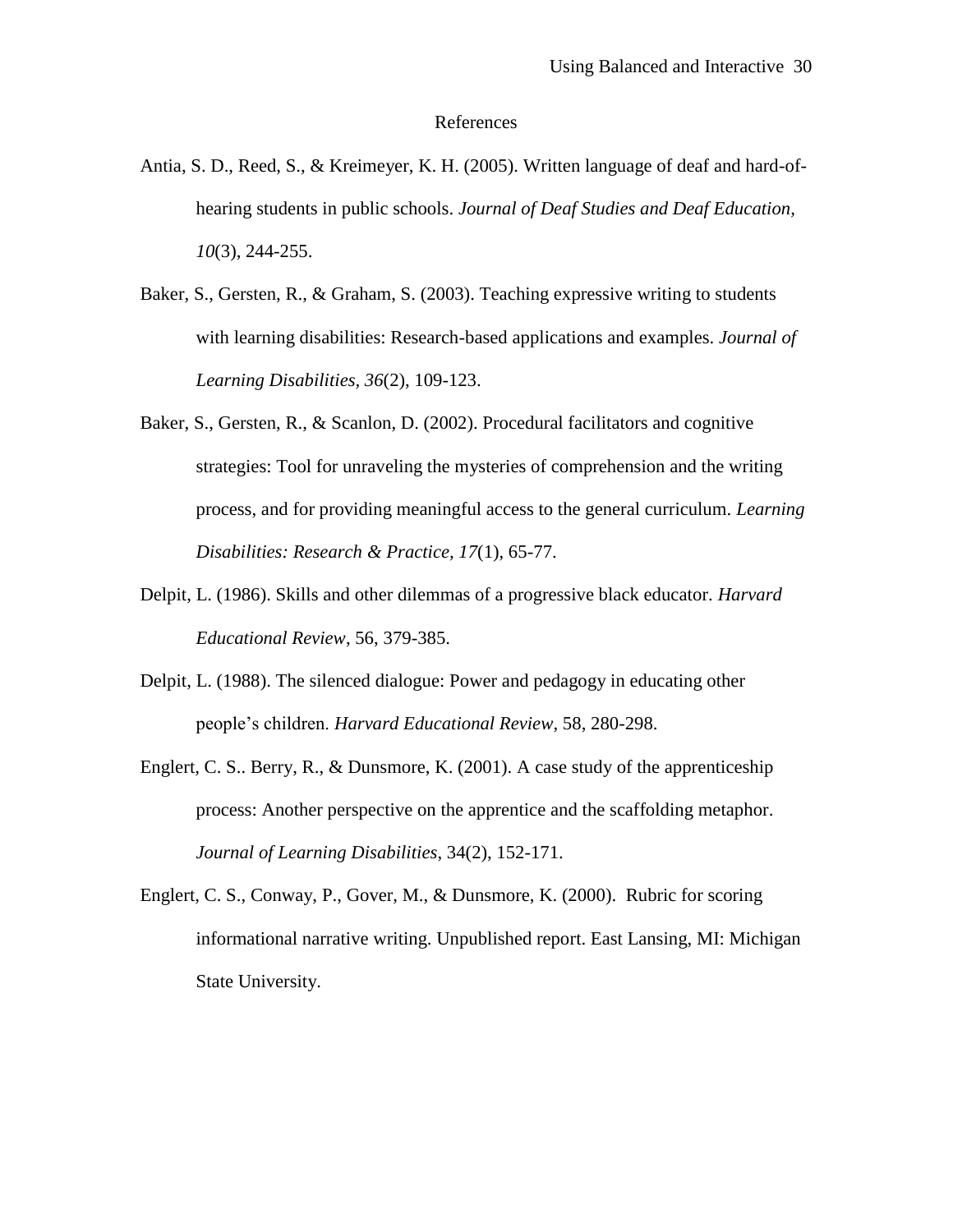- Englert, C. S., & Dunsmore, K. (2002). A Diversity of teaching and learning paths: Teaching writing in situated activity. In J. Brophy (Ed.), *Social constructivist teaching: Affordances and constraints*. Boston: JAI.
- Englert, C. S., & Mariage, T. V. (1996). A sociocultural perspective: Teaching ways-ofthinking and ways-of-talking in a literacy community. *Learning Disabilities Research and Practice, 11*(3), 157-167.
- Erting, L. & Pfau, J. (1997). *Becoming bilingual: Facilitating English literacy development using ASL in preschool. Sharing ideas.* Washington, DC: Laurent Clerc National Deaf Education Center. (ERIC Document Reproduction Service No. ED475322)
- Evans, C. (1998). Two languages, one goal: Literacy learning in deaf students. *CAEDHH Journal/La Revue ACESM, 25*(1-3), 6-19.
- French, M. M. (1999). *Planning for literacy instruction: Guidelines for instruction. Sharing ideas*. Washington, DC: Laurent Clerc National Deaf Education Center. (ERIC Document Reproduction Service No. ED ED475330)
- Gormely, K., & Sarachan-Deily, A. B. (1987). Evaluating hearing-impaired students' writing: A practical approach. *The Volta Review*, 89, 157-166.
- Hammill, D., & Larsen, S. (1996). *Test of written language* (3rd ed.). Austin, TX: PRO-ED.
- Harris, K. R., Graham, S., & Mason, L. H. (2003). Self-Regulated Strategy Development in the classroom: Part of a balanced approach to writing instruction for students with disabilities. *Focus on Exceptional Children, 35*(7), 1-16.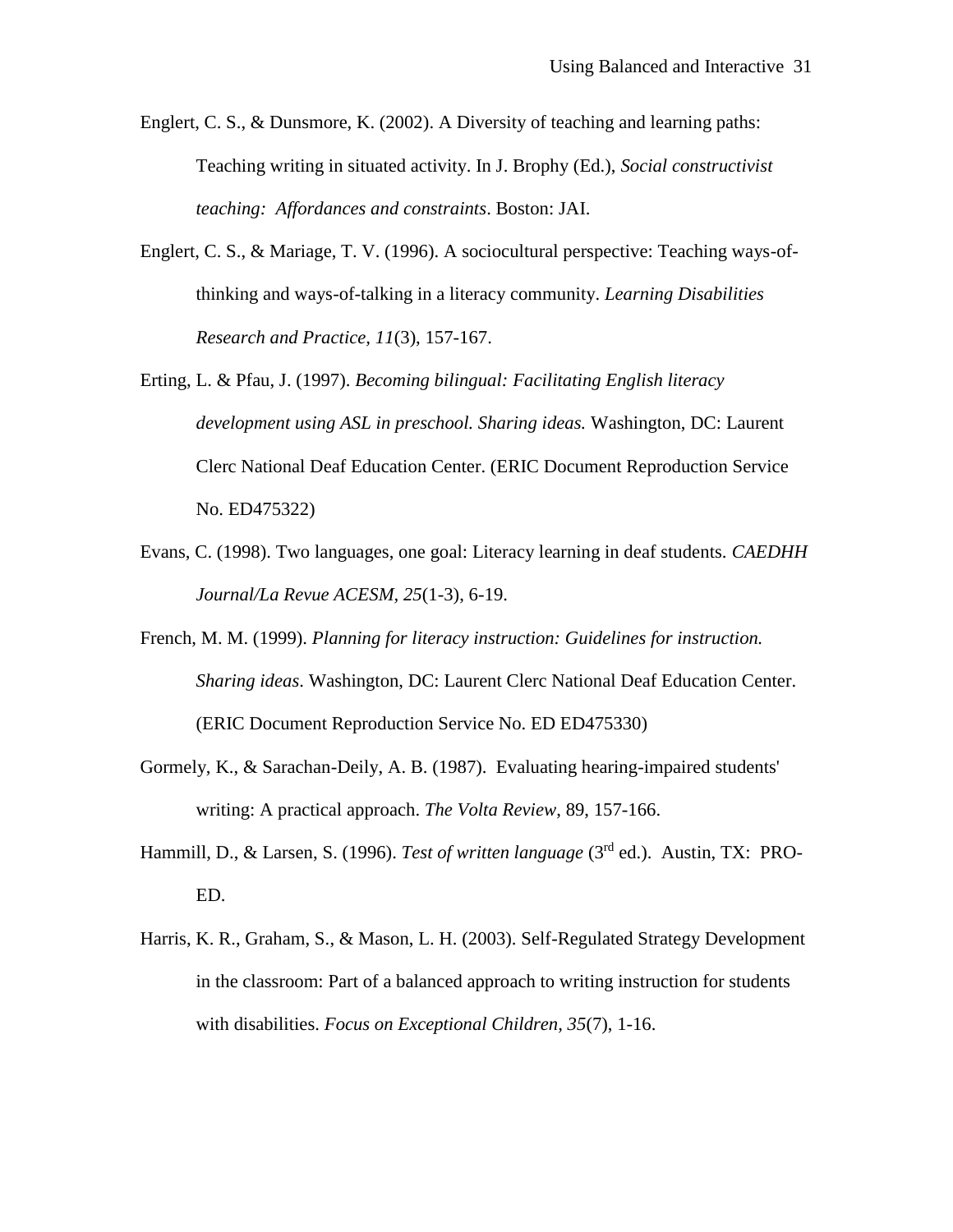- Heefner, D. L., & Shaw, P. C. (1996). Assessing the written narratives of deaf students using the Six-Trait analytical scale. *Volta Review, 98*(1), 147-168.
- Heider, F., & Heider, G. M. (1941). Comparison of sentence structure of deaf and hearing children. *The Volta Review, 43*, 357-360, 536-540, 599-604.
- Howell, D. C. (2002). *Statistical methods for psychology* (5<sup>th</sup> ed.). Pacific Grove, CA: Duxbury Thomson Learning, Inc.
- Isaacson, S. L. (1996). Simple ways to assess deaf or hard-of-hearing students' writing skills. *Volta Review, 98*(1), 183-199.
- Johnson, M. A., & Roberson, G. F. (1988). The language experience approach: Its use with young hearing-impaired students. *American Annals of the Deaf, 133*(3), 223- 225.
- Klecan-Aker, J., & Blondeau, R. (1990). An examination of the written stories of hearing-impaired school-age children. *The Volta Review*, 92, 275-282.
- LaSasso, C. J. & Mobley, R. T. (1997, March). *Results of a national survey of reading instruction for deaf students*. Paper presented at the meeting of the Association of College Educators – Deaf and Hard of Hearing, Santa Fe, NM.
- Mariage, T. V. (1996). The construction and reconstruction of two discourse spaces in a special education classroom: A sociolinguistic examination of Sharing Chair and Morning Message. (Doctoral dissertation, Michigan State University, 1996). Dissertation Abstracts International, 58, 133.
- Mariage, T. V. (2001). Features of an interactive writing discourse: Conversational involvement, conventional knowledge, and internalization in "Morning Message." *Journal of Learning Disabilities, 34*(2), 172-196.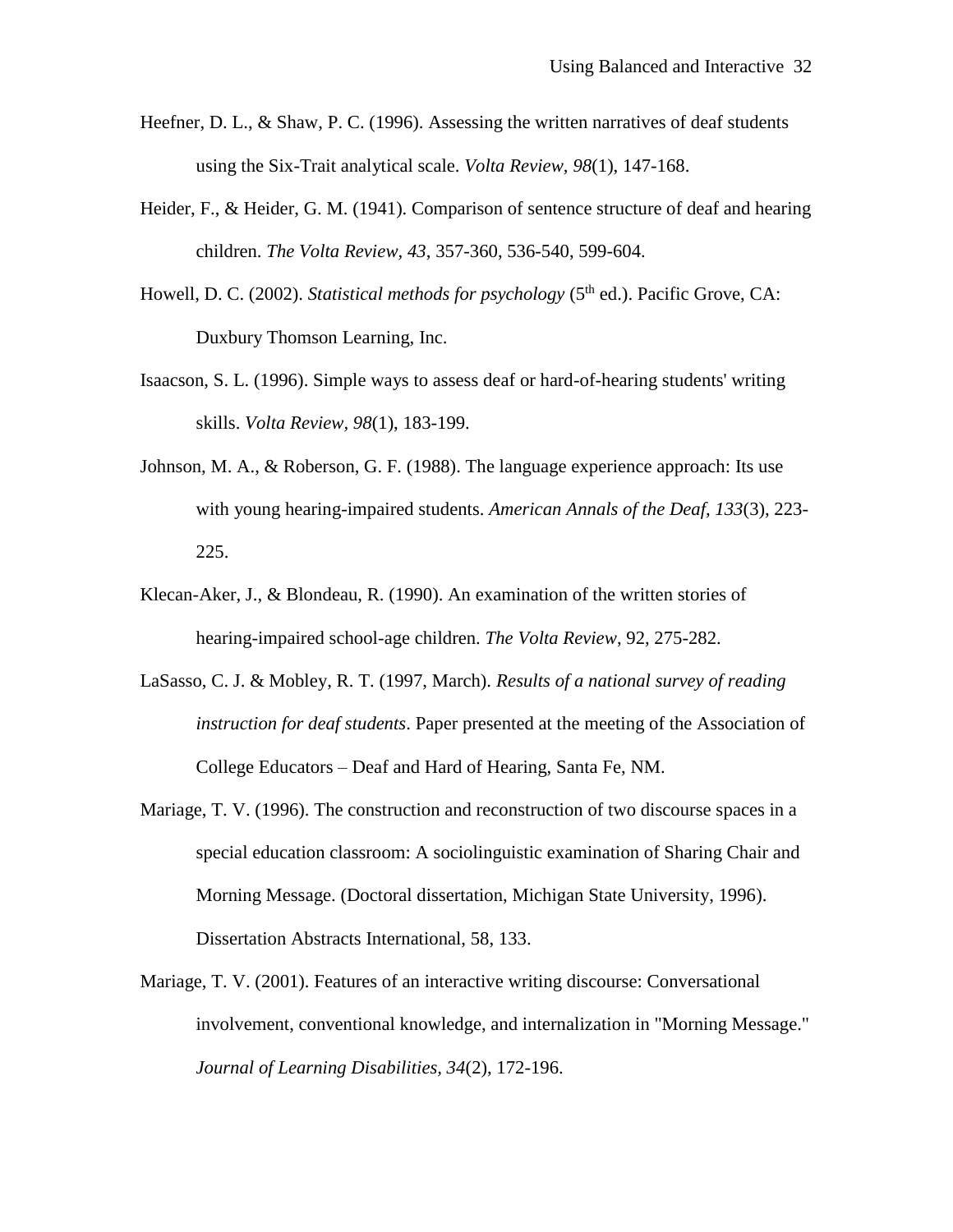- Marschark, M., Lang, H. G., Albertini, J. A., (2002). *Educating deaf students: From research to practice*. New York: Oxford University Press.
- Mayer, C. (1999). Shaping at the point of utterance: An investigation of the composing processes of the deaf student writer. *Journal of Deaf Studies and Deaf Education, 4*(1), 37-49.
- Mayer, C., Akamatsu, C. T., & Stewart, D. (2002). A model for effective practice: Dialogic inquiry with students who Are deaf. *Exceptional Children, 68*(4), 485- 502.
- McAnally, P. L., Rose, S., & Quigley, S. P. (1994). *Language learning practices with deaf children*. Austin, TX: Pro-Ed, Inc.
- McAnally, P. L., Rose, S., & Quigley, S. P. (1999). *Reading practices with deaf learners*. Austin, TX: Pro-Ed, Inc.
- McNaughton, S. (2002). *Meeting of the minds*. Wellington, New Zealand: Learning Media Limited.
- Miller, K. J., & Luckner, J. L. (1992). Let's talk about it: Using conversation to facilitate language development. *American Annals of the Deaf, 137*(4), 345-450.
- Moores, D. F., & Miller, M. S. (2001). Literacy Publications: American Annals of the Deaf 1996 to 2000. *American Annals of the Deaf, 146*(2), 77-80.

Paul, P. (1990, July). *Use of ASL to teach reading and writing to deaf students: An interactive theoretical perspective*. Paper presented at the meeting of the Bilingual Considerations in the Education of Deaf Students: ASL and English Conference. (ERIC Document Reproduction Service No. ED ED337928)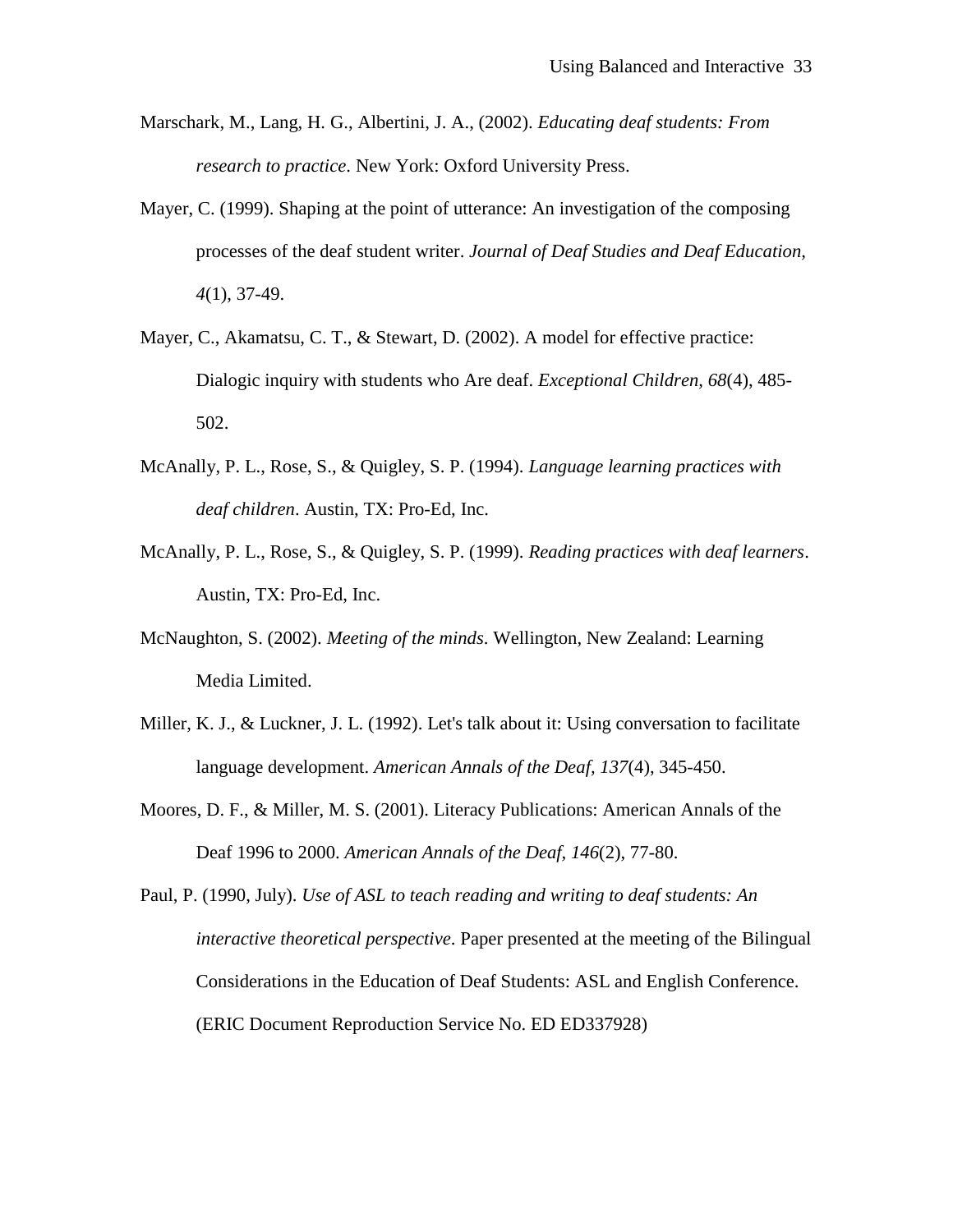- Paul, P. (1998). *Literacy and deafness: The development of reading, writing and literate thought.* Boston: Allyn and Bacon.
- Powers, A. R., & Wigus, S. (1983). Linguistic complexity in the written language of hearing-impaired children. *Volta Review, 85*(4), 201-210.
- Quigley, S. P., Steinkamp, M. W., Power, D. J. & Jones, B. W. (1978). *Test of syntactic abilities*. Beaverton, OR: Dormac, Inc.
- Schirmer, B. R. (1994). *Language and literacy development in children who are deaf*. New York: Macmillan Publishing Company.
- Schirmer, B. R., & Bailey, J. (2000). Writing assessment rubic: An instructional approach with struggling writers. *TEACHING Exceptional Children, 33*(1), 52-58.
- Schirmer, B. R., Bailey, J., & Fitzgerald, S. M. (1999). Using a writing assessment rubric for writing development of children who are deaf. *Exceptional Children, 65*(3), 383-397.
- Singleton, J. L., Morgan, D., DiGello, E., Wiles, J., & Rivers, R. (2004). Vocabulary use by low, moderate, and high ASL-proficient writers compared to hearing ESL and monolingual speakers. *Journal of Deaf Studies and Deaf Education, 9*(1), 86- 103.
- Slosson, R. L. & Nicholson, C. L. (1990). *Slosson Oral Reading Test - R*. East Aurora, NY: Slosson Educational Publications, Inc.
- Taeschner, T. (1988). Affixes and function words in the written language of deaf children. *Applied Psycholinguistics, 9*(4), 385-401.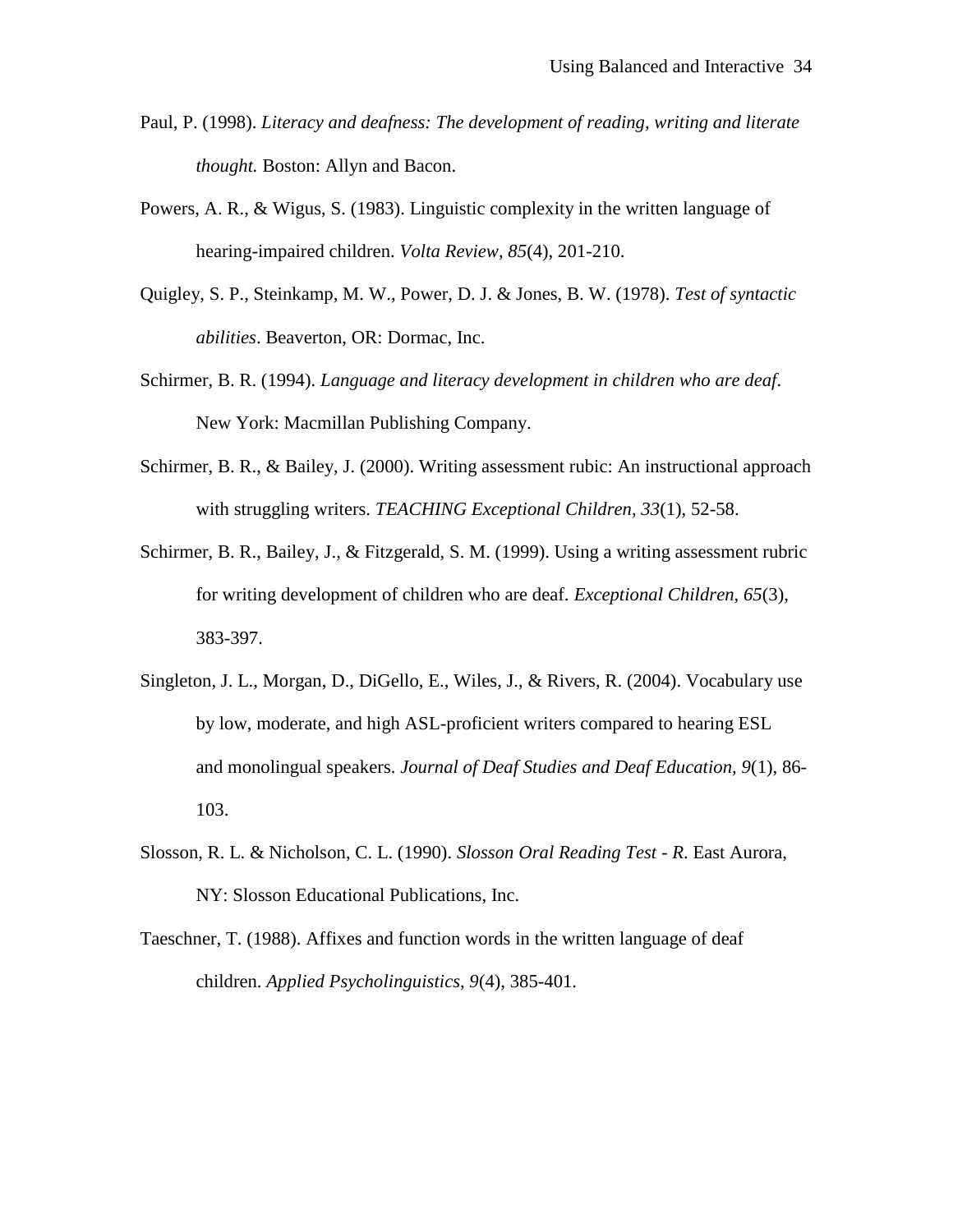- Wells, G. (2000). Dialogic inquiry in education. In C. D. Lee and P. Smagorinsky (Eds.), *Vygotskian perspectives on literacy research: Constructing meaning through collaborative inquiry*. New York: Cambridge University Press.
- Wilbur, R. B. (2000). The use of ASL to support the development of English and literacy. *Journal of Deaf Studies and Deaf Education, 5*(1), 81-104.
- Yoshinaga-Itano, C., & Downey, D. M. (1996). Development of School-Aged Deaf, Hard-of-Hearing, and Normally Hearing Students' Written Language. *Volta Review, 98*(1), 3-7.
- Yoshinaga-Itano, C., Snyder, L.S. & Mayberry, R. (1996). How deaf and normally hearing students convey meaning within and between written sentences. *Volta Review, 98*(1), 9-38.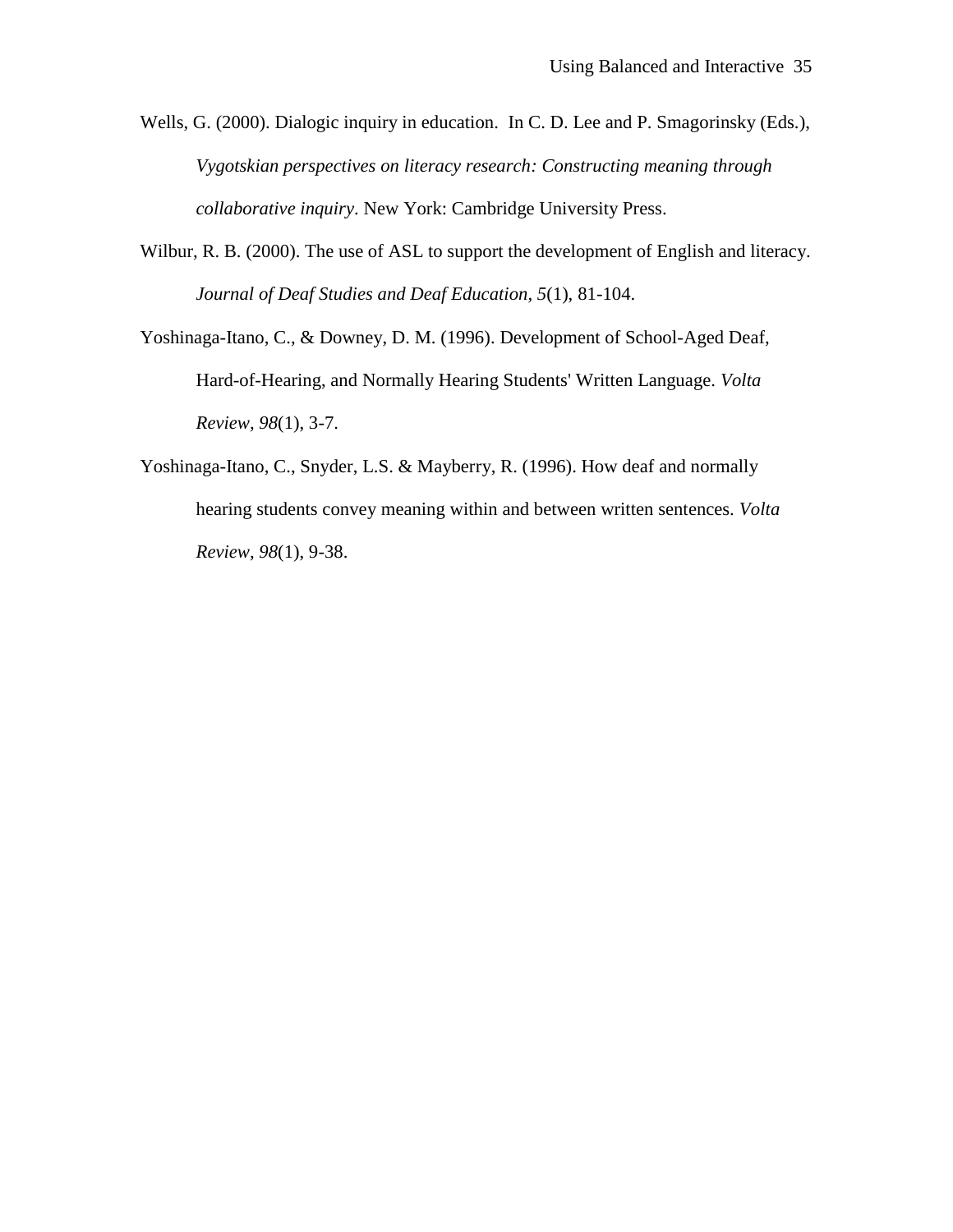$\overline{a}$ 

| Stud. | Ethn          | Male           | Age  | Grade           | Hearing       | Additional          | Comm.            | Read <sup>4</sup> |
|-------|---------------|----------------|------|-----------------|---------------|---------------------|------------------|-------------------|
| ID    |               | /Fem           |      |                 | Loss          | <b>Disabilities</b> | Method           |                   |
|       |               |                |      |                 | Elementary    |                     |                  |                   |
| 1EL   | C/W           | $\mathbf F$    | 8    | 2 <sup>nd</sup> | Sev-Prof      | Achondroplasia      | ASL, EBS, Speech | 2.8               |
| 2EL   | C/W           | M              | 9    | 2 <sup>nd</sup> | Mod-Sev       | None                | EBS, Speech      | 2.3               |
| 3EL   | C/W           | M              | 7    | 1 <sup>st</sup> | Mod-Sev       | None                | EBS, Speech      | 2.0               |
| 4EL   | <b>PR</b>     | M              | 11   | 5 <sup>th</sup> | Mod-Sev       | Seizures, DMS       | Speech, EBS      | 5.6               |
| 5EL   | <b>HIS</b>    | F              | 11   | 4 <sup>th</sup> | Profound      | VI, CI, DMS         | ASL, EBS         | 1.3               |
| 6EL   | C/W           | M              | 9    | 4 <sup>th</sup> | Profound      | None                | ASL, EBS, Speech | 1.4               |
| 7EL   | <b>AA/HIS</b> | M              | 10   | 5th             | Mild          | None                | Speech, EBS      | 3.0               |
| 8EL   | HIS/PR        | $\overline{F}$ | 11   | 4th             | Profound      | Goldenhar Syn.      | Some ASL         | 0.7               |
| $\mu$ |               |                | 9.5  | 3.4             |               |                     |                  | 2.4               |
| S.D.  |               |                | 1.51 | 1.51            |               |                     |                  | 1.51              |
|       |               |                |      |                 | Middle School |                     |                  |                   |
| 9M    | C/W           | F              | 13   | 7 <sup>th</sup> | Sev-Prof      | None                | ASL, Speech      | 6.0               |
| 10M   | C/W           | $\overline{F}$ | 14   | 8 <sup>th</sup> | Sev-Prof      | None                | ASL, EBS, Speech | 5.0               |
| 11M   | C/W           | M              | 13   | 8 <sup>th</sup> | Profound      | None                | ASL, EBS         | 6.8               |
| 12M   | C/W           | M              | 14   | 8 <sup>th</sup> | Sev-Prof      | None                | ASL, Speech      | 5.6               |
| 13M   | C/W           | M              | 14   | 8 <sup>th</sup> | Mod-Prof      | None                | ASL, Speech      | 4.7               |
| 14M   | C/W           | F              | 14   | 8 <sup>th</sup> | Profound      | None                | <b>ASL</b>       | 4.3               |
| 15M   | C/W           | F              | 13   | 7 <sup>th</sup> | Profound      | None                | <b>ASL</b>       | 3.4               |
| 16M   | AA            | M              | 14   | 8 <sup>th</sup> | Profound      | None                | ASL              | 3.8               |
| μ     |               |                | 13.6 | 7.75            |               |                     |                  | 5.0               |
| S.D.  |               |                | .52  | .46             |               |                     |                  | 1.14              |

# *Demographics of Participants*

Note:  $AA = African American, C/W = Caucasian/White, HIS = Hispanic, PR = Puerto$ Rican,  $VI = visual impairment$ ,  $CI = cognitive impairment$ ,  $EBS = English-based sign$ , DMS = delayed motor skills; Pre-read score is a grade-level equivalency.

<sup>&</sup>lt;sup>4</sup> Reading level is indicative of students' word identification skills only, and students' grade-equivalent levels for reading comprehension may be higher.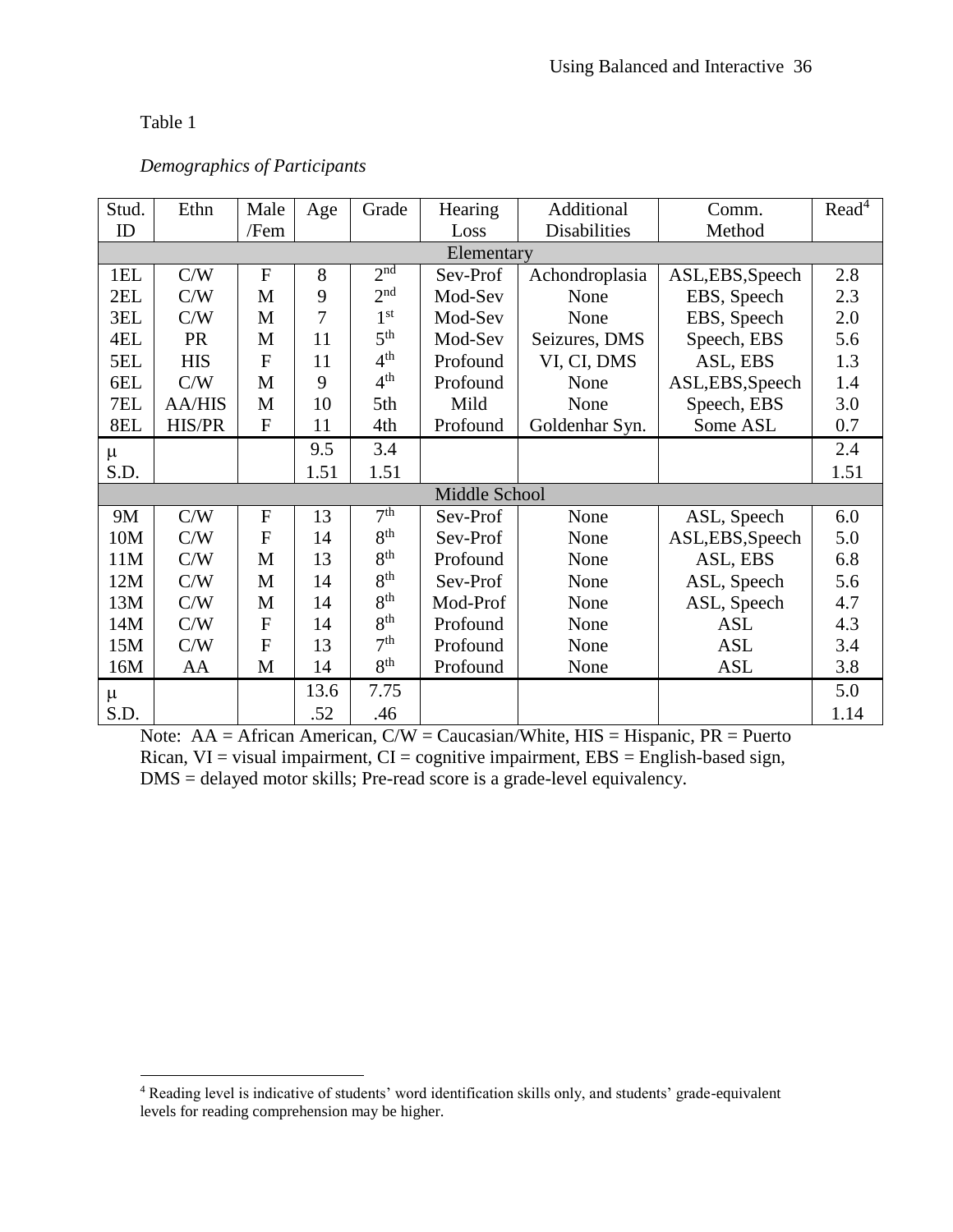$\overline{a}$ 

|  | Categories and Subcategories of Writing Measure Rubric |  |  |  |  |  |
|--|--------------------------------------------------------|--|--|--|--|--|
|--|--------------------------------------------------------|--|--|--|--|--|

| <b>Four Main Categories</b> | Subcategories                                                |
|-----------------------------|--------------------------------------------------------------|
| 1. Primary Traits           | Introduction to the topic                                    |
|                             | Title                                                        |
|                             | Setting the stage, answering who, when and where             |
|                             | Details about what or what happened                          |
|                             | Conclusion                                                   |
|                             | Cohesiveness                                                 |
|                             | Newsworthiness or communication of importance to             |
|                             | audience                                                     |
| 2. Contextual Language      | $#$ of fragmentary sentences (high score = no fragments)     |
|                             | # of run-on sentences                                        |
|                             | # of compound sentences                                      |
|                             | # of complex sentences                                       |
|                             | # of introductory phrases or clauses                         |
|                             | # of unique prepositional phrases                            |
|                             | Use and correctness of negation                              |
|                             | Subject and verb agreement                                   |
|                             | Verb consistency                                             |
|                             | Use and correctness of infinitives                           |
|                             | Use and correctness of conjunctions, excluding "and"         |
|                             | Use and correctness of determiners                           |
|                             | Appropriateness of prepositions                              |
|                             | Use of pronominalization                                     |
|                             | Use of unique vocabulary words <sup>5</sup>                  |
| 3. Contextual Conventions   | Use and correctness of contractions                          |
|                             | Using capital letters to begin sentences                     |
|                             | Using punctuation at the ends of sentences                   |
|                             | Using capitalization appropriately for proper nouns          |
|                             | # of unique and correct punctuation marks (e.g., comma for   |
|                             | listing purposes, comma that offsets an introductory clause, |
|                             | quotations, semi-colon, apostrophe)                          |
|                             | Spelling (# of misspelled/total # of words)                  |
| 4. Total Word Count         | # of total words                                             |
|                             | # of interpretable words (not including dictated words)      |

<sup>&</sup>lt;sup>5</sup> See Singleton, Morgan, DiGello, Wiles & Rivers (2004) for the list of words considered basic or common. All other words were considered unique, counted and then divided by the total number of words in the paper. This number was then evaluated on a 4-point rubric scale.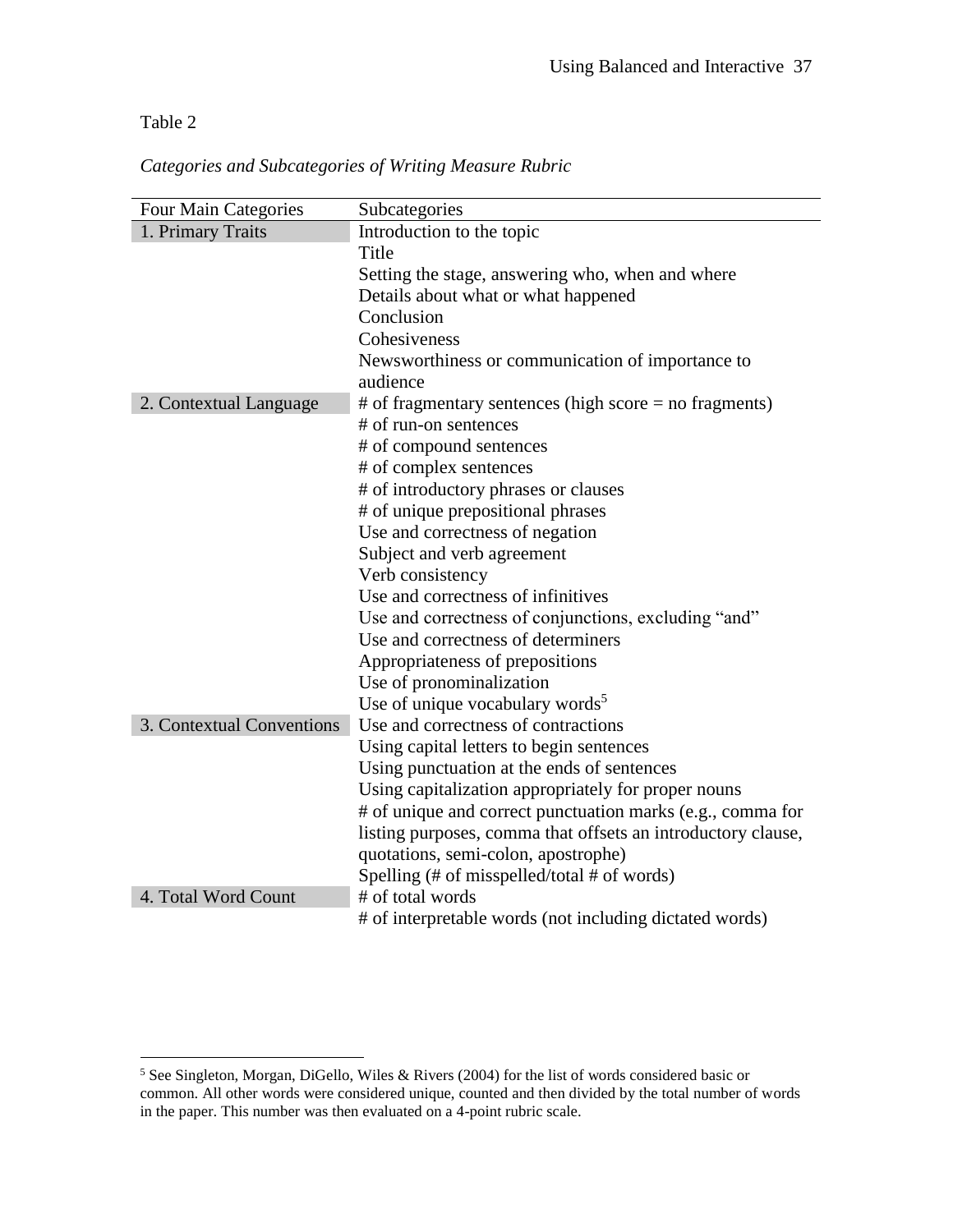# *Paired Sample t-Tests*

|                            | $\mu$  | S.D.   | $\mu$ diff. | df |         | $Sig. (2-$ | Effect      |
|----------------------------|--------|--------|-------------|----|---------|------------|-------------|
|                            |        |        |             |    |         | tailed)    | <b>Size</b> |
| <b>Pretest Traits</b>      | 7.69   | 4.81   | 5.75        | 15 | 8.53    | $.000**$   | .82         |
| <b>Posttest Traits</b>     | 13.44  | 5.05   |             |    |         |            |             |
| <b>Pretest Language</b>    | 14.00  | 8.53   | 4.63        | 15 | 3.91    | $.001**$   | .41         |
| <b>Posttest Language</b>   | 18.63  | 7.46   |             |    |         |            |             |
| <b>Pretest Conventions</b> | 10.19  | 5.31   | 1.563       | 15 | 1.85    | .085       |             |
| <b>Posttest Convention</b> | 11.75  | 3.11   |             |    |         |            |             |
| <b>Pretest Total Words</b> | 117.75 | 118.05 | $-50.56$    | 15 | $-1.80$ | .093       |             |
| <b>Posttest Total Word</b> | 67.19  | 47.20  |             |    |         |            |             |
| <b>Pretest Reading</b>     | 3.67   | 1.85   | .281        | 15 | 6.69    | $.000**$   | .11         |
| <b>Posttest Reading</b>    | 3.95   | 1.84   |             |    |         |            |             |
| <b>Pretest Shay</b>        | 11.00  | 6.67   | 6.19        | 15 | 3.90    | $.001**$   | .46         |
| <b>Posttest Shay</b>       | 17.19  | 11.71  |             |    |         |            |             |

 $*\rho < .05, **\rho < .01$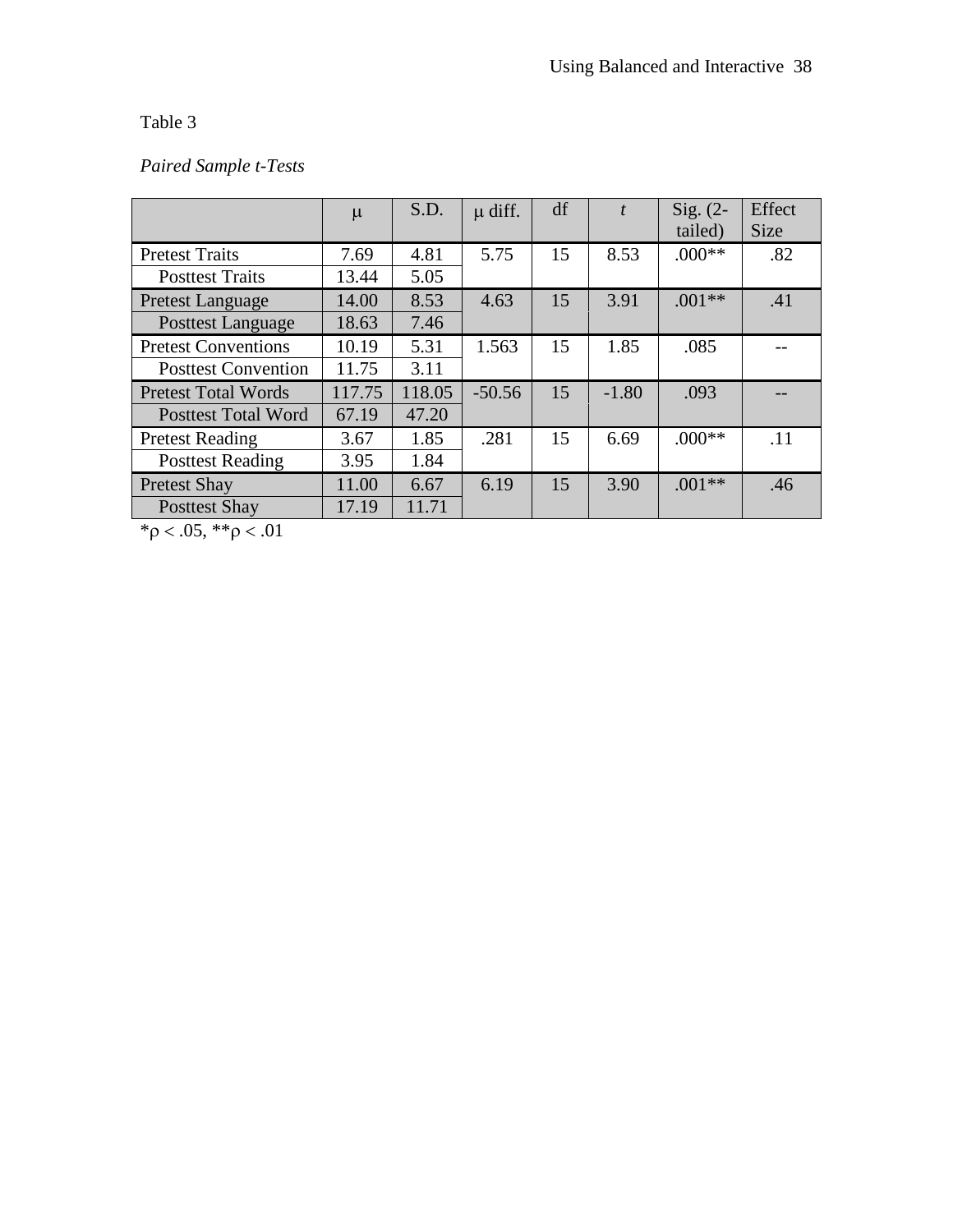# *Univariate Statistics*

# *Effects of Between-Subjects Variable (School Level)*

| Dependent Variables           | Mean Sq. | F     | Signif.  | $\mathbb{R}^2$ |
|-------------------------------|----------|-------|----------|----------------|
| <b>Trait Difference</b>       | 9.00     | 1.26  | .281     |                |
| Language Difference           | 12.25    | 0.53  | .479     |                |
| <b>Conventions Difference</b> | 105.06   | 21.99 | $.000**$ | .611           |
| <b>Reading Difference</b>     | 0.14     | 6.94  | $.020*$  | .331           |
| Shay's Difference             | 297.56   | 13.48 | $.003**$ | .491           |

 $*\rho < .05, **\rho < .01$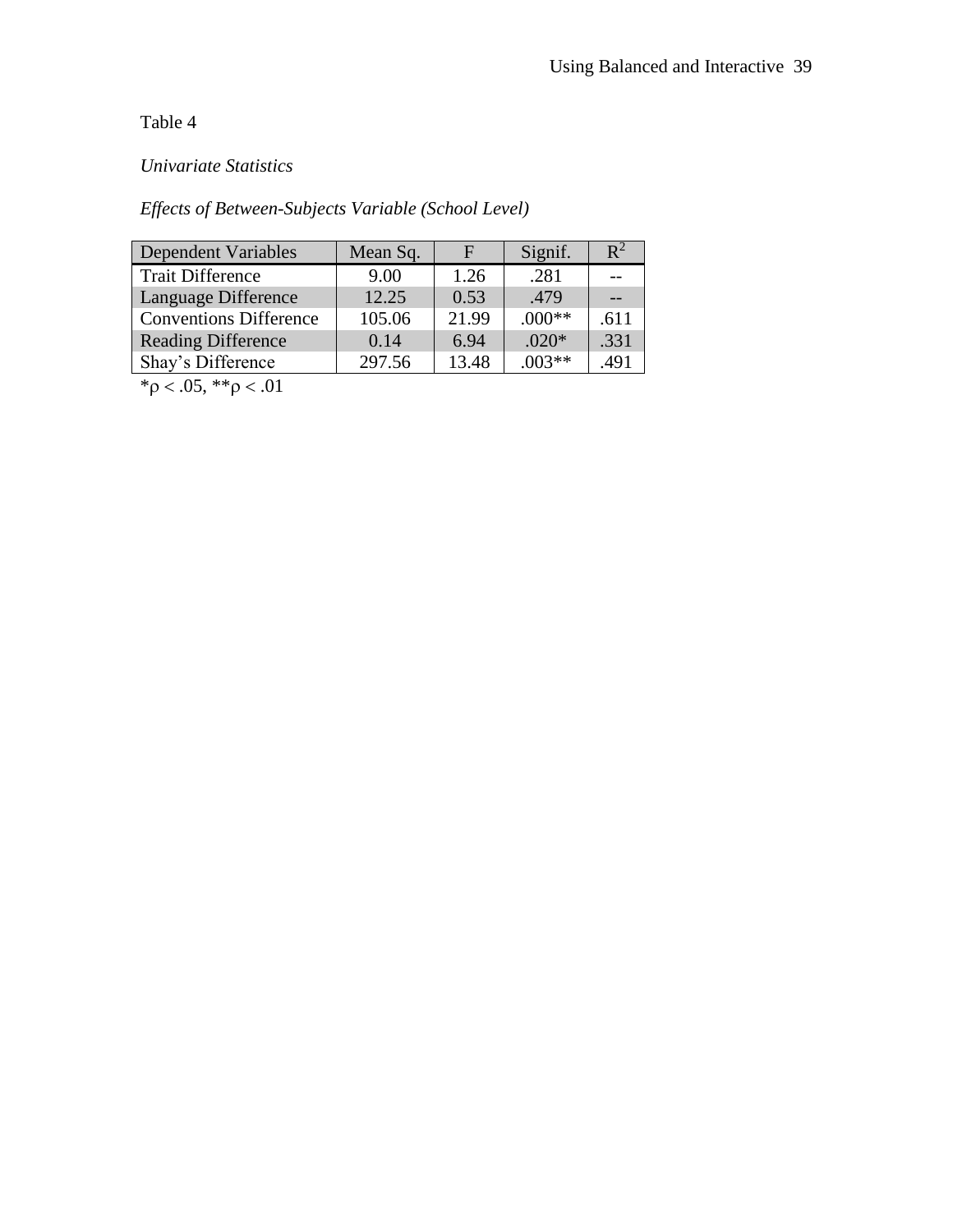|                | <b>Primary Traits</b>              | $+/-$   |                | <b>Contextual Language</b>       | $+/-$          |
|----------------|------------------------------------|---------|----------------|----------------------------------|----------------|
|                | Who, Where, When                   | $+1.00$ | 1              | Verb Consistency                 | $+1.13$        |
| 2              | Coherence                          | $+0.94$ | $\overline{2}$ | Correct use of Prep.             | $+1.06$        |
| 3              | Conclusion                         | $+0.94$ | 3              | Subj/Verb Agreement              | $+0.94$        |
| 4              | Introduction                       | $+0.88$ | 4              | No Run-ons                       | $+0.75$        |
| 5              | Title                              | $+0.88$ | 5              | No Fragments                     | $+0.50$        |
| 6              | Details                            | $+0.75$ | 6              | <b>Unique Vocabulary</b>         | $+0.50$        |
| $\tau$         | Newsworthy & Voice                 | $+0.38$ | 7              | Infinitives                      | $+0.44$        |
|                | Conventions (Elementary)           | $+/-$   | 8              | <b>Introductory Phrases</b>      | $+0.19$        |
| 1              | Punctuating End of Sent.           | $+1.25$ | 9              | Pronominalization                | $+0.13$        |
| $\overline{2}$ | Spelling                           | $+1.13$ | 10             | Conjunctions (not "and")         | $+0.06$        |
| 3              | Capitalizing Beg. of Sent.         | $+0.50$ | 11             | <b>Complex Sentences</b>         | $\theta$       |
| $\overline{4}$ | <b>Other Punctuation</b>           | $+0.50$ | 12             | Determiners                      | $\overline{0}$ |
| 5              | Other Capitalization               | $+0.38$ | 13             | <b>Compound Sentences</b>        | $-0.25$        |
| 6              | Contractions                       | $+0.38$ | 14             | Number of Prep Phrases           | $-0.25$        |
|                | <b>Conventions (Middle School)</b> | $+/-$   | 15             | Negation                         | $-0.56$        |
| 1              | <b>Other Capitalization</b>        | $+1.38$ |                |                                  |                |
| $\overline{2}$ | Spelling                           | $+0.25$ |                |                                  |                |
| 3              | Punctuating End of Sent.           | $+0.13$ |                |                                  |                |
| 4              | Capitalizing Beg. of Sent.         | $-0.50$ |                | Other Gains/Losses (%)           | $+/-$          |
| 5              | <b>Other Punctuation</b>           | $-0.63$ | 1              | <b>Total Interpretable Words</b> | $+0.2%$        |
| 6              | Contractions                       | $-1.63$ | $\overline{2}$ | <b>Total Words</b>               | $-43%$         |

# *Average Gains/ Losses by Category*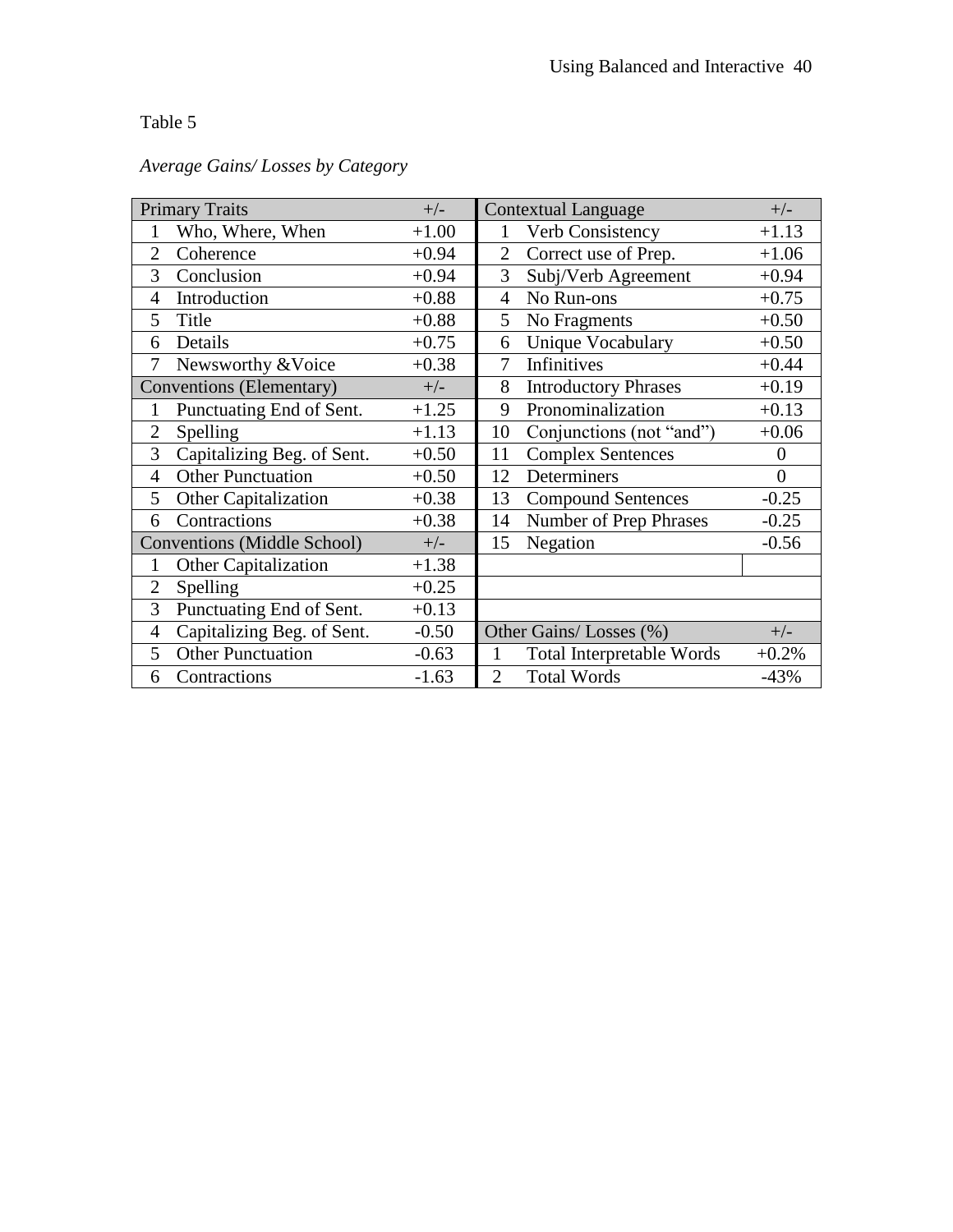

*Figure 1.* Individual Student Gains.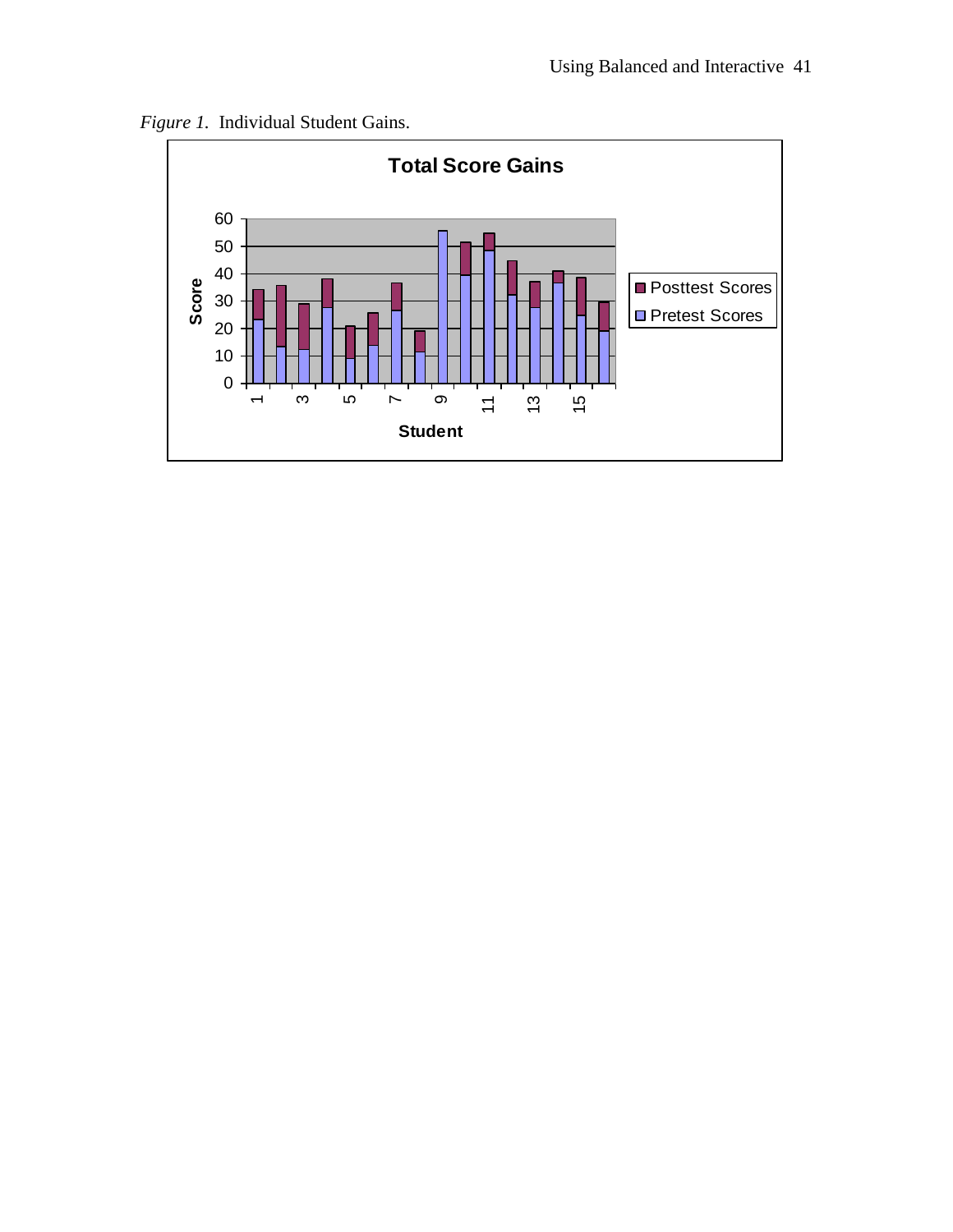## Appendix A

## **Conclusion**

- **3** Clear, general conclusion to paper.
- *Now you know all about my trip to Alligator World.*
- *I can't wait to go back to Sea World next year!*
- *I will never forget those moments we had. [Returns back to the topic but with a more general statement]*
- **2** Concludes paper, but doesn't necessarily go back to topic
- *It was a fun day.*
- *My hip is ok now. [Has a final tone, but does not refer back to the topic of operation.]*
- **1 –** Signal that paper ends, often abrupt and disconnected.
- *That's all.*
- *Bye!*
- **0** No conclusion, paper ends on detail (or rambling)
	- *She has black hair.*

## **Coherence**

**3** – **Sticks to the topic.** Highly coherent. No extraneous or unrelated information. All details are tied to an event. There is fluidity and connectedness between sentences. - All parts of the paper (intro, details and conclusion) work together to fully develop the topic or event.

 *We went to the Magic Kingdom. We saw many different characters and we also saw the Cinderella's castle. When the sky got dark, we watched the parade with full lights on the costume. After that, we watched the fireworks, it was beautiful. [Connected and coherent information.]*

**2** – **Somewhat sticks to the topic.** Information is mostly coherent. Little extraneous or unrelated information. May have one or two disconnections.

- The author may be missing a part of the paper (intro, details, or conclusion) and is less able to fully develop the topic or event.

 *My birthday is August 19, 1997 my cousins are going to have a great time with me. In last summer cherokee cierra and carlos whent to my birthday part the afternoon or tonigh we grild my dad gave me a present and my dad cuted the cake and icecream. [The author changes his story about this year's birthday to last year's in the middle of the paragraph.]*

**1** – **Does not stick to the topic.** Jumps around. Ideas are associative in nature. There is no evidence of thoughtful planning or organization. One idea leads to the next. The author may begin with one focus but be easily led in a direction away from the original intent of the paper.

- The author is unable to develop an event s/he experienced. May be a list of events. - Major parts (intro, details, conclusion) of the paper are missing.

 *Yesterday we went to my friends house we were riding bikes. We were rollerblading. His name is Allen. [list of events, unable to develop any one event]*

**0 – Has no topic.** No connectedness from one sentence to another OR there is only one sentence. The paper consists of irrelevant information.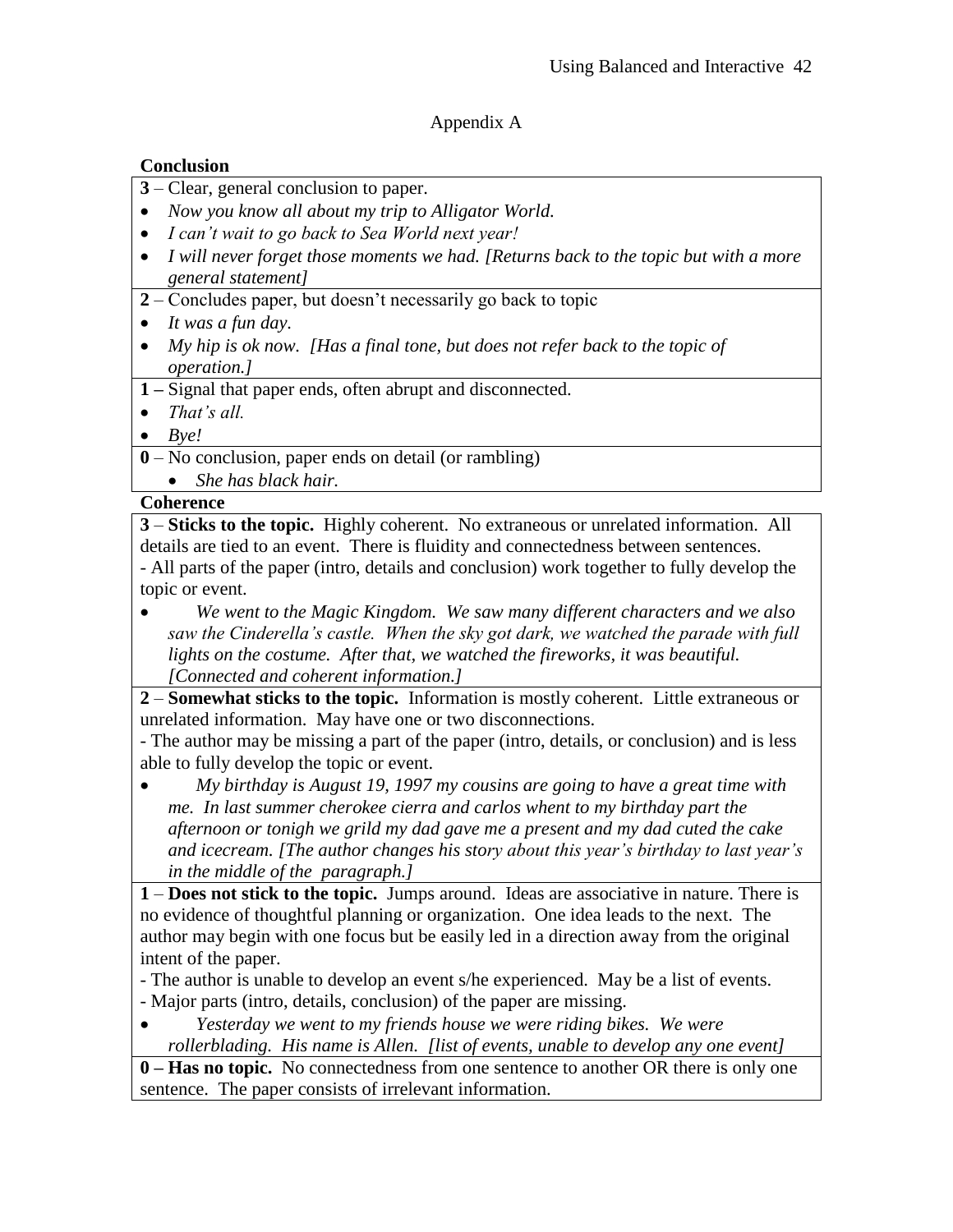# Appendix B

| <b>Primary Trait:</b> Total Score for Contextual Language                                                                                                                                                                                                                                                                      |  |  |  |  |  |
|--------------------------------------------------------------------------------------------------------------------------------------------------------------------------------------------------------------------------------------------------------------------------------------------------------------------------------|--|--|--|--|--|
| Fragmentary Sentences (If no verb in sentence, count as fragment.)                                                                                                                                                                                                                                                             |  |  |  |  |  |
| Zero fragmentary sentences<br>3                                                                                                                                                                                                                                                                                                |  |  |  |  |  |
| $\overline{2}$<br>One                                                                                                                                                                                                                                                                                                          |  |  |  |  |  |
| Two<br>1                                                                                                                                                                                                                                                                                                                       |  |  |  |  |  |
| 0<br>Three or more                                                                                                                                                                                                                                                                                                             |  |  |  |  |  |
| <b>Run-on Sentences</b>                                                                                                                                                                                                                                                                                                        |  |  |  |  |  |
| 3<br>Zero run-on sentences                                                                                                                                                                                                                                                                                                     |  |  |  |  |  |
| $\overline{2}$<br><b>One</b>                                                                                                                                                                                                                                                                                                   |  |  |  |  |  |
| Two<br>1                                                                                                                                                                                                                                                                                                                       |  |  |  |  |  |
| $\overline{0}$<br>Three or more                                                                                                                                                                                                                                                                                                |  |  |  |  |  |
| <b>Compound Sentences</b> Two independent clauses joined <i>appropriately</i> . Do not count run-on                                                                                                                                                                                                                            |  |  |  |  |  |
| sentences. Commonly used conjunctions include: and, but, or, nor, for, so, yet. Count the number                                                                                                                                                                                                                               |  |  |  |  |  |
| of sentences that are correctly crafted.                                                                                                                                                                                                                                                                                       |  |  |  |  |  |
| I studied all night, but the test was still a struggle.                                                                                                                                                                                                                                                                        |  |  |  |  |  |
| Should I go to the office myself, or will the principal call me down?<br>$\bullet$                                                                                                                                                                                                                                             |  |  |  |  |  |
| Three or more<br>3                                                                                                                                                                                                                                                                                                             |  |  |  |  |  |
| $\overline{2}$<br>Two                                                                                                                                                                                                                                                                                                          |  |  |  |  |  |
| 1<br>One                                                                                                                                                                                                                                                                                                                       |  |  |  |  |  |
| 0<br>Zero compound sentences                                                                                                                                                                                                                                                                                                   |  |  |  |  |  |
| <b>Complex Sentences</b> One independent clause and at least one subordinate clause are joined<br>appropriately. Subordinate clauses cannot stand alone as sentences. The following are<br>examples of complex sentences. The subordinate clauses are italicized. Count the number of<br>sentences that are correctly crafted. |  |  |  |  |  |
| Unless Bob earns one hundred dollars tonight, his car will be<br>$\bullet$                                                                                                                                                                                                                                                     |  |  |  |  |  |
| repossessed.                                                                                                                                                                                                                                                                                                                   |  |  |  |  |  |
| She practices whenever she has time. [Subordinate clause is used as an<br>adverb.]                                                                                                                                                                                                                                             |  |  |  |  |  |
| Whoever wins the election will have many problems.                                                                                                                                                                                                                                                                             |  |  |  |  |  |
| We learned <i>that she is a physicist</i> . [Subordinate clause is used as a<br>$\bullet$                                                                                                                                                                                                                                      |  |  |  |  |  |
| noun.]                                                                                                                                                                                                                                                                                                                         |  |  |  |  |  |
| She is someone who has shown remarkable courage. [Subordinate]<br>clause is used as an adjective].                                                                                                                                                                                                                             |  |  |  |  |  |
| Commonly, subordinate clauses begin with the following conjunctions or                                                                                                                                                                                                                                                         |  |  |  |  |  |
| relative pronouns: after, although, as, as if, as long as, because, before, if, in                                                                                                                                                                                                                                             |  |  |  |  |  |
| order that, provided that, since, so that, than, that, though, unless, until, when,                                                                                                                                                                                                                                            |  |  |  |  |  |
| whenever, where, wherever, whether, while, who, whom, whose.                                                                                                                                                                                                                                                                   |  |  |  |  |  |
| 3<br>Three or more                                                                                                                                                                                                                                                                                                             |  |  |  |  |  |

- 2 Two
- 1 One
- 0 Zero complex sentences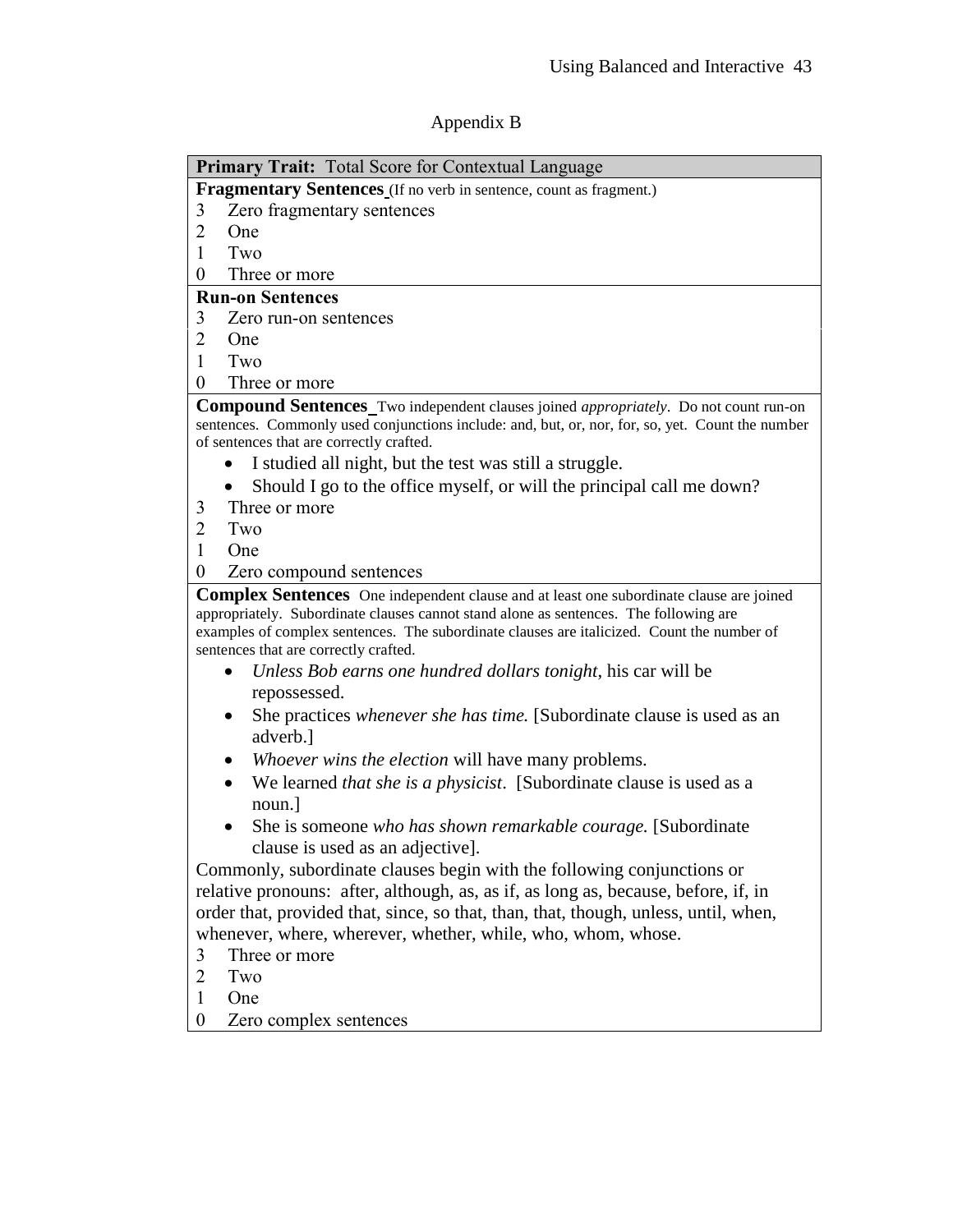# Appendix C

## Shay's Newspaper Story

Thair are many steps you must follow to mak cukies you mak them outside. Joe like cukies

Making cukies is diffrent in many ways from makeng caks I like choklit cak best. Do you?

When I mak cukies I sumtimes have a problem. I ask my big brother. Then everything is ok. We eat our cak befor dinner.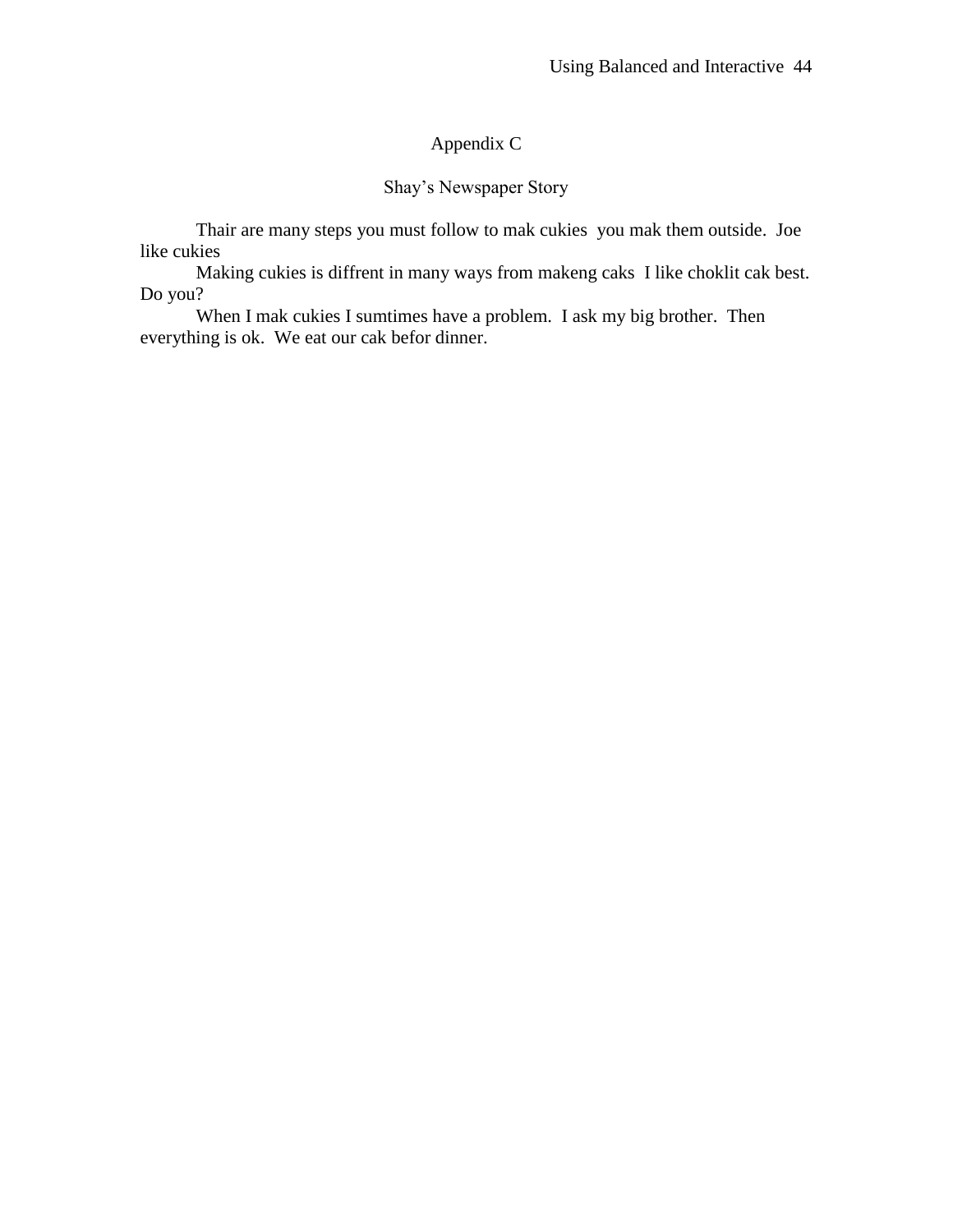# Appendix D

# Shay's Scoring Rubric

| Type of            | Examples                                                                                                                                                                                                                                | Weight    | Total | Total          |
|--------------------|-----------------------------------------------------------------------------------------------------------------------------------------------------------------------------------------------------------------------------------------|-----------|-------|----------------|
| Error              |                                                                                                                                                                                                                                         |           | Edits | Possible       |
| Mechanical         | Spelling<br>There, make $(3)$ , cookies $(3)$ , different,<br>making, cakes, chocolate, cake (2),<br>sometimes, okay, before                                                                                                            | X1        |       | 16             |
|                    | Capitals, Punctuation, & Miscellaneous<br>period at end of sentence (3)<br>"You" capitalized<br>subject-verb agreement [likes]<br>comma following phrase [cookies]                                                                      | X1        |       | 6              |
| Prior<br>Knowledge | "make them outside" vs. inside<br>$\bullet$<br>"eat our cake before dinner" vs. after                                                                                                                                                   | X2        |       | $\overline{4}$ |
| Coherence          | Who is Joe?<br>$\bullet$<br>About cake or cookies?<br>$\bullet$<br>Who is big brother? Why is everything<br>okay?                                                                                                                       | X3        |       | 9              |
| Text<br>Structure  | Explanation<br>What are the steps to making cookies?<br>Compare/Contrast<br>How is making cookies different from<br>making cakes?<br>Problem/solution<br>"sometimes I have a problem." What<br>is the problem and what is the solution? | <b>X4</b> |       | 12             |
| Total              | <b>Total Possible: 47</b>                                                                                                                                                                                                               | $\%$      |       |                |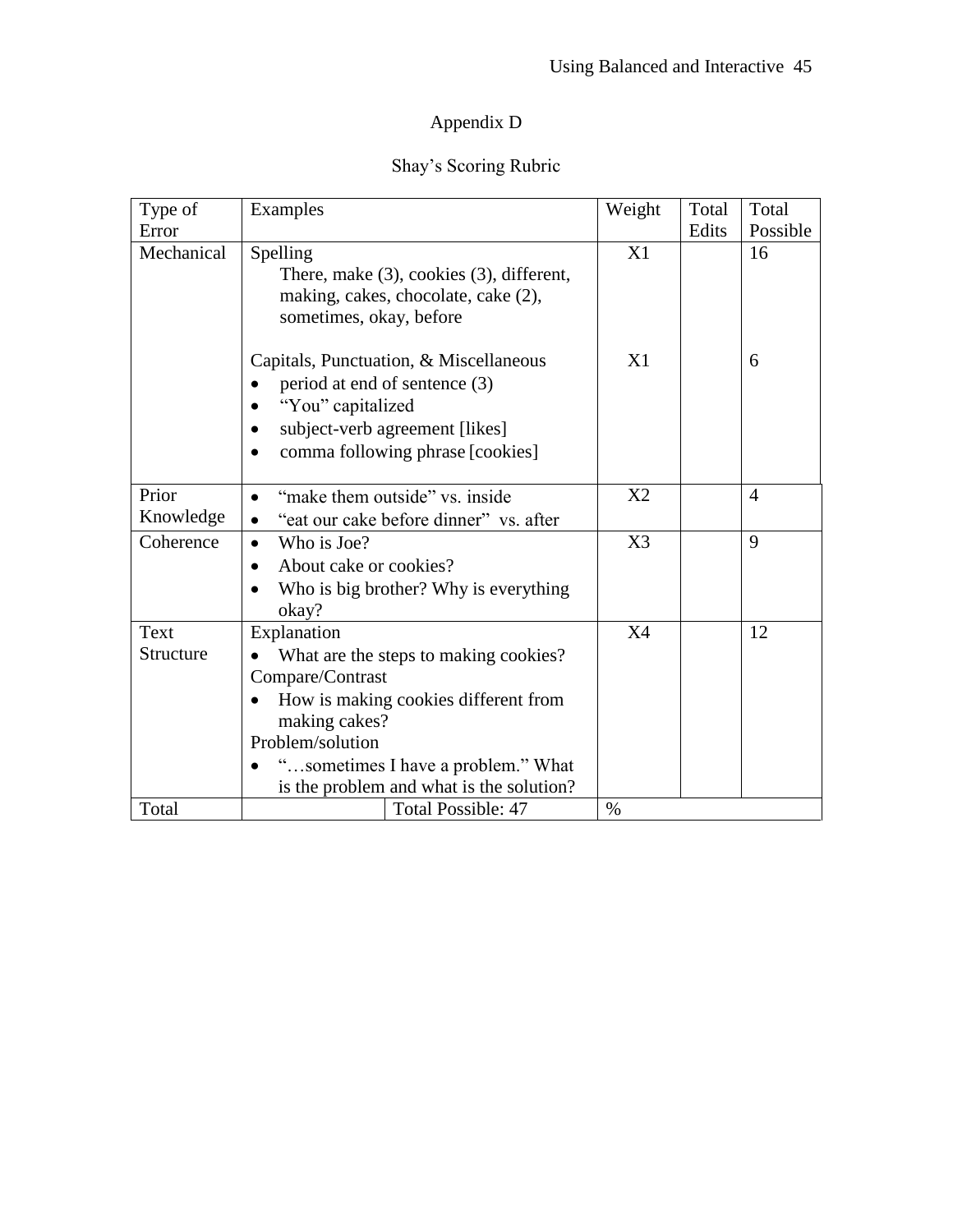# Appendix E

## Student 9: Shay's Pre-test and Score Sheet

There are many steps you must follow to make cookies. You make them at

outside.

Making cookies are different in many ways from making cakes. When I make

cookies, I sometimes have a problem. I asked my big brother. Then everything is ok.

We eat our cake before dinner. Joe like cookies. I like chocolate cake best. Do you?

| Type of    | Examples                             | Weight                                         | Total | Total          |                |
|------------|--------------------------------------|------------------------------------------------|-------|----------------|----------------|
| Error      |                                      |                                                | Edits | Points         |                |
| Mechanical | Spelling                             |                                                | X1    | 15             | 15             |
|            |                                      | there, make $(3)$ , cookies $(3)$ , different, |       |                |                |
|            |                                      | making, cakes, chocolate, cake (2),            |       |                |                |
|            | sometimes, before                    |                                                |       |                |                |
|            | okay                                 |                                                |       |                |                |
|            |                                      |                                                | X1    | 5              | 5              |
|            |                                      | Capitals, Punctuation, & Miscellaneous         |       |                |                |
|            | period at end of sentence (3)        |                                                |       |                |                |
|            | "You" capitalized                    |                                                |       |                |                |
|            | ٠                                    | subject-verb agreement [likes]                 |       |                |                |
|            | $\checkmark$                         | comma following phrase [cookies]               |       |                |                |
| Prior      | $\bullet$                            | "make them outside" vs. inside                 | X2    | $\overline{0}$ | $\overline{0}$ |
| Knowledge  | $\bullet$                            | "eat our cake before dinner" vs. after         |       |                |                |
| Coherence  | Who is Joe?<br>$\bullet$             |                                                | X3    | $\theta$       | $\overline{0}$ |
|            | About cake or cookies?<br>$\bullet$  |                                                |       |                |                |
|            |                                      | Who is big brother? Why is everything          |       |                |                |
|            | okay?                                |                                                |       |                |                |
| Text       | Explanation                          |                                                | X4    | $\overline{0}$ | $\overline{0}$ |
| Structure  |                                      | What are the steps to making cookies?          |       |                |                |
|            | Compare/Contrast                     |                                                |       |                |                |
|            | How is making cookies different from |                                                |       |                |                |
|            | making cakes?                        |                                                |       |                |                |
|            | Problem/solution                     |                                                |       |                |                |
|            |                                      | "sometimes I have a problem." What is          |       |                |                |
|            |                                      | the problem and what is the solution?          |       |                |                |
| Total      | 20                                   | <b>Total Possible: 47</b>                      | % 43  |                |                |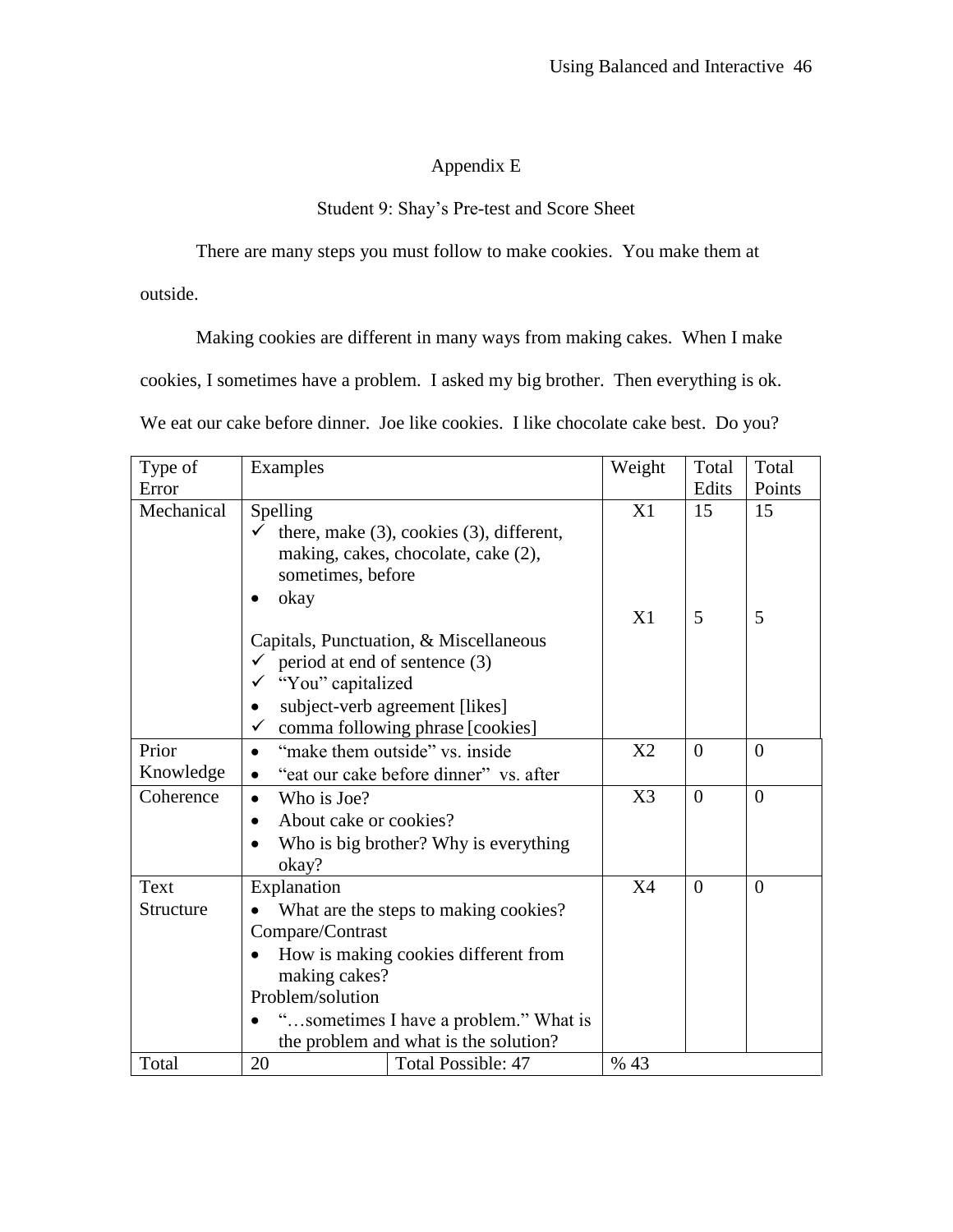### Appendix F

### Student 9: Shay's Post-test and Score Sheet

There are many steps you must to follow to make cookies. You make them in the kitchen. You need a mix bowl to put milk, flour, sugar and egg. Stir the ingredient until it is smooth. Make the dough into balls and put them in the cookie sheet. Bake the cookies in 10 minutes to 15 minutes.

Making cookies is different in many ways from making cakes. Cookies are made from dough and you put them on the cookie sheet. Cakes are made from batter and you put them in a pan.

When I make cookies, I sometimes have a problem. I ask my big brother. Then everything is okay.

| Type of<br>Error   | Examples                                                                                                                                                                                                                                  | Weight         | Total<br>Edits | Total<br>Points |
|--------------------|-------------------------------------------------------------------------------------------------------------------------------------------------------------------------------------------------------------------------------------------|----------------|----------------|-----------------|
| Mechanical         | Spelling<br>There, make $(3)$ , cookies $(3)$ , different,<br>making, cakes, chocolate, cake (2),<br>sometimes, okay, before<br>Capitals, Punctuation, & Miscellaneous<br>$\checkmark$ period at end of sentence (3)<br>"You" capitalized |                | 16<br>6        | 16<br>6         |
|                    | subject-verb agreement [likes]<br>comma following phrase [cookies]                                                                                                                                                                        |                |                |                 |
| Prior<br>Knowledge | "make them outside" vs. inside"<br>"eat our cake before dinner" vs. after                                                                                                                                                                 | X <sub>2</sub> | $\overline{2}$ | 4               |
| Coherence          | Who is Joe?<br>$\checkmark$<br>About cake or cookies?<br>$\checkmark$<br>Who is big brother? Why is everything<br>okay?                                                                                                                   | X <sub>3</sub> | $\overline{2}$ | 6               |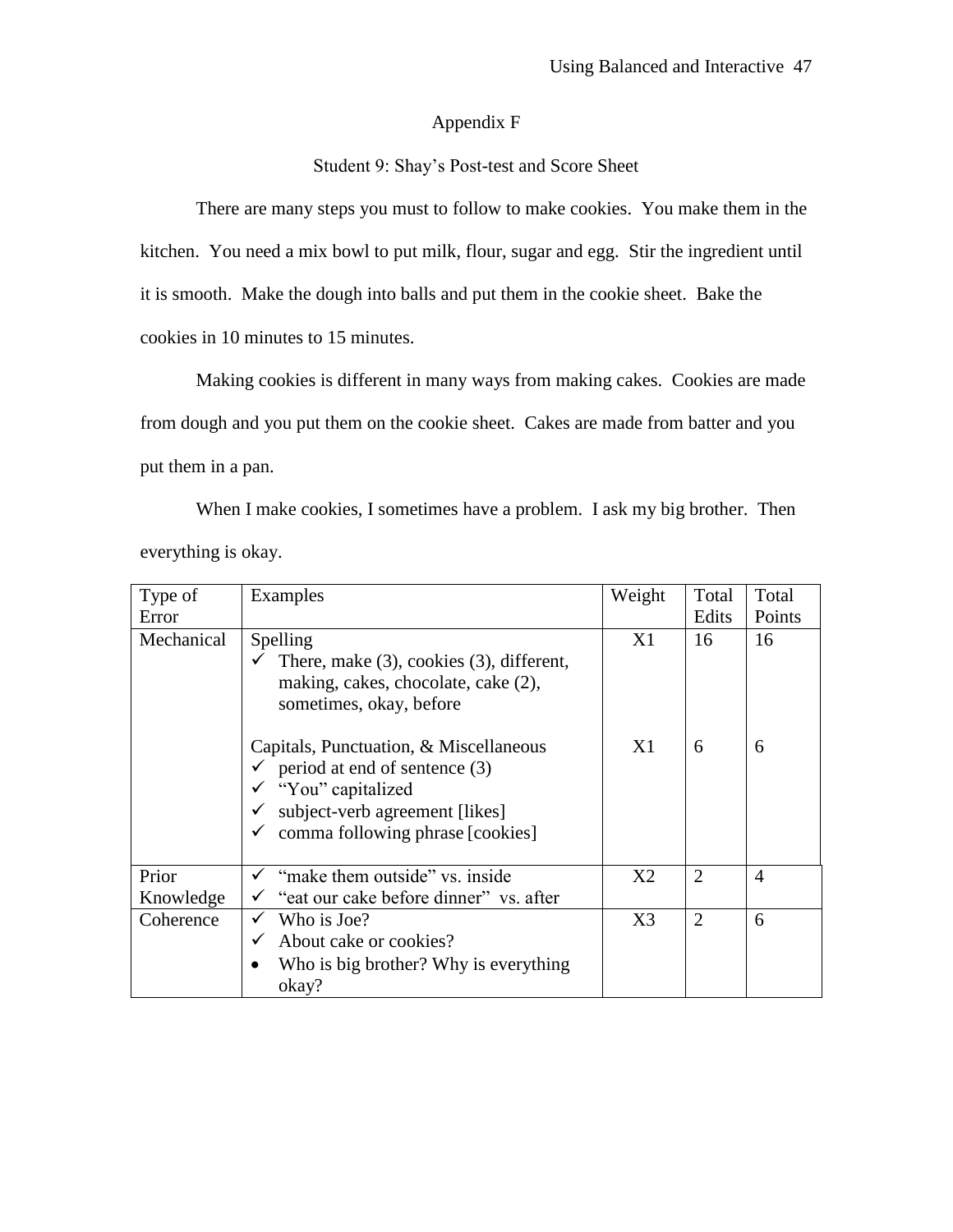| Text      | Explanation                                        |                                                   | X4   | 8 |
|-----------|----------------------------------------------------|---------------------------------------------------|------|---|
| Structure | $\checkmark$ What are the steps to making cookies? |                                                   |      |   |
|           | Compare/Contrast                                   |                                                   |      |   |
|           |                                                    | $\checkmark$ How is making cookies different from |      |   |
|           | making cakes?                                      |                                                   |      |   |
|           | Problem/solution                                   |                                                   |      |   |
|           | "sometimes I have a problem." What is<br>$\bullet$ |                                                   |      |   |
|           | the problem and what is the solution?              |                                                   |      |   |
| Total     | 40                                                 | <b>Total Possible: 47</b>                         | % 85 |   |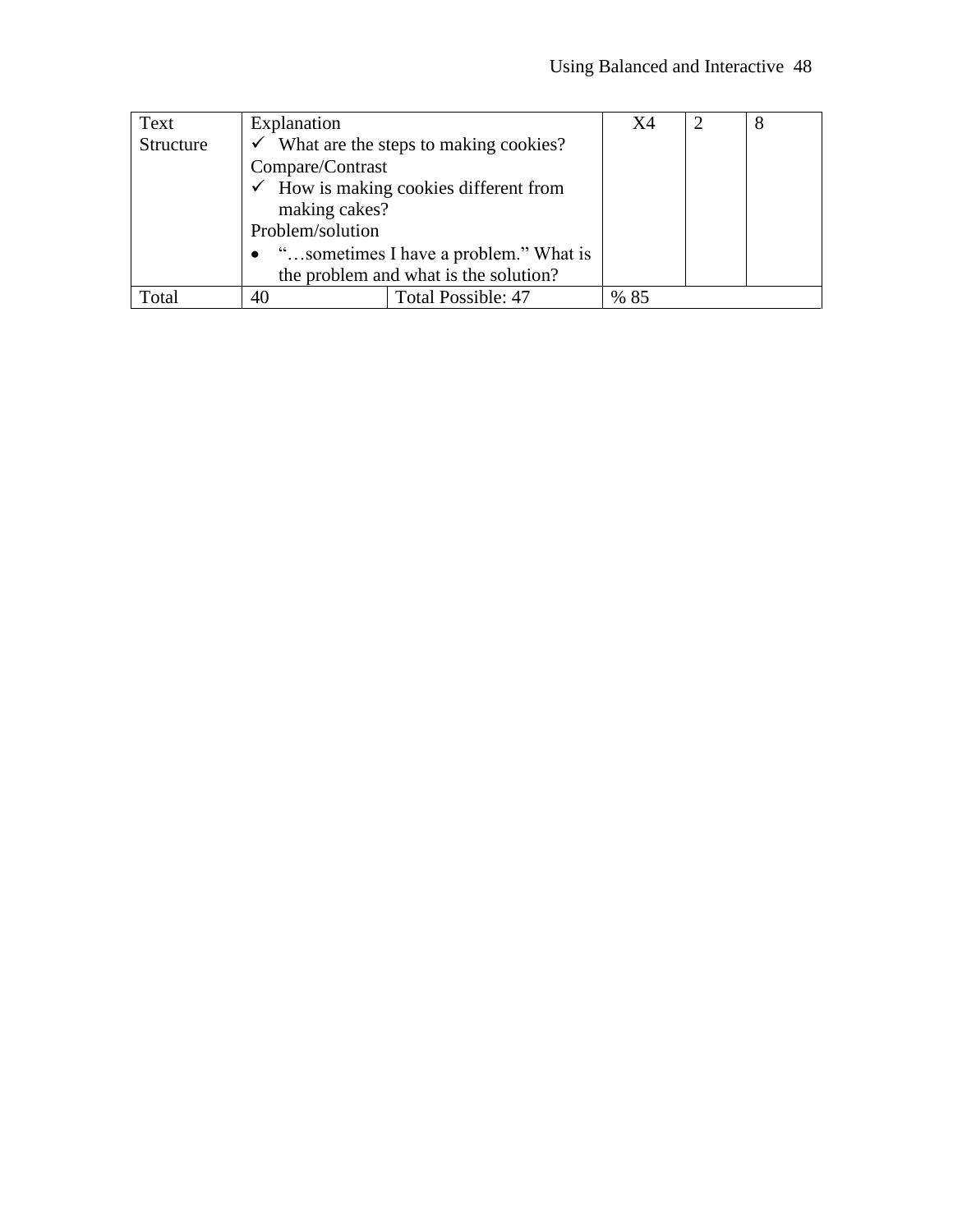# Appendix G

# Student 3: Writing Measure Pre-test and Score Sheet

I see a Sperit (Spirit) hockey gameredhe win. can a go fastr shaot (shoot). a winr. Play

hockey. Sper it get rikie (puck) grandqa, grandma, riley. I seea hefoit (fight). Roiley too

| Student ID: SMH3P | Rater Initials: kw |
|-------------------|--------------------|
|                   |                    |

| <b>Primary Traits</b> |                                   | <b>Contextual Language</b> |                             |
|-----------------------|-----------------------------------|----------------------------|-----------------------------|
|                       | Introduction to paper/topic       | $\overline{0}$             | Fragmentary sentences       |
|                       | Title                             | $\overline{2}$             | Run-on sentences            |
|                       | Setting the stage: who, when,     | $\overline{0}$             | Compound sentences          |
|                       | where                             |                            |                             |
|                       | Details: what happened            | $\theta$                   | Complex sentences           |
|                       | Conclusion                        | $\Omega$                   | Introductory phrases        |
|                       | Coherence                         | 0                          | Prepositional phrases       |
| 2                     | <b>Newsworthiness</b>             | 0                          | Negation                    |
| 5                     | <b>Total Primary Trait</b>        | $\Omega$                   | Subject-verb agreement      |
| Conventions           |                                   | $\theta$                   | Verb consistency            |
| 0                     | Contractions                      | $\theta$                   | Infinitives                 |
|                       | Making sentences – capitalization | 0                          | Conjunctions (except "and") |
|                       | Making sentences – punctuation    |                            | Determiners                 |
|                       | Capitalization – proper nouns     | 0                          | Prepositions                |
|                       | Punctuation (comma, quote,        | $\Omega$                   | Pronominalization           |
|                       | semicolon, colon)                 |                            |                             |
| $\Omega$              | Spelling                          | $\Omega$                   | Vocabulary                  |
| 5                     | <b>Total Conventions</b>          | 3                          | Total Contextual Language   |

128 Total words 121 Total interpretable words